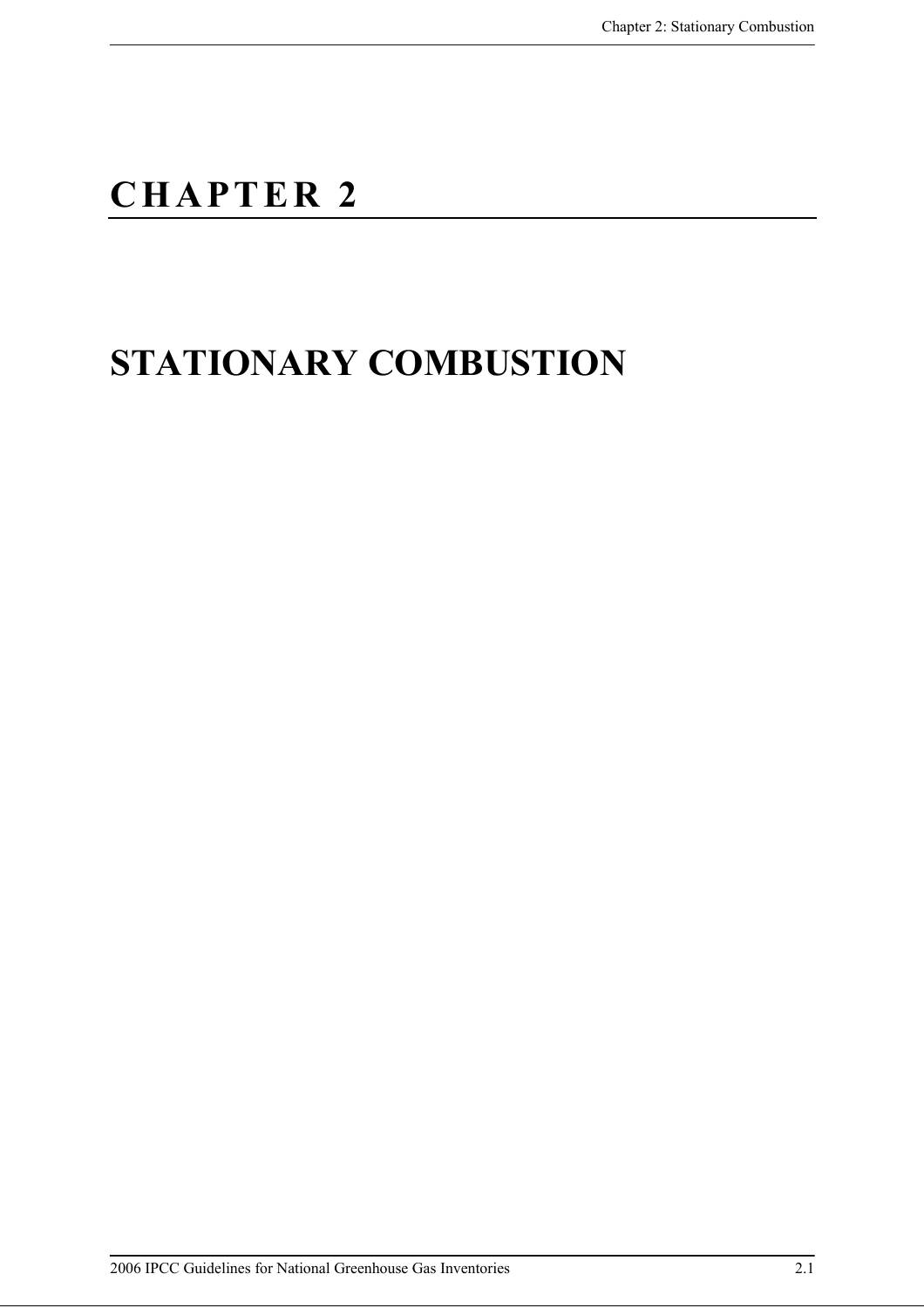#### **Authors**

Darío R. Gómez (Argentina) and John D. Watterson (UK)

Branca B. Americano (Brazil), Chia Ha (Canada), Gregg Marland (USA), Emmanuel Matsika (Zambia), Lemmy Nenge Namayanga (Zambia), Balgis Osman-Elasha (Sudan), John D. Kalenga Saka (Malawi), and Karen Treanton (IEA)

#### **Contributing Author**

Roberta Quadrelli (IEA)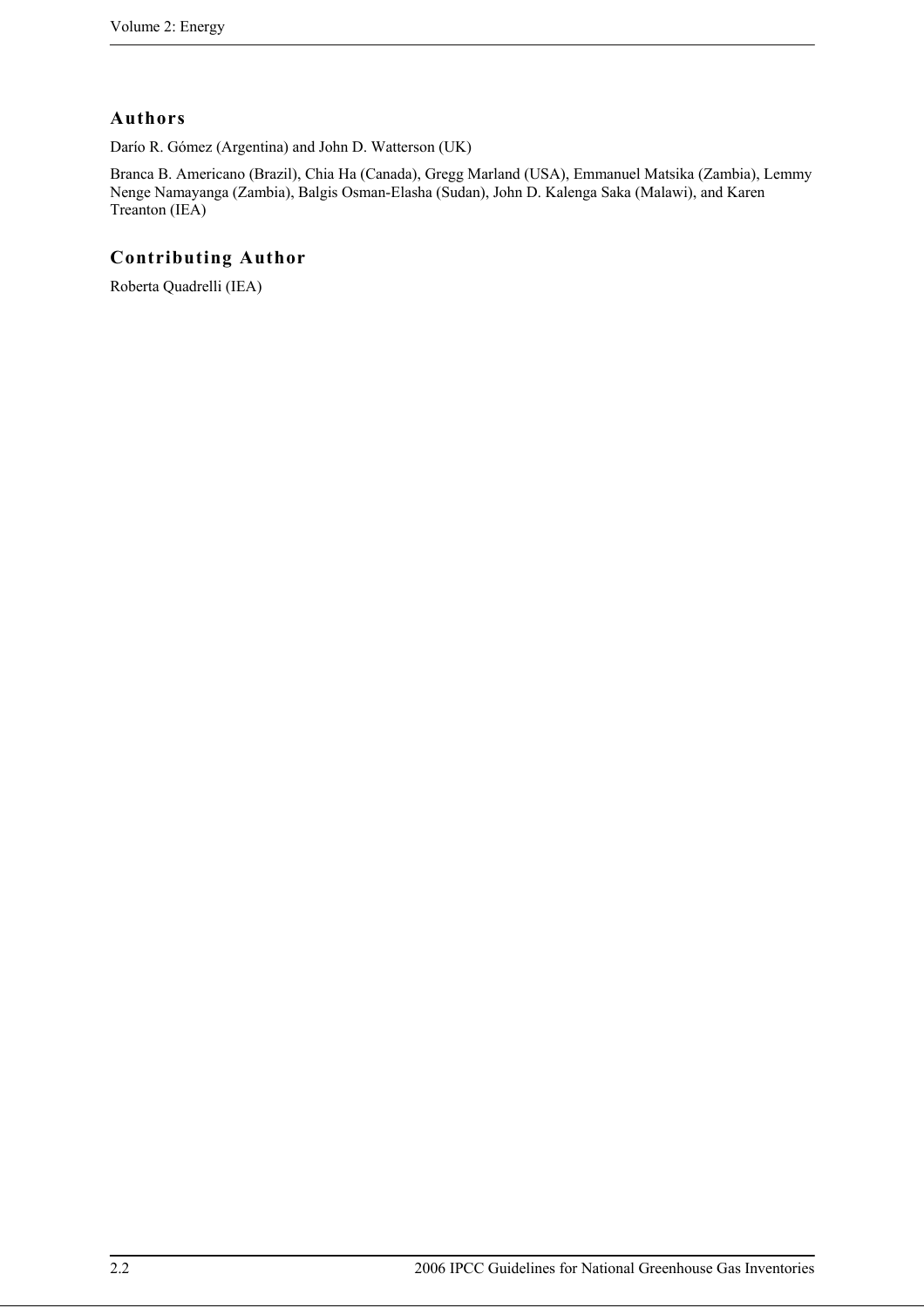# Contents

| 2 |            |         | <b>Stationary Combustion</b> |  |
|---|------------|---------|------------------------------|--|
|   | 2.1        |         |                              |  |
|   | 2.2        |         |                              |  |
|   | 2.3        |         |                              |  |
|   | 2.3.1      |         |                              |  |
|   |            | 2.3.1.1 |                              |  |
|   |            | 2.3.1.2 |                              |  |
|   |            | 2.3.1.3 |                              |  |
|   |            | 2.3.1.4 |                              |  |
|   |            |         |                              |  |
|   |            | 2.3.2.1 |                              |  |
|   |            | 2.3.2.2 |                              |  |
|   |            | 2.3.2.3 |                              |  |
|   | 2.3.3      |         |                              |  |
|   |            | 2.3.3.1 |                              |  |
|   |            | 2.3.3.2 |                              |  |
|   |            | 2.3.3.3 |                              |  |
|   |            | 2.3.3.4 |                              |  |
|   | 2.3.4      |         |                              |  |
|   | 2.3.5      |         |                              |  |
|   | 2.3.6      |         |                              |  |
|   | 2.4        |         |                              |  |
|   | 2.4.1      |         |                              |  |
|   | 242        |         |                              |  |
|   | 2.5        |         |                              |  |
|   | 2.5.1      |         |                              |  |
|   | 2.6        |         |                              |  |
|   | References |         |                              |  |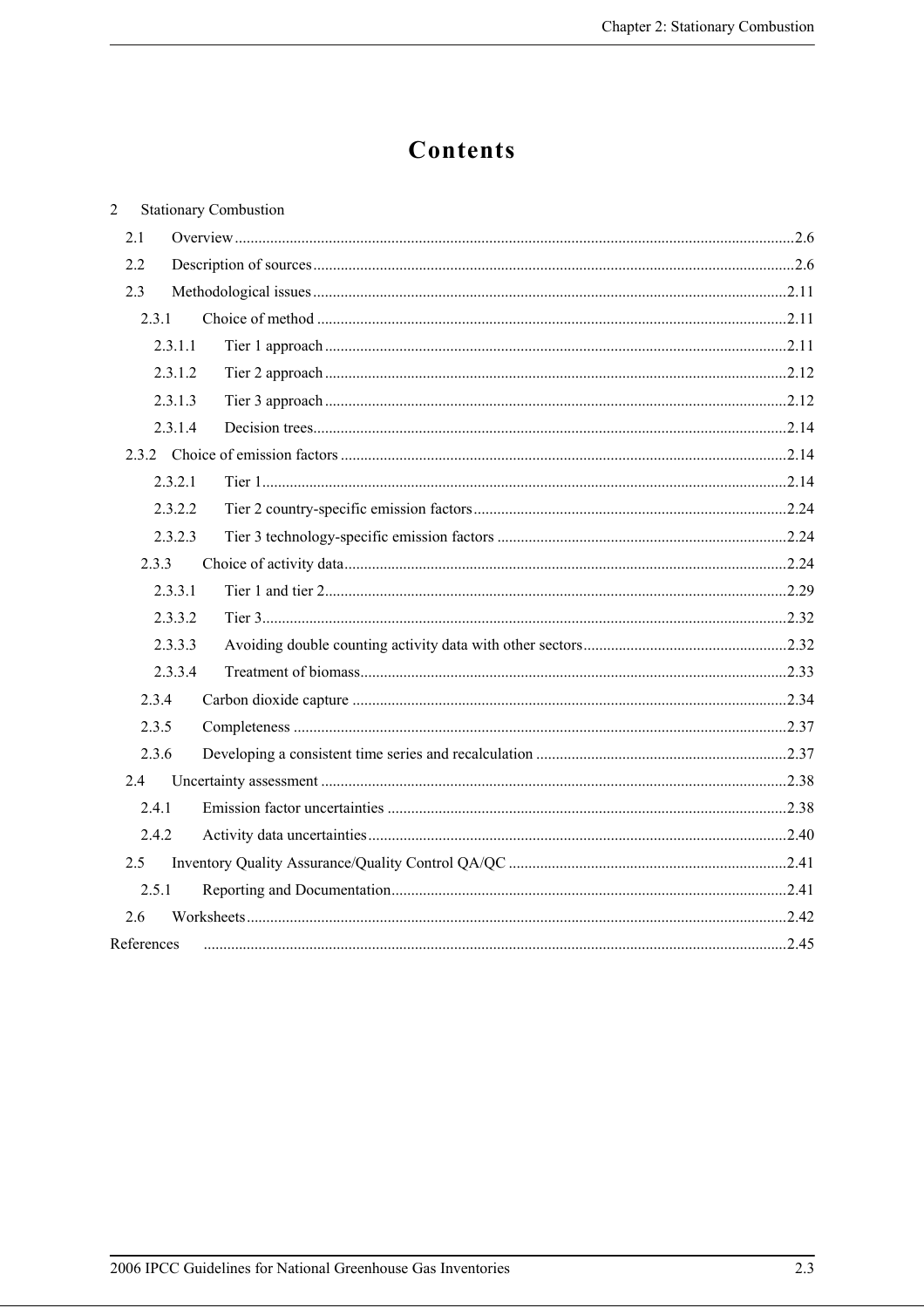# **Equations**

# **Figures**

| Figure 2.1 | Generalised decision tree for estimating emissions from stationary combustion 2.15 |  |
|------------|------------------------------------------------------------------------------------|--|
| Figure 2.2 | Power and heat plants use fuels to produce electric power and/or useful heat2.30   |  |
| Figure 2.3 |                                                                                    |  |
| Figure 2.4 | Fuels are used as an energy source in manufacturing industries to convert raw      |  |
| Figure 2.5 |                                                                                    |  |
| Figure 2.6 | Carbon flows in and out of the system boundary for a $CO2$ capture system          |  |

# **Tables**

| Table 2.1 |                                                                                                                                                           |       |
|-----------|-----------------------------------------------------------------------------------------------------------------------------------------------------------|-------|
| Table 2.2 | Default emission factors for stationary combustion in the energy industries                                                                               |       |
| Table 2.3 | Default emission factors for stationary combustion in manufacturing industries and<br>construction (kg of greenhouse gas per TJ on a net calorific basis) | .2.18 |
| Table 2.4 | Default emission factors for stationary combustion in the commercial/institutional category                                                               | .2.20 |
| Table 2.5 | Default emission factors for stationary combustion in the<br>residential and agriculture/forestry/fishing/fishing farms categories                        | .2.22 |
| Table 2.6 |                                                                                                                                                           | 2.25  |
| Table 2.7 |                                                                                                                                                           |       |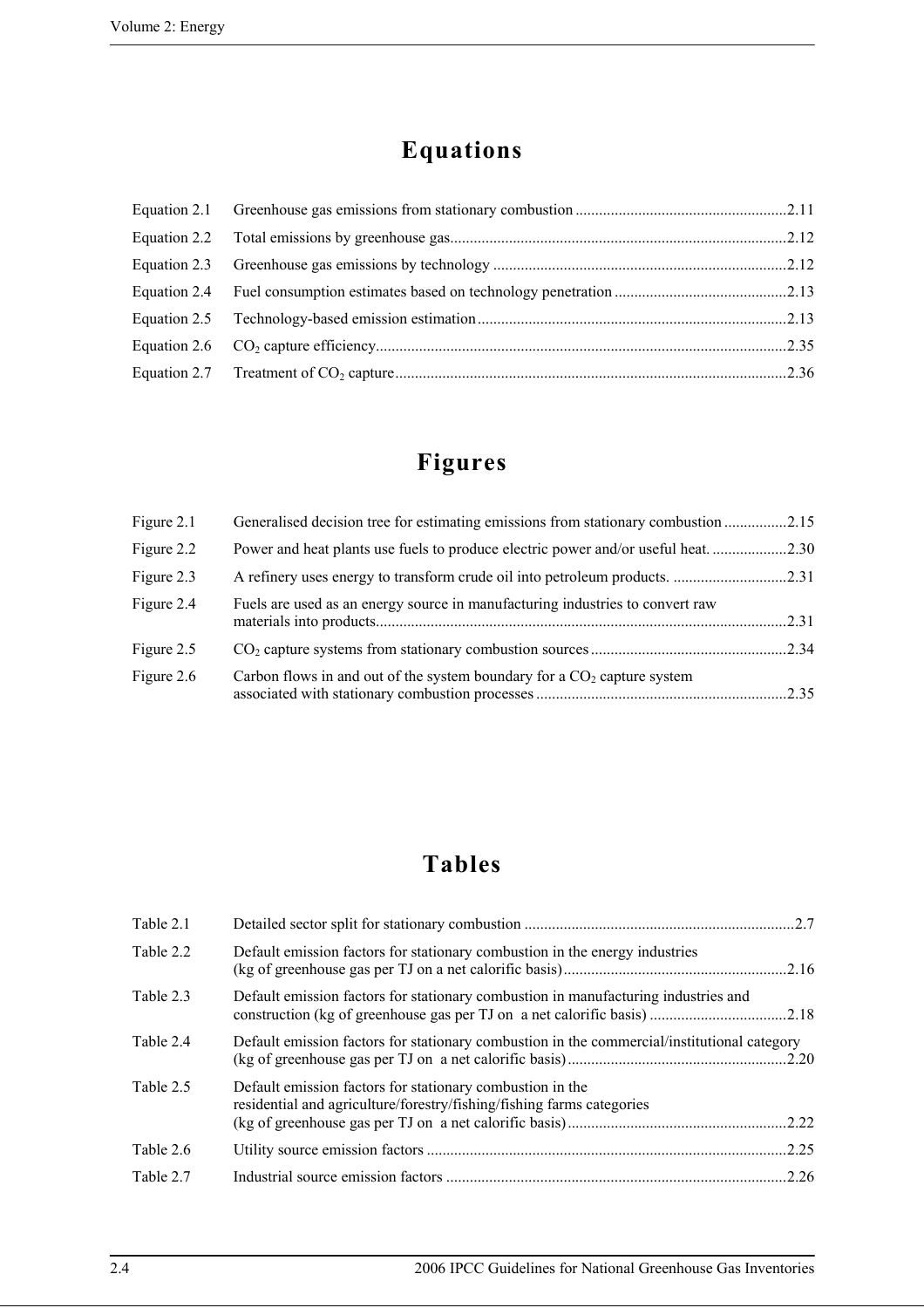| Table 2.8  |                                                                                        | .2.27 |
|------------|----------------------------------------------------------------------------------------|-------|
| Table 2.9  |                                                                                        | .2.28 |
| Table 2.10 |                                                                                        |       |
| Table 2.11 | Typical CO <sub>2</sub> capture efficiencies for post and pre-combustion systems2.36   |       |
| Table 2.12 | Default uncertainty estimates for stationary combustion emission factors2.38           |       |
| Table 2.13 | Summary of uncertainty assessment of $CO2$ emission factors for stationary combustion  |       |
| Table 2.14 | Summary of uncertainty assessment of $CH_4$ and $N_2O$ emission factors for stationary | .2.40 |
| Table 2.15 |                                                                                        |       |
| Table 2.16 |                                                                                        |       |
| Table 2.17 |                                                                                        |       |

# **Box**

| Box |  |  |  |
|-----|--|--|--|
|-----|--|--|--|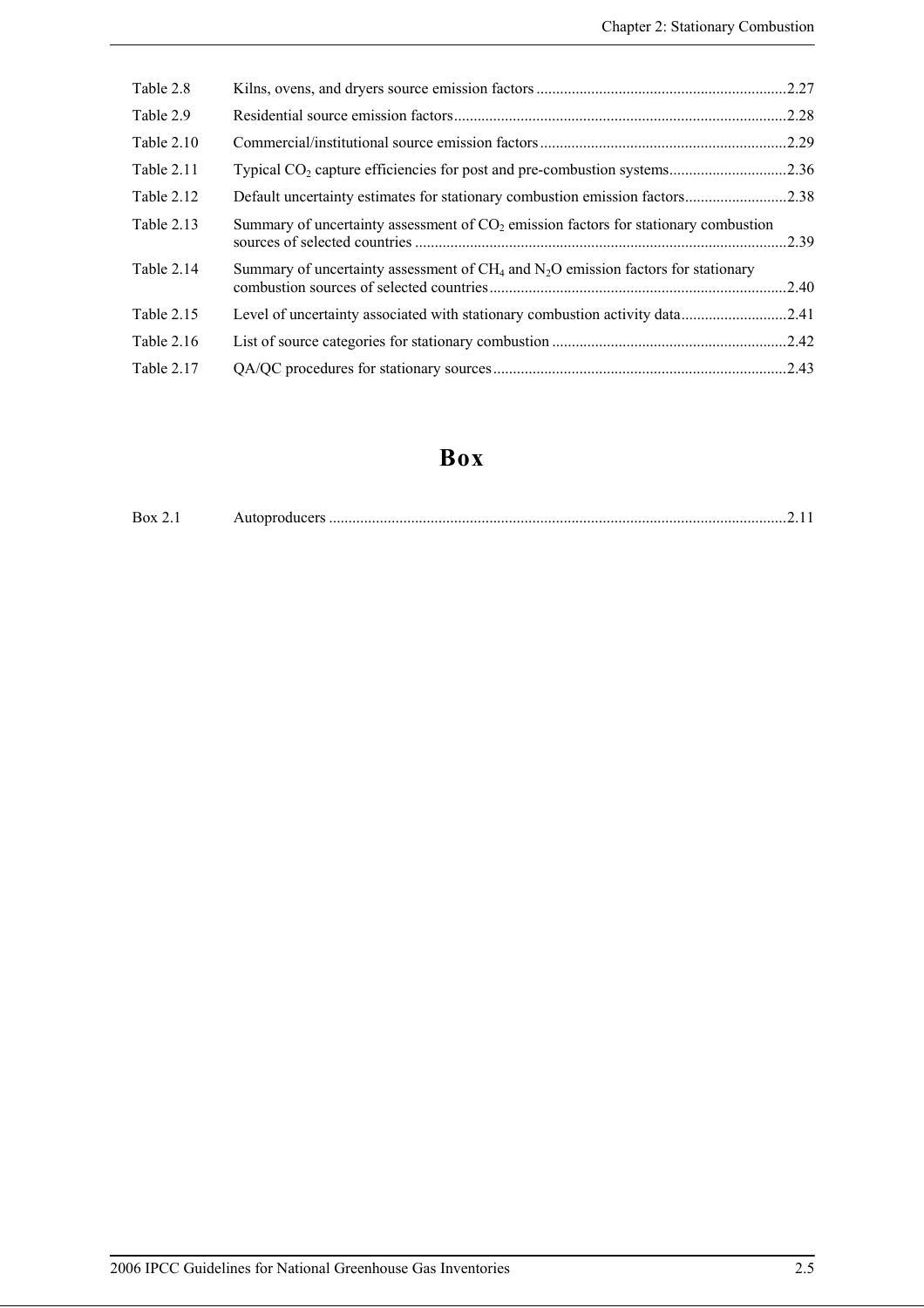# **2 STATIONARY COMBUSTION**

### **2.1 OVERVIEW**

This chapter describes the methods and data necessary to estimate emissions from Stationary Combustion, and the categories in which these emissions should be reported. Methods are provided for the sectoral approach in three tiers based on:

- Tier 1: fuel combustion from national energy statistics and default emission factors;
- Tier 2: fuel combustion from national energy statistics, together with country-specific emission factors, where possible, derived from national fuel characteristics;
- Tier 3: fuel statistics and data on combustion technologies applied together with technology-specific emission factors; this includes the use of models and facility level emission data where available.

The chapter provides default Tier 1 emission factors for all source categories and fuels. The IPCC Emission Factor Database<sup>1</sup> may be consulted for information appropriate to national circumstances, though the correct use of information from the database is the responsibility of greenhouse gas inventory compilers.

This chapter covers elements formerly presented in the 'Energy' chapter of the *GPG2000*. The organisation of the *IPCC 2006 Guidelines* is different from both the *IPCC 1996 Guidelines* and the *GPG2000*. The changes to the stationary combustion information are summarised below.

*Content:* 

- A table detailing which sectors this chapter covers, and which IPCC source codes the emissions are to be reported under is included.
- Some of the emission factors have been revised, and some new factors have also been included. The tables containing the emission factors indicate which factors are new, and which have been revised from the *IPCC 1996 Guidelines* and *GPG2000*.
- The default oxidation factor is assumed to be 1, unless better information is available.
- In the Tier 1 sectoral approach, the oxidation factor is included with the emission factor, which simplifies the worksheet.
- Building on the *GPG2000*, this chapter includes extended information about uncertainty assessment of both the activity data and the emission factors.
- Some definitions have changed or been refined.
- A new section on carbon dioxide capture and storage has been added.

*Structure:* 

- The methodology for estimating emissions is now subdivided into smaller sections for each Tier approach.
- The tables have been designed to present emission factors for  $CO<sub>2</sub>$ ,  $CH<sub>4</sub>$ , and N<sub>2</sub>O together, where possible.

# **2.2 DESCRIPTION OF SOURCES**

In the Sectoral Approach, emissions from stationary combustion are specified for a number of societal and economic activities, defined within the IPCC sector 1A, Fuel Combustion Activities (see Table 2.1). A distinction is made between stationary combustion in energy industries (1.A.1), manufacturing industries and construction (1.A.2) and other sectors (1.A.4). Although these distinct subsectors are intended to include all stationary combustion, an additional category is available in sector 1.A.5 for any emissions that cannot be allocated to one of the other subcategories. Table 2.1 also indicates the mobile source categories in 1.A.4 and 1.A.5 that are treated in Chapter 3 of this Volume.

<sup>&</sup>lt;sup>1</sup> Available at http://www.ipcc-nggip.iges.or.jp/efdb/main.php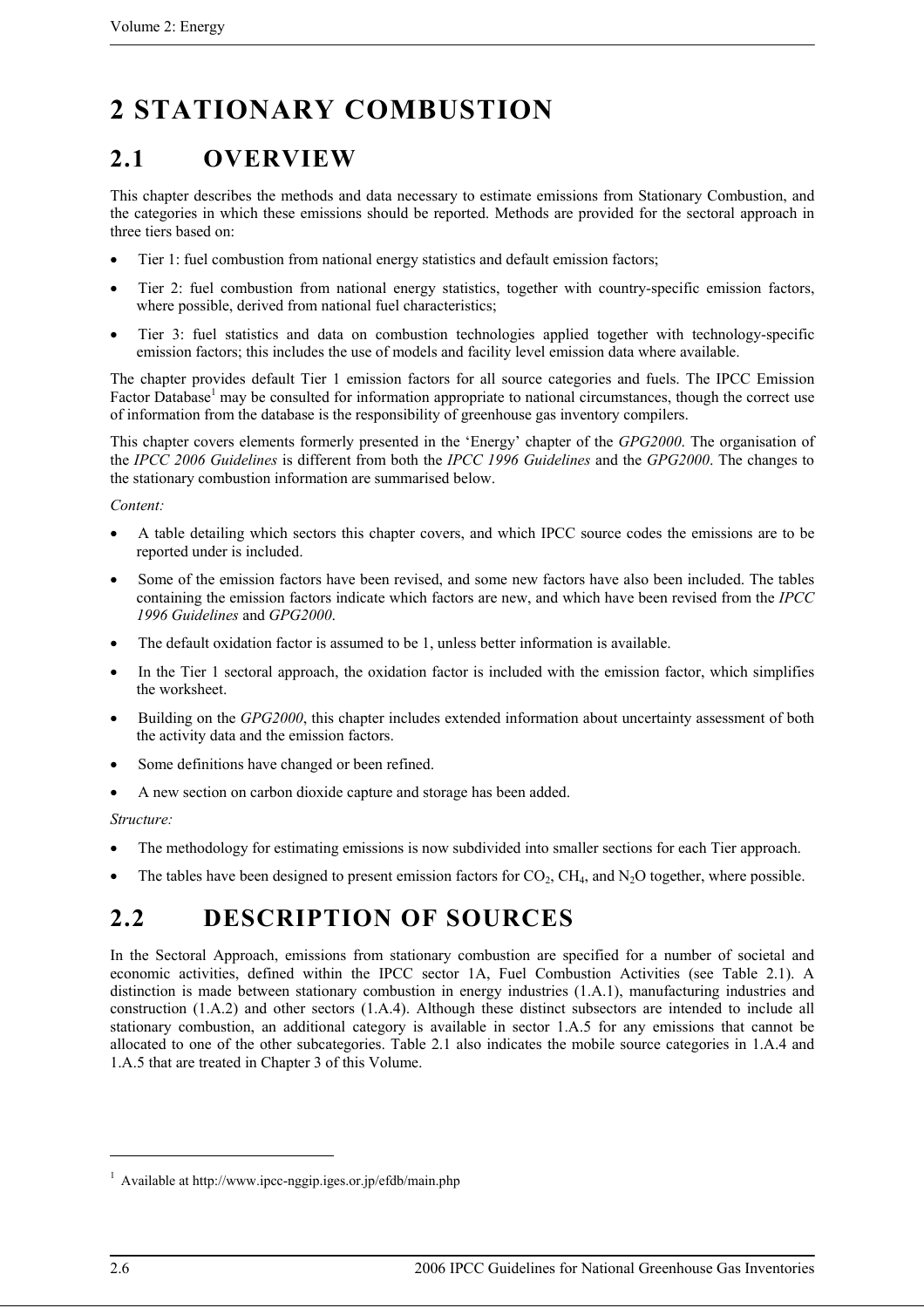| TABLE 2.1<br>DETAILED SECTOR SPLIT FOR STATIONARY COMBUSTION <sup>2</sup> |             |                                                     |                                                      |                                                                                                                                                                                                                                                                                                                                                                                                                                                                                                                                                                                                                                                                                                                                    |
|---------------------------------------------------------------------------|-------------|-----------------------------------------------------|------------------------------------------------------|------------------------------------------------------------------------------------------------------------------------------------------------------------------------------------------------------------------------------------------------------------------------------------------------------------------------------------------------------------------------------------------------------------------------------------------------------------------------------------------------------------------------------------------------------------------------------------------------------------------------------------------------------------------------------------------------------------------------------------|
| Code number and name                                                      |             |                                                     |                                                      | <b>Definitions</b>                                                                                                                                                                                                                                                                                                                                                                                                                                                                                                                                                                                                                                                                                                                 |
| <b>1 ENERGY</b>                                                           |             |                                                     |                                                      | All GHG emissions arising from combustion and fugitive<br>releases of fuels. Emissions from the non-energy uses of fuels<br>are generally not included here, but reported under Industrial<br>Processes and Product Use.                                                                                                                                                                                                                                                                                                                                                                                                                                                                                                           |
| <b>1 A Fuel Combustion Activities</b>                                     |             |                                                     |                                                      | Emissions from the intentional oxidation of materials within<br>an apparatus that is designed to raise heat and provide it either<br>as heat or as mechanical work to a process or for use away<br>from the apparatus.                                                                                                                                                                                                                                                                                                                                                                                                                                                                                                             |
| 1A1                                                                       |             | <b>Energy Industries</b>                            |                                                      | Comprises emissions from fuels combusted by the fuel<br>extraction or energy-producing industries.                                                                                                                                                                                                                                                                                                                                                                                                                                                                                                                                                                                                                                 |
| 1A1                                                                       | a           | Main Activity<br>Electricity and Heat<br>Production |                                                      | Sum of emissions from main activity producers of electricity<br>generation, combined heat and power generation, and heat<br>plants. Main activity producers (formerly known as public<br>utilities) are defined as those undertakings whose primary<br>activity is to supply the public. They may be in public or<br>private ownership. Emissions from own on-site use of fuel<br>should be included.<br>Emissions from autoproducers (undertakings which generate<br>electricity/heat wholly or partly for their own use, as an<br>activity that supports their primary activity) should be<br>assigned to the sector where they were generated and not<br>under 1 A 1 a. Autoproducers may be in public or private<br>ownership. |
| 1A1                                                                       | a           | i                                                   | Electricity<br>Generation                            | Comprises emissions from all fuel use for electricity<br>generation from main activity producers except those from<br>combined heat and power plants.                                                                                                                                                                                                                                                                                                                                                                                                                                                                                                                                                                              |
| 1A1                                                                       | a           | ü                                                   | Combined<br>Heat and<br>Power<br>Generation<br>(CHP) | Emissions from production of both heat and electrical power<br>from main activity producers for sale to the public, at a single<br>CHP facility.                                                                                                                                                                                                                                                                                                                                                                                                                                                                                                                                                                                   |
|                                                                           |             | iii                                                 | <b>Heat Plants</b>                                   | Production of heat from main activity producers for sale by<br>pipe network.                                                                                                                                                                                                                                                                                                                                                                                                                                                                                                                                                                                                                                                       |
| 1A1                                                                       | $\mathbf b$ |                                                     | Petroleum Refining                                   | All combustion activities supporting the refining of petroleum<br>products including on-site combustion for the generation of<br>electricity and heat for own use. Does not include evaporative<br>emissions occurring at the refinery. These emissions should be<br>reported separately under 1 B 2 a.                                                                                                                                                                                                                                                                                                                                                                                                                            |

<sup>&</sup>lt;sup>2</sup> Methods for mobile sources occurring in sub-categories 1 A 4 and 1 A 5 are dealt with in Chapter 3 and the emissions are reported under Stationary Combustion.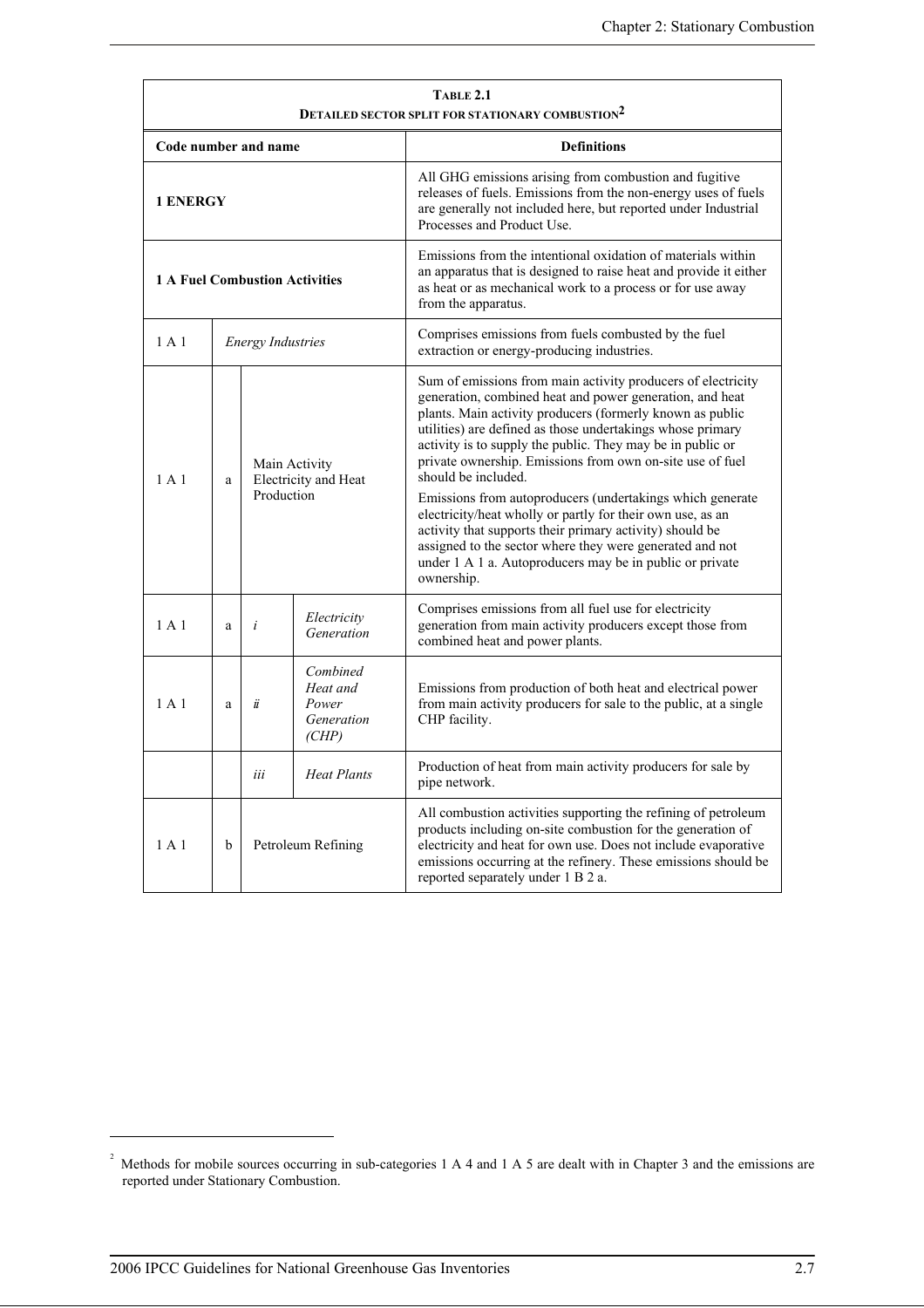| TABLE 2.1 (CONTINUED)<br>DETAILED SECTOR SPLIT FOR STATIONARY COMBUSTION <sup>3</sup> |                                              |                                                              |                                   |                                                                                                                                                                                                                                                                                                                                                                                                                                                                                                                                                                                                                                                                                                                                                                                                                                                                                                                                                                                                               |
|---------------------------------------------------------------------------------------|----------------------------------------------|--------------------------------------------------------------|-----------------------------------|---------------------------------------------------------------------------------------------------------------------------------------------------------------------------------------------------------------------------------------------------------------------------------------------------------------------------------------------------------------------------------------------------------------------------------------------------------------------------------------------------------------------------------------------------------------------------------------------------------------------------------------------------------------------------------------------------------------------------------------------------------------------------------------------------------------------------------------------------------------------------------------------------------------------------------------------------------------------------------------------------------------|
| Code number and name                                                                  |                                              |                                                              |                                   | <b>Definitions</b>                                                                                                                                                                                                                                                                                                                                                                                                                                                                                                                                                                                                                                                                                                                                                                                                                                                                                                                                                                                            |
| 1A1                                                                                   | $\mathbf c$                                  | Manufacture of Solid<br>Fuels and Other Energy<br>Industries |                                   | Combustion emissions from fuel use during the manufacture<br>of secondary and tertiary products from solid fuels including<br>production of charcoal. Emissions from own on-site fuel use<br>should be included. Also includes combustion for the<br>generation of electricity and heat for own use in these<br>industries.                                                                                                                                                                                                                                                                                                                                                                                                                                                                                                                                                                                                                                                                                   |
| 1A1                                                                                   | $\mathbf c$                                  | i                                                            | Manufacture of<br>Solid Fuels     | Emissions arising from fuel combustion for the production of<br>coke, brown coal briquettes and patent fuel.                                                                                                                                                                                                                                                                                                                                                                                                                                                                                                                                                                                                                                                                                                                                                                                                                                                                                                  |
| 1A1                                                                                   | $\mathbf c$                                  | ii                                                           | Other Energy<br><b>Industries</b> | Combustion emissions arising from the energy-producing<br>industries own (on-site) energy use not mentioned above or<br>for which separate data are not available. This includes the<br>emissions from own-energy use for the production of<br>charcoal, bagasse, saw dust, cotton stalks and carbonizing of<br>biofuels as well as fuel used for coal mining, oil and gas<br>extraction and the processing and upgrading of natural gas.<br>This category also includes emissions from pre-combustion<br>processing for $CO2$ capture and storage. Combustion<br>emissions from pipeline transport should be reported under<br>1 A 3 e.                                                                                                                                                                                                                                                                                                                                                                      |
| 1A2                                                                                   | Manufacturing Industries<br>and Construction |                                                              |                                   | Emissions from combustion of fuels in industry. Also includes<br>combustion for the generation of electricity and heat for own<br>use in these industries. Emissions from fuel combustion in<br>coke ovens within the iron and steel industry should be<br>reported under 1 A 1 c and not within manufacturing industry.<br>Emissions from the industry sector should be specified by<br>sub-categories that correspond to the International Standard<br>Industrial Classification of all Economic Activities (ISIC).<br>Energy used for transport by industry should not be reported<br>here but under Transport (1 A 3). Emissions arising from off-<br>road and other mobile machinery in industry should, if<br>possible, be broken out as a separate subcategory. For each<br>country, the emissions from the largest fuel-consuming<br>industrial categories ISIC should be reported, as well as those<br>from significant emitters of pollutants. A suggested list of<br>categories is outlined below. |
| 1A2                                                                                   | a                                            |                                                              | Iron and Steel                    | ISIC Group 271 and Class 2731                                                                                                                                                                                                                                                                                                                                                                                                                                                                                                                                                                                                                                                                                                                                                                                                                                                                                                                                                                                 |
| 1A2                                                                                   | b                                            | Non-Ferrous Metals                                           |                                   | ISIC Group 272 and Class 2732                                                                                                                                                                                                                                                                                                                                                                                                                                                                                                                                                                                                                                                                                                                                                                                                                                                                                                                                                                                 |
| 1A2                                                                                   | $\mathbf c$                                  | Chemicals                                                    |                                   | <b>ISIC Division 24</b>                                                                                                                                                                                                                                                                                                                                                                                                                                                                                                                                                                                                                                                                                                                                                                                                                                                                                                                                                                                       |
| 1A2                                                                                   | d                                            | Pulp, Paper and Print                                        |                                   | ISIC Divisions 21 and 22                                                                                                                                                                                                                                                                                                                                                                                                                                                                                                                                                                                                                                                                                                                                                                                                                                                                                                                                                                                      |
| 1 A 2                                                                                 | e                                            | Food Processing,<br>Beverages and<br>Tobacco                 |                                   | ISIC Divisions 15 and 16                                                                                                                                                                                                                                                                                                                                                                                                                                                                                                                                                                                                                                                                                                                                                                                                                                                                                                                                                                                      |
| 1A2                                                                                   | f                                            | Non-Metallic<br>Minerals                                     |                                   | Includes products such as glass, ceramic, cement, etc.; ISIC<br>Division 26                                                                                                                                                                                                                                                                                                                                                                                                                                                                                                                                                                                                                                                                                                                                                                                                                                                                                                                                   |
| 1 A 2                                                                                 | g                                            |                                                              | <b>Transport Equipment</b>        | ISIC Divisions 34 and 35                                                                                                                                                                                                                                                                                                                                                                                                                                                                                                                                                                                                                                                                                                                                                                                                                                                                                                                                                                                      |
| 1A2                                                                                   | h                                            | Machinery                                                    |                                   | Includes fabricated metal products, machinery and equipment<br>other than transport equipment; ISIC Divisions 28, 29, 30, 31<br>and 32.                                                                                                                                                                                                                                                                                                                                                                                                                                                                                                                                                                                                                                                                                                                                                                                                                                                                       |

<sup>3</sup> Methods for mobile sources occurring in sub-categories 1 A 4 and 1 A 5 are dealt with in Chapter 3 and the emissions are reported under Stationary Combustion.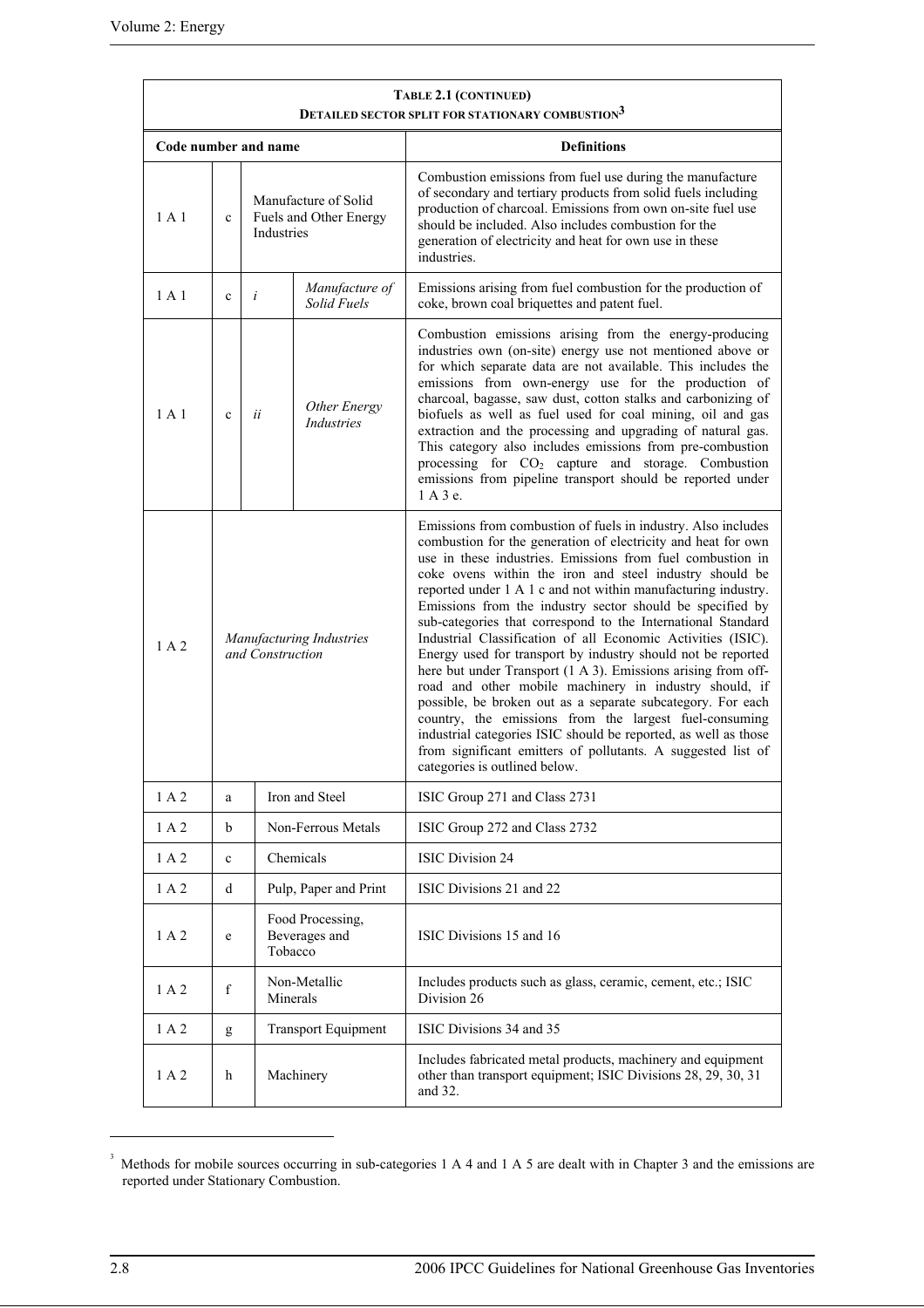|                      | TABLE 2.1 (CONTINUED)<br>DETAILED SECTOR SPLIT FOR STATIONARY COMBUSTION <sup>4</sup> |                                                  |                                                |                                                                                                                                                                                                                            |  |
|----------------------|---------------------------------------------------------------------------------------|--------------------------------------------------|------------------------------------------------|----------------------------------------------------------------------------------------------------------------------------------------------------------------------------------------------------------------------------|--|
| Code number and name |                                                                                       |                                                  |                                                | <b>Definitions</b>                                                                                                                                                                                                         |  |
| 1A2                  | $\mathbf{i}$                                                                          |                                                  | Mining (excluding<br>fuels) and Quarrying      | ISIC Divisions 13 and 14                                                                                                                                                                                                   |  |
| 1 A 2                | j                                                                                     |                                                  | Wood and Wood<br>Products                      | ISIC Division 20                                                                                                                                                                                                           |  |
| 1A2                  | k                                                                                     |                                                  | Construction                                   | <b>ISIC Division 45</b>                                                                                                                                                                                                    |  |
| 1A2                  | 1                                                                                     |                                                  | Textile and Leather                            | ISIC Divisions 17, 18 and 19                                                                                                                                                                                               |  |
| 1A2                  | m                                                                                     | Non-specified<br>Industry                        |                                                | Any manufacturing industry/construction not included above<br>or for which separate data are not available. Includes ISIC<br>Divisions 25, 33, 36 and 37.                                                                  |  |
| 1A4                  | Other Sectors                                                                         |                                                  |                                                | Emissions from combustion activities as described below,<br>including combustion for the generation of electricity and heat<br>for own use in these sectors.                                                               |  |
| 1A4                  | a                                                                                     | Commercial /<br>Institutional                    |                                                | Emissions from fuel combustion in commercial and<br>institutional buildings; all activities included in ISIC Divisions<br>41, 50, 51, 52, 55, 63-67, 70-75, 80, 85, 90-93 and 99.                                          |  |
| 1A4                  | b                                                                                     |                                                  | Residential                                    | All emissions from fuel combustion in households.                                                                                                                                                                          |  |
| 1A4                  | $\mathbf c$                                                                           | Agriculture / Forestry<br>/ Fishing / Fish farms |                                                | Emissions from fuel combustion in agriculture, forestry,<br>fishing and fishing industries such as fish farms. Activities<br>included in ISIC Divisions 01, 02 and 05. Highway<br>agricultural transportation is excluded. |  |
| 1 A 4                | $\mathbf c$                                                                           | i                                                | Stationary                                     | Emissions from fuels combusted in pumps, grain drying,<br>horticultural greenhouses and other agriculture, forestry or<br>stationary combustion in the fishing industry.                                                   |  |
| 1A4                  | $\mathbf c$                                                                           | ii                                               | Off-road<br>Vehicles and<br>Other<br>Machinery | Emissions from fuels combusted in traction vehicles on farm<br>land and in forests.                                                                                                                                        |  |
| 1A4                  | $\mathbf c$                                                                           | iii                                              | Fishing<br><i>(mobile)</i><br>combustion)      | Emissions from fuels combusted for inland, coastal and deep-<br>sea fishing. Fishing should cover vessels of all flags that have<br>refuelled in the country (include international fishing).                              |  |

<sup>4</sup> Methods for mobile sources occurring in sub-categories 1 A 4 and 1 A 5 are dealt with in Chapter 3 and the emissions are reported under Stationary Combustion.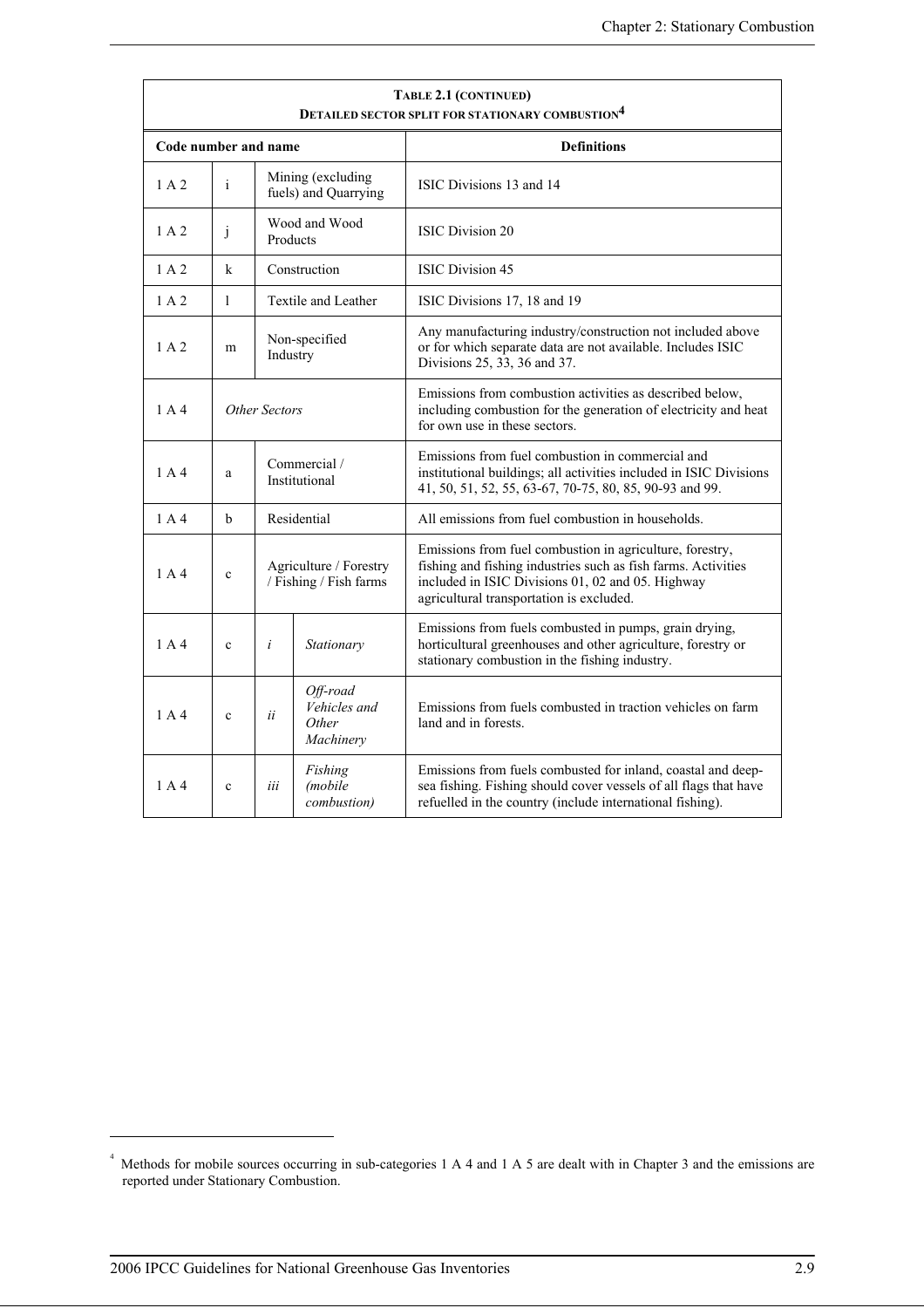|                                               | TABLE 2.1 (CONTINUED)<br>DETAILED SECTOR SPLIT FOR STATIONARY COMBUSTION <sup>5</sup> |            |                                              |                                                                                                                                                                                                                                                                                                                     |  |
|-----------------------------------------------|---------------------------------------------------------------------------------------|------------|----------------------------------------------|---------------------------------------------------------------------------------------------------------------------------------------------------------------------------------------------------------------------------------------------------------------------------------------------------------------------|--|
| Code number and name                          |                                                                                       |            |                                              | <b>Definitions</b>                                                                                                                                                                                                                                                                                                  |  |
| 1 A 5                                         | Non-Specified                                                                         |            |                                              | All remaining emissions from fuel combustion that are not<br>specified elsewhere. Include emissions from fuel delivered to<br>the military in the country and delivered to the military of<br>other countries that are not engaged in multilateral operations.                                                      |  |
| 1 A 5                                         | a                                                                                     | Stationary |                                              | Emissions from fuel combustion in stationary sources that are<br>not specified elsewhere.                                                                                                                                                                                                                           |  |
| 1 A 5                                         | b                                                                                     | Mobile     |                                              | Emissions from vehicles and other machinery, marine and<br>aviation (not included in 1 A 4 c ii or elsewhere).                                                                                                                                                                                                      |  |
| 1 A 5                                         | $\mathbf b$                                                                           | i          | Mobile<br><i>(aviation</i> )<br>component)   | All remaining aviation emissions from fuel combustion that<br>are not specified elsewhere. Include emissions from fuel<br>delivered to the country's military as well as fuel delivered<br>within that country but used by the militaries of other<br>countries that are not engaged in multilateral operations.    |  |
| 1 A 5                                         | b                                                                                     | ii         | Mobile (water-<br><i>horne</i><br>component) | All remaining water-borne emissions from fuel combustion<br>that are not specified elsewhere. Include emissions from fuel<br>delivered to the country's military as well as fuel delivered<br>within that country but used by the militaries of other<br>countries that are not engaged in multilateral operations. |  |
| 1 A 5                                         | b                                                                                     | iii        | Mobile (other)                               | All remaining emissions from mobile sources not included<br>elsewhere.                                                                                                                                                                                                                                              |  |
| Multilateral operations<br>(Information item) |                                                                                       |            |                                              | Emissions from fuels used in multilateral operations pursuant<br>to the Charter of the United Nations. Include emissions from<br>fuel delivered to the military in the country and delivered to<br>the military of other countries.                                                                                 |  |

The category "Manufacturing industries and Construction" has been subdivided using the International Standard Industrial Classification<sup>6</sup>. This industrial classification is widely used in energy statistics. Note that this table adds a number of industrial sectors in the category "Manufacturing Industries and Construction" to better align to the ISIC definitions and common practice in energy statistics.

Emissions from autoproducers (public or private undertakings that generate electricity/heat wholly or partly for their own use, as an activity that supports their primary activity, see Box 2.1) should be assigned to the sector where they were generated and not under 1 A 1 a.

<sup>5</sup> Methods for mobile sources occurring in sub-categories 1 A 4 and 1 A 5 are dealt with in Chapter 3 and the emissions are reported under Stationary Combustion.

<sup>&</sup>lt;sup>6</sup> International Standard Industrial Classification of all Economic Activities, United Nations, New York. The publication can be downloaded from http://unstats.un.org/unsd/cr/.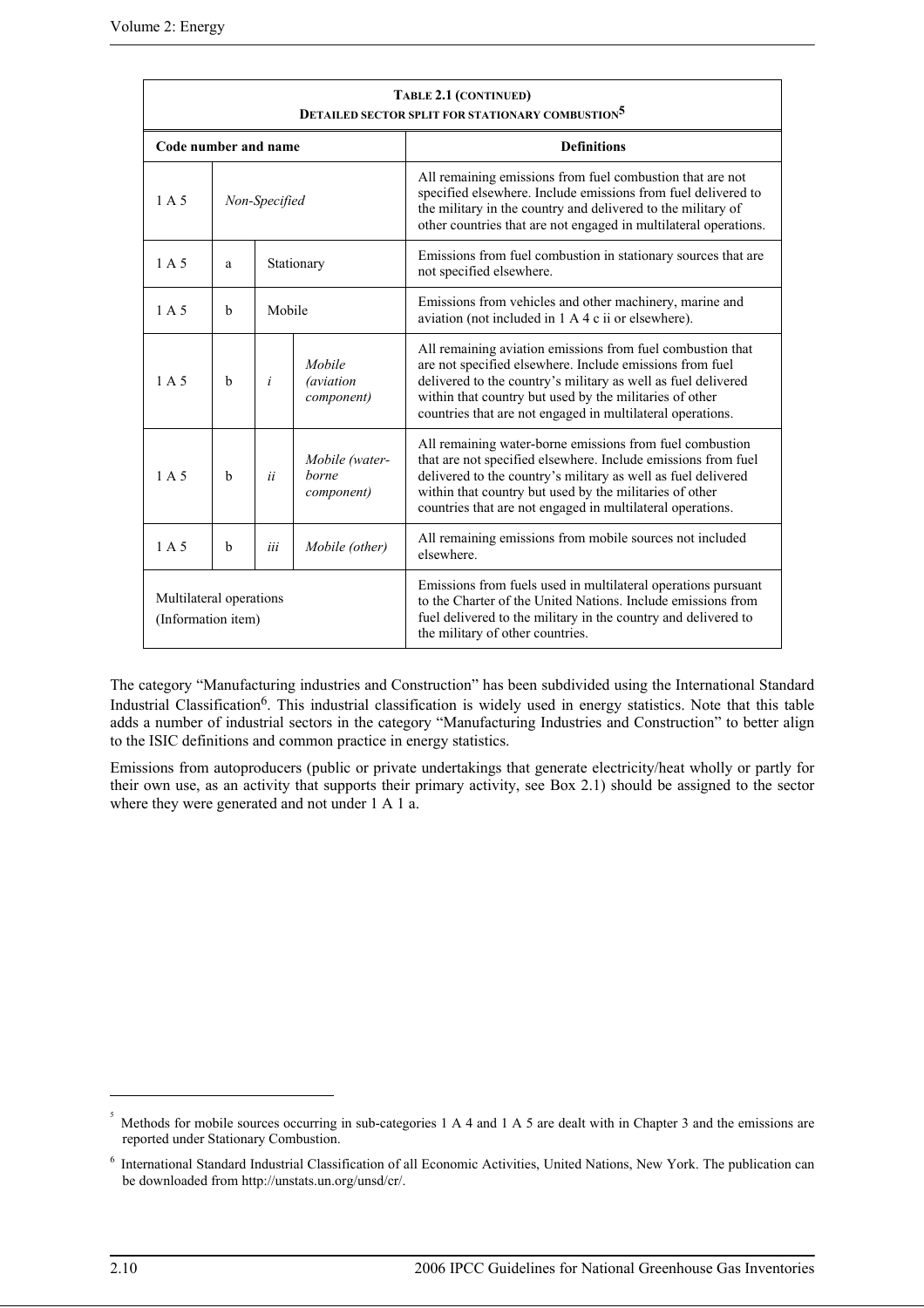#### **BOX 2.1 AUTOPRODUCERS**

An autoproducer of electricity and/or heat is an enterprise that, in support of its primary activity, generates electricity and/or heat for its own use or for sale, but not as its main business. This should be contrasted with main activity producers who generate and sell electricity and/or heat as their primary activity. Main activity producers were previously referred to as "Public" electricity and heat suppliers, although, as with autoproducers, they might be publicly or privately owned. Note that the ownership does not determine the allocation of emissions.

The *IPCC 2006 Guidelines* follow the *IPCC 1996 Guidelines* in attributing emissions from autoproduction to the industrial or commercial branches in which the generation activity occurred, rather than to 1 A 1 a. Category 1 A 1a is for main activity producers only.

With the complexity of plant activities and inter-relationships, there may not always be a clear separation between autoproducers and main activity producers. The most important issue is that all facilities be accounted under the most appropriate category and in a complete and consistent manner.

### **2.3 METHODOLOGICAL ISSUES**

This section explains how to choose an approach, and summarises the necessary activity data and emission factors the inventory compiler will need. These sections are subdivided into Tiers as set out in Volume 1 General Guidance. The Tier 1 sections set out the steps needed for the simplest calculation methods, or the methods that require the least data. These are likely to provide the least accurate estimates of emissions. The Tier 2 and Tier 3 approaches require more detailed data and resources (time, expertise and country-specific data) to produce an estimate of emissions. Properly applied, the higher tiers should be more accurate.

### **2.3.1 Choice of method**

In general, emissions of each greenhouse gas from stationary sources are calculated by multiplying fuel consumption by the corresponding emission factor. In the Sectoral Approach, "Fuel Consumption" is estimated from energy use statistics and is measured in terajoules. Fuel consumption data in mass or volume units must first be converted into the energy content of these fuels. All tiers described below use the amount of fuel combusted as the activity data. Section 1.4.1.2 of the Introduction chapter contains information on how to find and apply energy statistics data. Different tiers can be applied for different fuels and gases, consistent with the requirements of *key category* analysis and avoidance of double counting (see also the General Decision Tree in section 1.3.1.2).

### **2.3.1.1 TIER 1 APPROACH**

Applying a Tier 1 emission estimate requires the following for each source category and fuel:

- Data on the amount of fuel combusted in the source category
- A default emission factor

Emission factors come from the default values provided together with associated uncertainty range in Section 2.3.2.1. The following equation is used:

|                                     | <b>EQUATION 2.1</b><br><b>GREENHOUSE GAS EMISSIONS FROM STATIONARY COMBUSTION</b><br><i>Emissions</i> $GHG$ , fuel = Fuel Consumption fuel • Emission Factor GHG, fuel |
|-------------------------------------|------------------------------------------------------------------------------------------------------------------------------------------------------------------------|
| Where:                              |                                                                                                                                                                        |
| $E$ missions $_{GHG, fuel}$         | $=$ emissions of a given GHG by type of fuel (kg GHG)                                                                                                                  |
| Fuel Consumption <sub>fuel</sub>    | $=$ amount of fuel combusted (TJ)                                                                                                                                      |
| Emission Factor <sub>GHG,fuel</sub> | = default emission factor of a given GHG by type of fuel (kg gas/TJ). For                                                                                              |

 $CO<sub>2</sub>$ , it includes the carbon oxidation factor, assumed to be 1.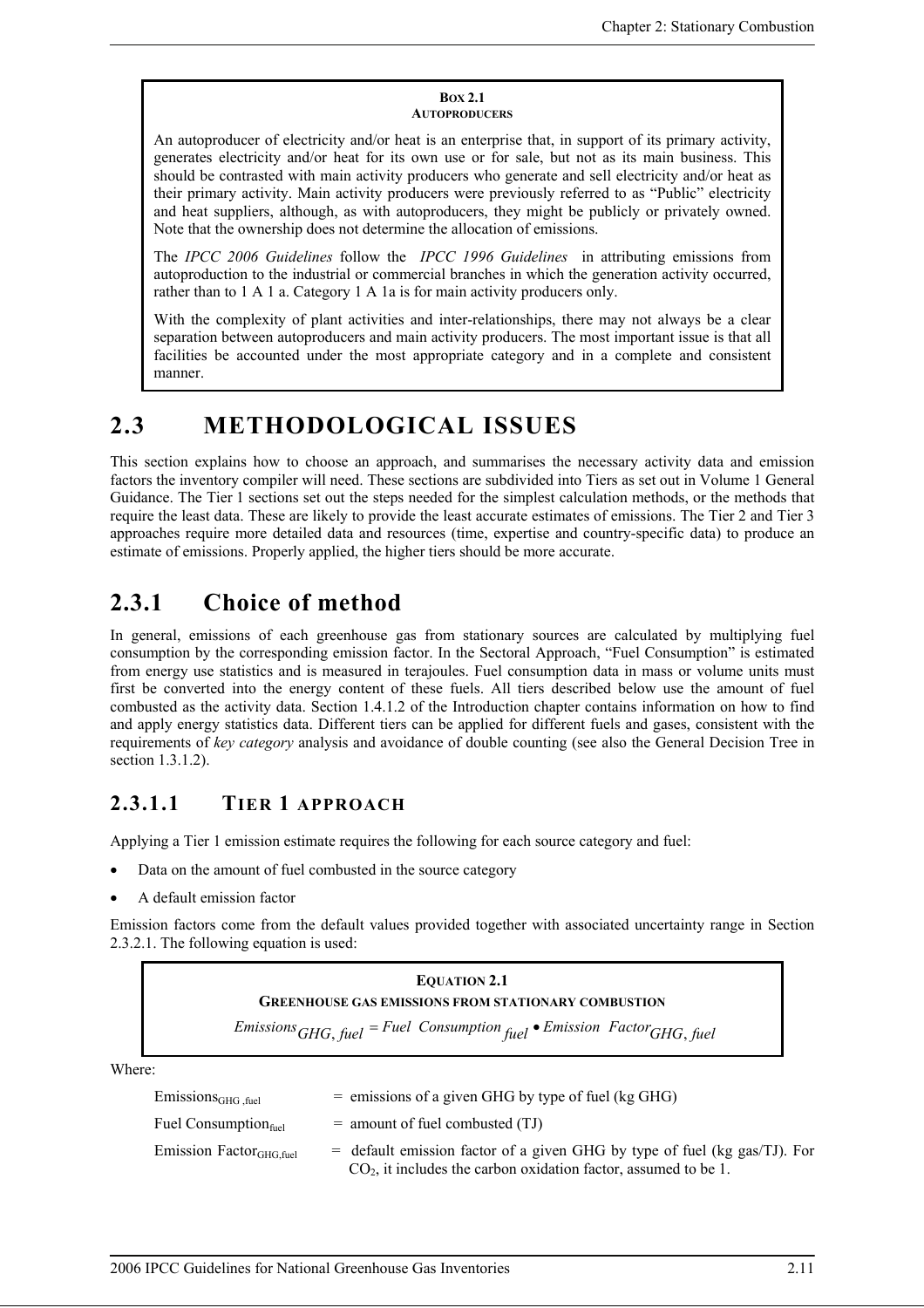To calculate the total emissions by gas from the source category, the emissions as calculated in Equation 2.1 are summed over all fuels:



#### **2.3.1.2 TIER 2 APPROACH**

Applying a Tier 2 approach requires:

- Data on the amount of fuel combusted in the source category;
- A country-specific emission factor for the source category and fuel for each gas.

Under Tier 2, the Tier 1 default emission factors in Equation 2.1 are replaced by country-specific emission factors. Country-specific emission factors can be developed by taking into account country-specific data, for example carbon contents of the fuels used, carbon oxidation factors, fuel quality and (for non-CO $_2$  gases in particular) the state of technological development. The emission factors may vary over time and, for solid fuels, should take into account the amount of carbon retained in the ash, which may also vary with time. It is *good practice* to compare any country-specific emission factor with the default ones given in Tables 2.2 to 2.5. If such country-specific emission factors are outside the 95 percent confidence intervals, given for the default values, an explanation should be sought and provided on why the value is significantly different from the default value.

A country-specific emission factor can be identical to the default one, or it may differ. Since the country-specific value should be more applicable to a given country's situation, it is expected that the uncertainty range associated with a country-specific value will be smaller than the uncertainty range of the default emission factor. This expectation should mean that a Tier 2 estimate provides an emission estimate with lower uncertainty than a Tier 1 estimate.

Emissions can be also estimated as the product of fuel consumption on a mass or volume basis, and an emission factor expressed on a compatible basis. For example, the use of activity data expressed in mass unit is relevant when the Tier 2 approach described in Chapter 5 of Volume 5 is used alternatively to estimate emissions that arise when waste is incinerated for energy purposes.

### **2.3.1.3 TIER 3 APPROACH**

The Tier 1 and Tier 2 approaches of estimating emissions described in the previous sections necessitate using an average emission factor for a source category and fuel combination throughout the source category. In reality, emissions depend on the:

- fuel type used,
- combustion technology,
- operating conditions,
- control technology,
- quality of maintenance,
- age of the equipment used to burn the fuel.

In a Tier 3 approach this is taken into account by splitting the fuel combustion statistics over the different possibilities and using emission factors that are dependent upon these differences. In Equation 2.3, this is indicated by making the variables and parameters technology dependent. Technology here stands for any device, combustion process or fuel property that might influence the emissions.

### **EQUATION 2.3**

**GREENHOUSE GAS EMISSIONS BY TECHNOLOGY**

 $Emissions<sub>GHG</sub>$ *fuel*,*technology* = Fuel Consumption  $_{\text{fuel}}$ ,  $_{\text{technology}}$   $\bullet$  *Emission Factor<sub>GHG</sub>*, *fuel*, *technology* 

Where: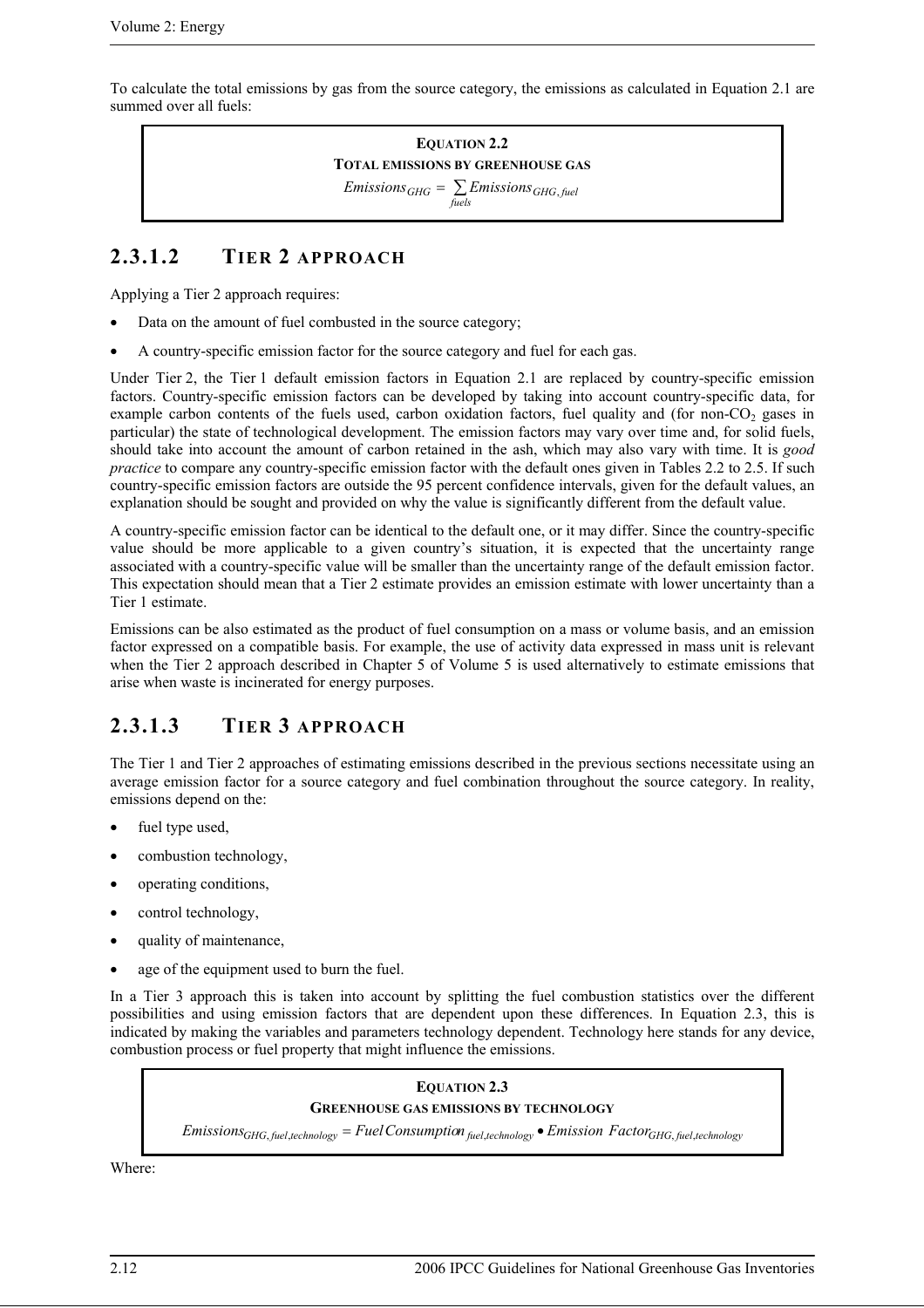| EmissionS <sub>GHG</sub> gas, fuel, technology<br>GHG) | $=$ emissions of a given GHG by type of fuel and technology (kg)      |
|--------------------------------------------------------|-----------------------------------------------------------------------|
| Fuel Consumption <sub>fuel, technology</sub>           | $=$ amount <sup>7</sup> of fuel combusted per type of technology (TJ) |

Emission Factor<sub>GHG gas,fuel,technology</sub> = emission factor of a given GHG by fuel and technology type (kg GHG/TJ)

When the amount of fuel combusted for a certain technology is not directly known, it can be estimated by means of models. For example, a simple model for this is based on the penetration of the technology into the source category.

#### **EQUATION 2.4**

**FUEL CONSUMPTION ESTIMATES BASED ON TECHNOLOGY PENETRATION**

*Fuel Consumption*  $_{\text{fuel}, \text{technology}} = \text{Full} \text{}$  *Consumption*  $_{\text{fuel}} \bullet \text{P}$  *Penetration*<sub>technology</sub>

Where:

Penetration<sub>technology</sub> = the fraction of the full source category occupied by a given technology. This fraction can be determined on the basis of output data such as electricity generated which would ensure that appropriate allowance was made for differences in utilisation between technologies.

To calculate the emissions of a gas for a source category, the result of Equation 2.3 must be summed over all technologies applied in the source category.



Total emissions are again calculated by summing over all fuels (Equation 2.2).

Application of a Tier 3 emission estimation approach requires:

- Data on the amount of fuel combusted in the source category for each relevant technology (fuel type used, combustion technology, operating conditions, control technology, and maintenance and age of the equipment).
- A specific emission factor for each technology (fuel type used, combustion technology, operating conditions, control technology, oxidation factor, and maintenance and age of the equipment).
- Facility level measurements can also be used when available.

Using a Tier 3 approach to estimate emissions of  $CO<sub>2</sub>$  is often unnecessary because emissions of  $CO<sub>2</sub>$  do not depend on the combustion technology. However, plant-specific data on  $CO<sub>2</sub>$  emissions are increasingly available and they are of increasing interest because of the possibilities for emissions trading. Plant-specific data can be based on fuel flow measurements and fuel chemistry or on flue gas flow measurements and flue gas chemistry data. Continuous emissions monitoring (CEM) of flue gases is generally not justified for accurate measurement of CO2 emissions alone (because of the comparatively high cost) but could be undertaken particularly when monitors are installed for measurement of other pollutants such as  $SO_2$  or  $NO<sub>x</sub>$ . Continuous emissions monitoring is also particularly useful for combustion of solid fuels where it is more difficult to measure fuel flow rates, or when fuels are highly variable, or fuel analysis is otherwise expensive. Rigorous, continuous monitoring is required to provide a comprehensive accounting of emissions. Care is required when continuous emissions monitoring of some facilities is used but monitoring data are not available for a full reporting category.

Continuous emissions monitoring requires attention to quality assurance and quality control. This includes certification of the monitoring system, re-certification after any changes in the system, and assurance of continuous operation<sup>8</sup>. For  $CO_2$  measurements, data from CEM systems can be compared with emissions estimates based on fuel flows.

 $<sup>7</sup>$  Fuel consumption could be expressed on a mass or volume basis, and emissions can be estimated as the product of fuel</sup> consumption and an emission factor expressed on a compatible basis.

<sup>8</sup> See for example: U.S. EPA (2005a).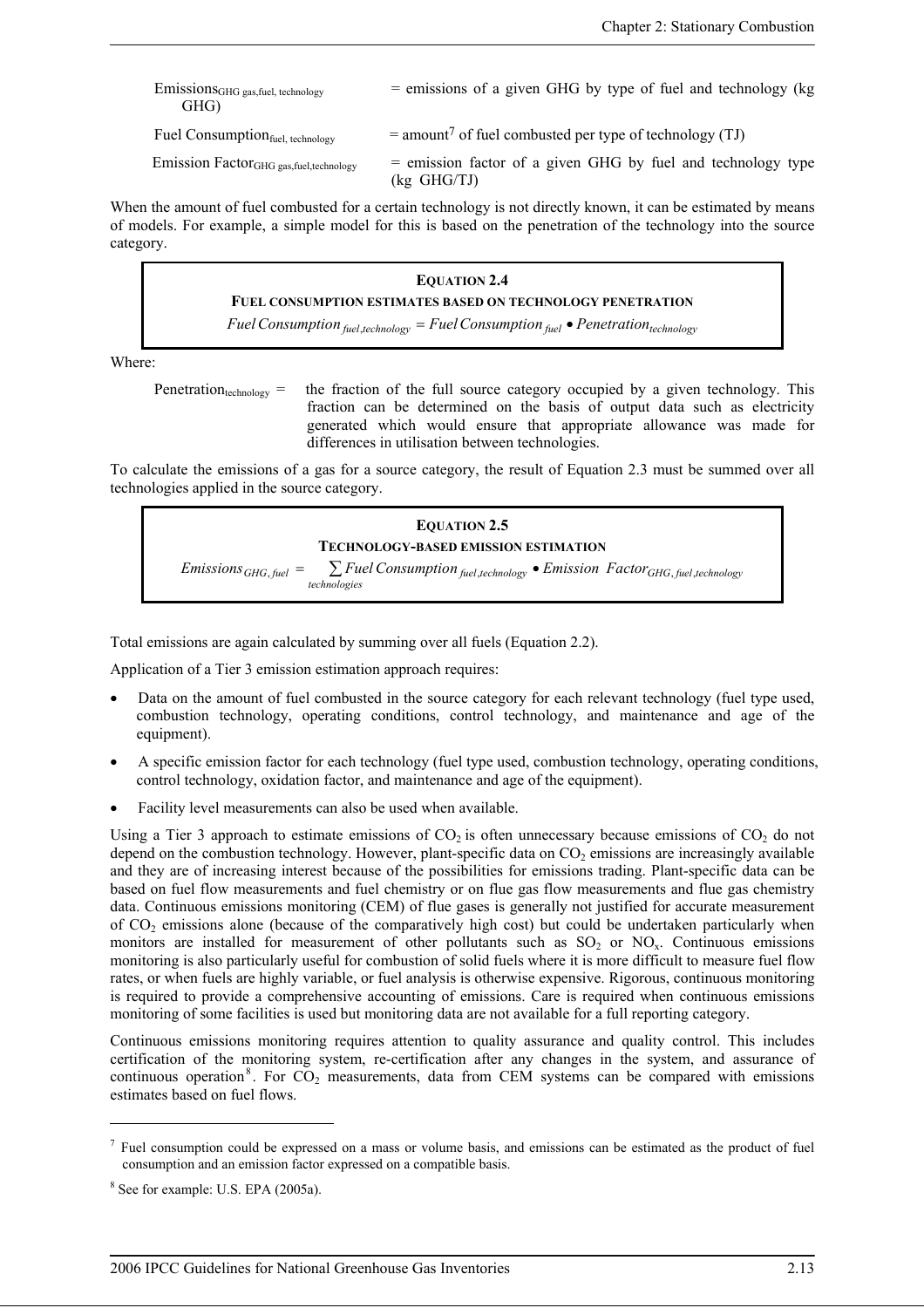If detailed monitoring shows that the concentration of a greenhouse gas in the discharge from a combustion process is equal to or less than the concentration of the same gas in the ambient intake air to the combustion process, then emissions may be reported as zero. Reporting these emissions as "negative emissions" would require continuous high quality monitoring of both the air intake and the atmospheric emissions.

### **2.3.1.4 DECISION TREES**

The tier used to estimate emissions will depend on the quantity and quality of data that are available. If a category is key, it is *good practice* to estimate emissions using a Tier 2 or Tier 3 approach. The decision tree (Figure 2.1) below will help in selecting which tier should be used to estimate emissions from sources of stationary combustion.

To use a decision tree correctly, the inventory compiler needs to undertake a thorough survey of available national activity data and national or regional emission factor data, by relevant source category. This survey needs to be completed before the first inventory is compiled, and the results of the survey should be reviewed regularly. It is *good practice* to improve the data quality if an initial calculation with a Tier 1 approach indicates a *key source*, or if an estimate is associated with a high level of uncertainty. The decision tree and *key source* category determination should be applied to  $CO<sub>2</sub>$ , CH<sub>4</sub> and N<sub>2</sub>O emissions separately.

### **2.3.2 Choice of emission factors**

This section provides default emission factors for  $CO<sub>2</sub>$ ,  $CH<sub>4</sub>$  and N<sub>2</sub>O, and discusses provision of emission factors at higher Tiers.  $CO<sub>2</sub>$  emission factors for all Tiers reflect the full carbon content of the fuel less any nonoxidised fraction of carbon retained in the ash, particulates or soot. Since this fraction is usually small, the Tier 1 default emission factors derived in Chapter 1 of this Volume neglect this effect by assuming a complete oxidation of the carbon contained in the fuel (carbon oxidation factor equal to 1). For some solid fuels, this fraction will not necessarily be negligible, and higher Tier estimates can be applied. Where this is known to be the case it is *good practice* to use country-specific values, based on measurements or other well documented data. The Emission Factor Database (EFDB) provides a variety of well-documented emission factors and other parameters that may be better suited to national circumstances than the default values, although the responsibility to ensure appropriate application of material from the database remains with the inventory compiler.

### **2.3.2.1 TIER 1**

This section presents for each of the fuels used in stationary sources a set of default emission factors for use in Tier 1 emission estimates for the source categories. In a number of source categories, the same fuels are used. These will have the same emission factors for  $CO<sub>2</sub>$ . The derivation of the  $CO<sub>2</sub>$  emission factors is presented in the Introduction chapter of this Volume. Emission factors for  $CO_2$  are in units of kg  $CO_2/TJ$  on a net calorific value basis and reflect the carbon content of the fuel and the assumption that the carbon oxidation factor is 1.

Emission factors for CH<sub>4</sub> and N<sub>2</sub>O for different source categories differ due to differences in combustion technologies applied in the different source categories. The default factors presented for Tier 1 apply to technologies without emission controls. The default emission factors, particularly those in Tables 2.2 and 2.3, assume effective combustion in high temperature. They are applicable for steady and optimal conditions and do not take into account the impact of start-ups, shut downs or combustion with partial loads.

Default emission factors for stationary combustion are given in Tables 2.2 to 2.5. The  $CO<sub>2</sub>$  emission factors are the same ones as presented in Table 1.4 of the Introduction chapter. The emission factors for  $CH_4$  and N<sub>2</sub>O are based on the IPCC 1996 Guidelines. These emission factors were established using the expert judgement of a large group of inventory experts and are still considered valid. Since not many measurements of these types of emission factors are available, the uncertainty ranges are set at plus or minus a factor of three. Tables 2.2 to 2.5 do not provide default emission factors for  $CH_4$  and  $N_2O$  emissions from combustion by off-road machinery that are reported in the 1A category. These emission factors are provided in Section 3.3 of this Volume.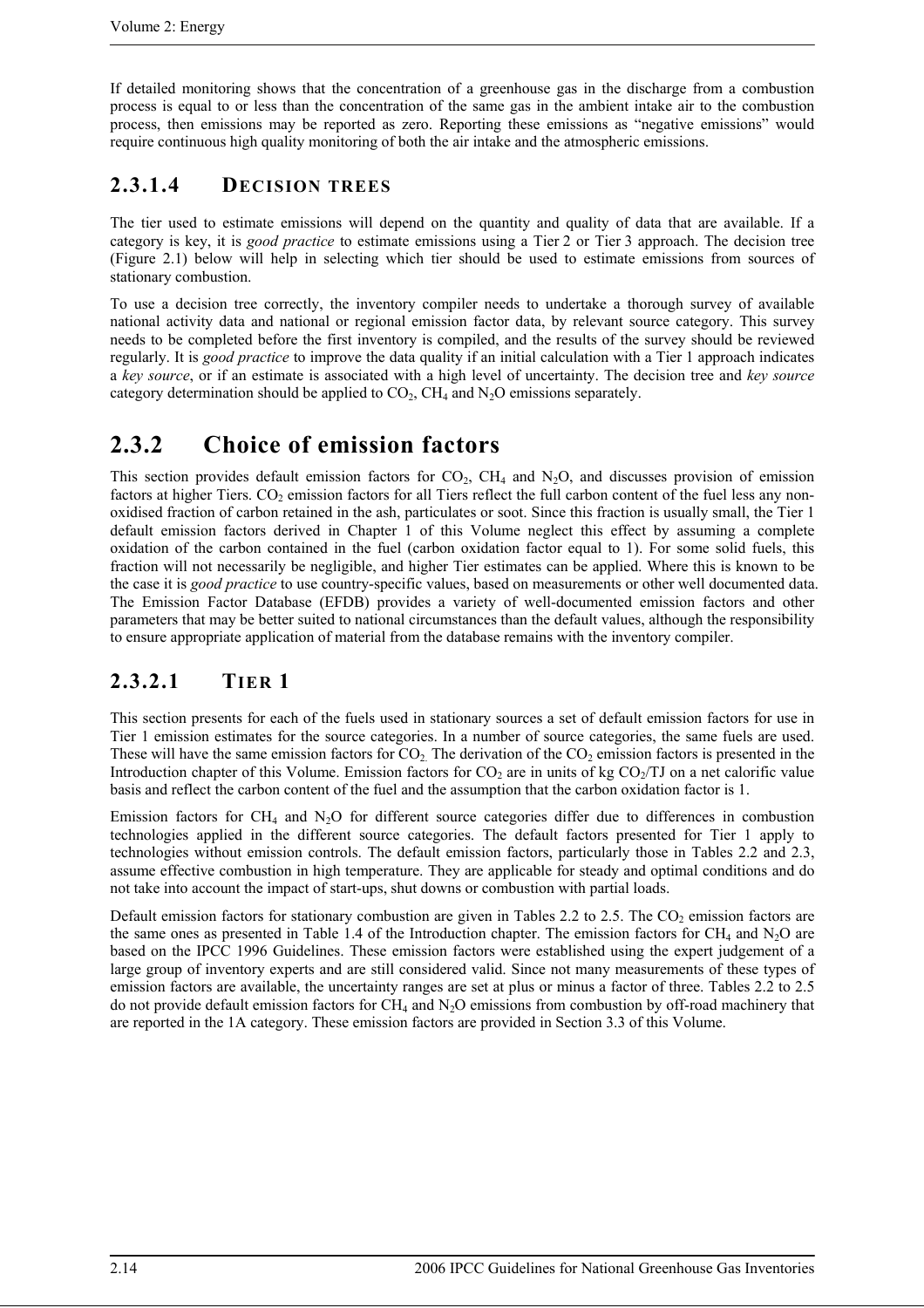

**Figure 2.1 Generalised decision tree for estimating emissions from stationary combustion** 

Note: See Volume 1 Chapter 4, "Methodological Choice and Key Categories" (noting section 4.1.2 on limited resources) for discussion of *key categories* and use of decision trees.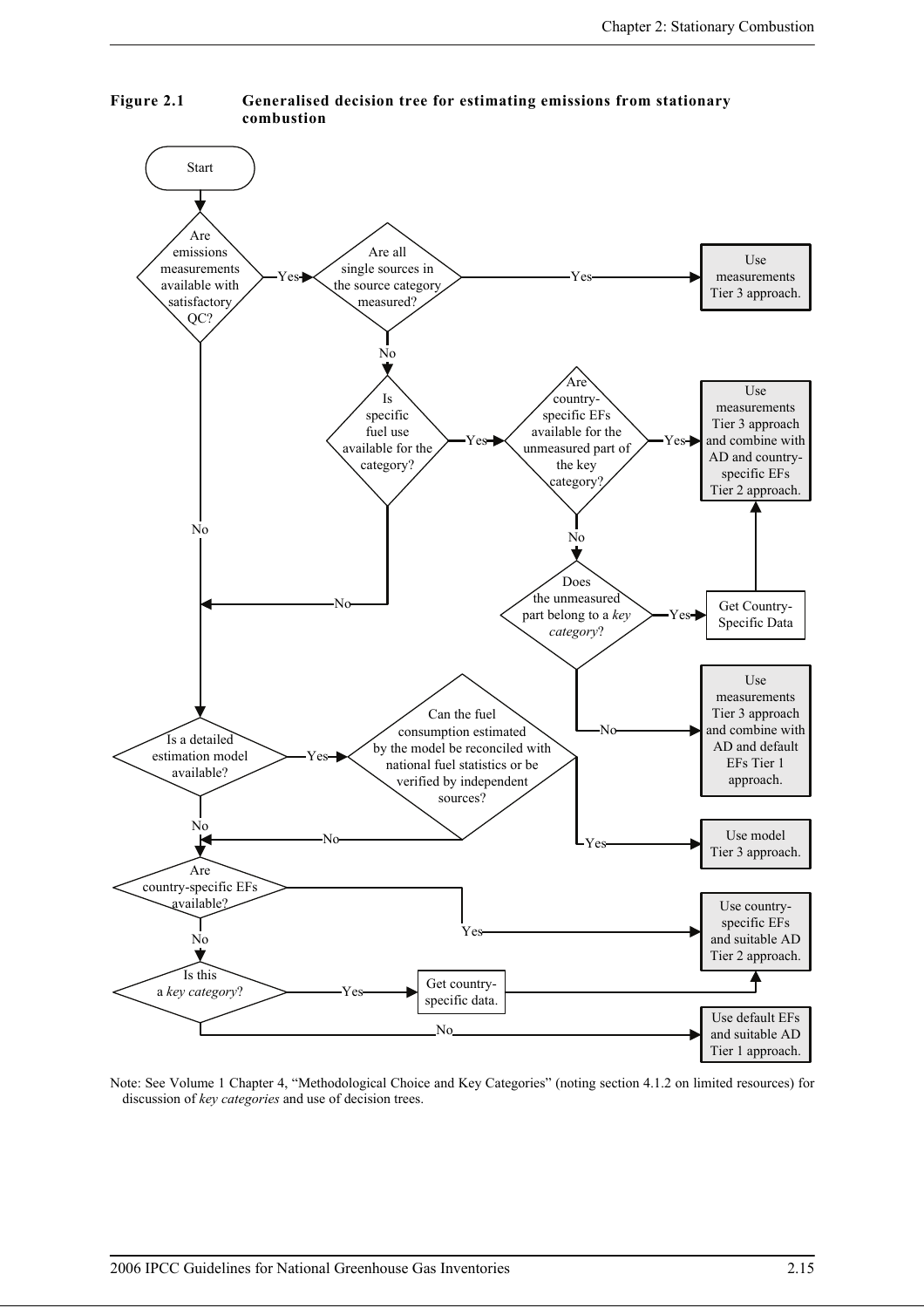|               |                                    | DEFAULT EMISSION FACTORS FOR STATIONARY COMBUSTION IN THE ENERGY INDUSTRIES |                 | TABLE 2.2<br>(kg of greenhouse gas per TJ on a Net Calorific Basis) |                                             |                 |                |                                             |        |                |
|---------------|------------------------------------|-----------------------------------------------------------------------------|-----------------|---------------------------------------------------------------------|---------------------------------------------|-----------------|----------------|---------------------------------------------|--------|----------------|
|               |                                    |                                                                             | CO <sub>2</sub> |                                                                     |                                             | CH <sub>4</sub> |                |                                             | $N_2O$ |                |
|               | Fuel                               | Default<br><b>Emission</b><br>Factor                                        | Lower           | <b>Upper</b>                                                        | <b>Default</b><br><b>Emission</b><br>Factor | Lower           | <b>Upper</b>   | <b>Default</b><br><b>Emission</b><br>Factor | Lower  | <b>Upper</b>   |
| Crude Oil     |                                    | 73 300                                                                      | 71 100          | 75 500                                                              | 3<br>$\mathbf r$                            | $\mathbf{1}$    | 10             | 0.6                                         | 0.2    | 2              |
|               | Orimulsion                         | 77 000<br>$\mathbf{r}$                                                      | 69 300          | 85 400                                                              | 3<br>$\mathbf{r}$                           | $\mathbf{1}$    | 10             | 0.6                                         | 0.2    | $\overline{2}$ |
|               | Natural Gas Liquids                | 64 200<br>r                                                                 | 58 300          | 70 400                                                              | 3<br>$\mathbf{r}$                           | $\mathbf{1}$    | 10             | 0.6                                         | 0.2    | $\overline{2}$ |
|               | Motor Gasoline                     | 69 300<br>$\mathbf{r}$                                                      | 67 500          | 73 000                                                              | 3<br>$\mathbf{r}$                           | $\mathbf{1}$    | 10             | 0.6                                         | 0.2    | $\overline{2}$ |
| Gasoline      | <b>Aviation Gasoline</b>           | 70 000<br>r                                                                 | 67 500          | 73 000                                                              | 3<br>$\mathbf r$                            | $\mathbf{1}$    | 10             | 0.6                                         | 0.2    | $\overline{2}$ |
|               | Jet Gasoline                       | 70 000<br>r                                                                 | 67 500          | 73 000                                                              | 3<br>$\mathbf{r}$                           | $\mathbf{1}$    | 10             | 0.6                                         | 0.2    | $\overline{c}$ |
|               | Jet Kerosene                       | 71 500<br>r                                                                 | 69 700          | 74 400                                                              | 3<br>$\mathbf{r}$                           | $\mathbf{1}$    | 10             | 0.6                                         | 0.2    | $\overline{c}$ |
|               | Other Kerosene                     | 71 900                                                                      | 70 800          | 73 700                                                              | 3<br>$\mathbf{r}$                           | $\mathbf{1}$    | 10             | 0.6                                         | 0.2    | $\overline{2}$ |
| Shale Oil     |                                    | 73 300                                                                      | 67 800          | 79 200                                                              | 3<br>$\mathbf{r}$                           | $\mathbf{1}$    | 10             | 0.6                                         | 0.2    | $\overline{2}$ |
|               | Gas/Diesel Oil                     | 74 100                                                                      | 72 600          | 74 800                                                              | 3<br>$\mathbf{r}$                           | $\mathbf{1}$    | 10             | 0.6                                         | 0.2    | 2              |
|               | Residual Fuel Oil                  | 77 400                                                                      | 75 500          | 78 800                                                              | 3<br>$\mathbf{r}$                           | $\mathbf{1}$    | 10             | 0.6                                         | 0.2    | $\overline{2}$ |
|               | Liquefied Petroleum Gases          | 63 100                                                                      | 61 600          | 65 600                                                              | $\mathbf{1}$<br>$\mathbf r$                 | 0.3             | 3              | 0.1                                         | 0.03   | 0.3            |
| Ethane        |                                    | 61 600                                                                      | 56 500          | 68 600                                                              | $\mathbf{1}$<br>r                           | 0.3             | 3              | 0.1                                         | 0.03   | 0.3            |
| Naphtha       |                                    | 73 300                                                                      | 69 300          | 76 300                                                              | 3<br>$\mathbf{r}$                           | $\mathbf{1}$    | 10             | 0.6                                         | 0.2    | 2              |
| Bitumen       |                                    | 80 700                                                                      | 73 000          | 89 900                                                              | 3<br>$\mathbf{r}$                           | $\mathbf{1}$    | 10             | 0.6                                         | 0.2    | $\overline{c}$ |
| Lubricants    |                                    | 73 300                                                                      | 71 900          | 75 200                                                              | 3<br>$\mathbf{r}$                           | $\mathbf{1}$    | 10             | 0.6                                         | 0.2    | $\overline{2}$ |
|               | Petroleum Coke                     | 97 500<br>$\mathbf{r}$                                                      | 82 900          | 115 000                                                             | 3<br>$\mathbf{r}$                           | $\mathbf{1}$    | 10             | 0.6                                         | 0.2    | $\overline{2}$ |
|               | Refinery Feedstocks                | 73 300                                                                      | 68 900          | 76 600                                                              | 3<br>$\mathbf{r}$                           | $\mathbf{1}$    | 10             | 0.6                                         | 0.2    | $\overline{2}$ |
|               | Refinery Gas                       | n 57 600                                                                    | 48 200          | 69 000                                                              | $\mathbf{1}$<br>$\mathbf{r}$                | 0.3             | 3              | 0.1                                         | 0.03   | 0.3            |
|               | Paraffin Waxes                     | 73 300                                                                      | 72 200          | 74 400                                                              | 3<br>r                                      | $\mathbf{1}$    | 10             | 0.6                                         | 0.2    | $\overline{c}$ |
| Other Oil     | White Spirit and SBP               | 73 300                                                                      | 72 200          | 74 400                                                              | 3<br>$\mathbf{r}$                           | $\mathbf{1}$    | 10             | 0.6                                         | 0.2    | 2              |
|               | Other Petroleum Products           | 73 300                                                                      | 72 200          | 74 400                                                              | 3<br>$\mathbf{r}$                           | $\mathbf{1}$    | 10             | 0.6                                         | 0.2    | $\overline{c}$ |
| Anthracite    |                                    | 98 300                                                                      | 94 600          | 101 000                                                             | 1                                           | 0.3             | 3              | 1.5<br>r                                    | 0.5    | 5              |
|               | Coking Coal                        | 94 600                                                                      | 87 300          | 101 000                                                             | 1                                           | 0.3             | 3              | $\bf r$<br>1.5                              | 0.5    | 5              |
|               | Other Bituminous Coal              | 94 600                                                                      | 89 500          | 99 700                                                              | $\mathbf{1}$                                | 0.3             | $\overline{3}$ | 1.5<br>$\mathbf r$                          | 0.5    | 5              |
|               | Sub-Bituminous Coal                | 96 100                                                                      | 92 800          | 100 000                                                             | $\mathbf{1}$                                | 0.3             | 3              | 1.5<br>$\mathbf r$                          | 0.5    | 5              |
| Lignite       |                                    | 101 000                                                                     | 90 900          | 115 000                                                             | $\mathbf{1}$                                | 0.3             | $\mathfrak{Z}$ | 1.5<br>$\mathbf r$                          | 0.5    | 5              |
|               | Oil Shale and Tar Sands            | 107 000                                                                     | 90 200          | 125 000                                                             | $\mathbf{1}$                                | 0.3             | 3              | 1.5<br>$\mathbf r$                          | 0.5    | 5              |
|               | <b>Brown Coal Briquettes</b>       | 97 500                                                                      | 87 300          | 109 000                                                             | $\mathbf{1}$<br>n                           | 0.3             | 3              | 1.5<br>r                                    | 0.5    | 5              |
| Patent Fuel   |                                    | 97 500                                                                      | 87 300          | 109 000                                                             | $\mathbf{1}$                                | 0.3             | 3              | 1.5<br>$\mathbf n$                          | 0.5    | 5              |
|               | Coke Oven Coke and<br>Lignite Coke | r 107 000                                                                   | 95 700          | 119 000                                                             | $\mathbf{1}$                                | 0.3             | 3              | 1.5<br>$\mathbf r$                          | 0.5    | 5              |
| Coke          | Gas Coke                           | $r$ 107 000                                                                 | 95 700          | 119 000                                                             | $\mathbf{1}$<br>$\mathbf r$                 | 0.3             | 3              | 0.1                                         | 0.03   | 0.3            |
| Coal Tar      |                                    | n 80 700                                                                    | 68 200          | 95 300                                                              | $\mathbf{1}$<br>$\mathbf n$                 | 0.3             | 3              | 1.5<br>$\mathbf r$                          | 0.5    | 5              |
|               | Gas Works Gas                      | $n \quad 44\,400$                                                           | 37 300          | 54 100                                                              | $\mathbf{1}$<br>$\mathbf n$                 | 0.3             | 3              | $0.1\,$                                     | 0.03   | 0.3            |
| Derived Gases | Coke Oven Gas                      | $n \quad 44\,400$                                                           | 37 300          | 54 100                                                              | $\mathbf{1}$<br>$\mathbf r$                 | 0.3             | 3              | 0.1                                         | 0.03   | 0.3            |
|               | <b>Blast Furnace Gas</b>           | n 260 000                                                                   | 219 000         | 308 000                                                             | $\mathbf{1}$<br>$\mathbf r$                 | 0.3             | $\mathfrak{Z}$ | 0.1                                         | 0.03   | 0.3            |
|               | Oxygen Steel Furnace Gas           | n 182 000                                                                   | 145 000         | 202 000                                                             | $\mathbf{1}$<br>$\mathbf r$                 | 0.3             | 3              | 0.1                                         | 0.03   | 0.3            |
|               | Natural Gas                        | 56 100                                                                      | 54 300          | 58 300                                                              | $\mathbf{1}$                                | 0.3             | $\mathfrak{Z}$ | 0.1                                         | 0.03   | 0.3            |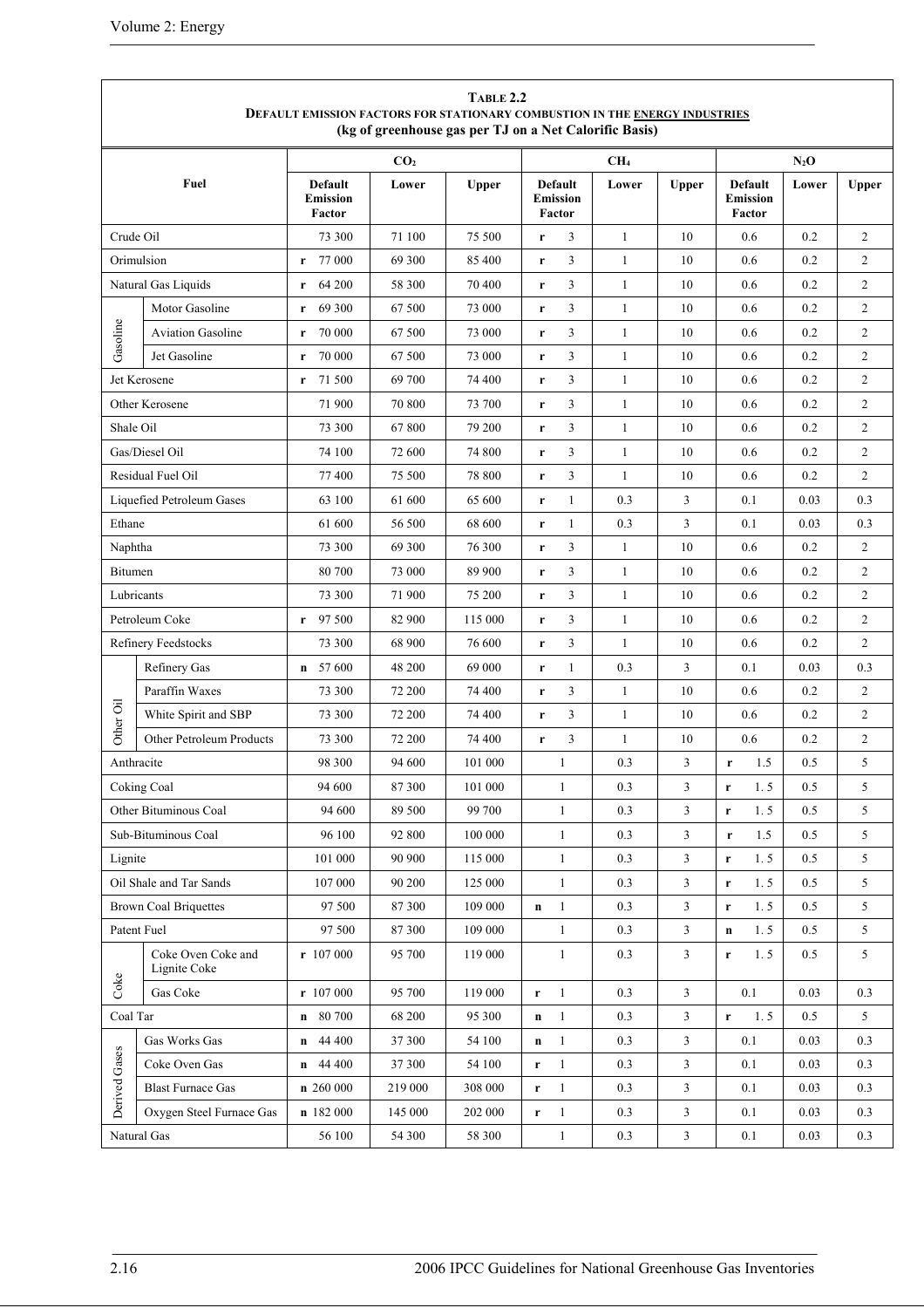|                            |                                                                                                                                                                                                                                                                                                                             | DEFAULT EMISSION FACTORS FOR STATIONARY COMBUSTION IN THE ENERGY INDUSTRIES |                 | TABLE 2.2 (CONTINUED) |                                                        |                 |              |                                             |              |                |
|----------------------------|-----------------------------------------------------------------------------------------------------------------------------------------------------------------------------------------------------------------------------------------------------------------------------------------------------------------------------|-----------------------------------------------------------------------------|-----------------|-----------------------|--------------------------------------------------------|-----------------|--------------|---------------------------------------------|--------------|----------------|
|                            |                                                                                                                                                                                                                                                                                                                             |                                                                             | CO <sub>2</sub> |                       | (kg of greenhouse gas per TJ on a Net Calorific Basis) | CH <sub>4</sub> |              |                                             | $N_2O$       |                |
|                            | Fuel                                                                                                                                                                                                                                                                                                                        | <b>Default</b><br><b>Emission</b><br>Factor                                 | Lower           | <b>Upper</b>          | <b>Default</b><br><b>Emission</b><br>Factor            | Lower           | <b>Upper</b> | <b>Default</b><br><b>Emission</b><br>Factor | Lower        | <b>Upper</b>   |
| fraction)                  | Municipal Wastes (non-biomass                                                                                                                                                                                                                                                                                               | 91 700<br>$\mathbf n$                                                       | 73 300          | 121 000               | 30                                                     | 10              | 100          | $\overline{4}$                              | 1.5          | 15             |
|                            | <b>Industrial Wastes</b>                                                                                                                                                                                                                                                                                                    | n 143 000                                                                   | 110 000         | 183 000               | 30                                                     | 10              | 100          | $\overline{4}$                              | 1.5          | 15             |
| Waste Oils                 |                                                                                                                                                                                                                                                                                                                             | 73 300<br>$\mathbf n$                                                       | 72 200          | 74 400                | 30                                                     | 10              | 100          | $\overline{4}$                              | 1.5          | 15             |
| Peat                       |                                                                                                                                                                                                                                                                                                                             | 106 000                                                                     | 100 000         | 108 000               | -1<br>$\mathbf n$                                      | 0.3             | 3            | 1.5<br>$\mathbf n$                          | 0.5          | 5              |
|                            | Wood / Wood Waste                                                                                                                                                                                                                                                                                                           | n 112 000                                                                   | 95 000          | 132 000               | 30                                                     | 10              | 100          | $\overline{4}$                              | 1.5          | 15             |
|                            | Sulphite lyes (Black<br>Liquor) <sup>a</sup>                                                                                                                                                                                                                                                                                | 95 300<br>$\mathbf n$                                                       | 80 700          | 110 000               | 3<br>$\mathbf n$                                       | $\mathbf{1}$    | 18           | 2<br>$\mathbf n$                            | $\mathbf{1}$ | 21             |
| <b>Solid Biofuels</b>      | Other Primary Solid<br><b>Biomass</b>                                                                                                                                                                                                                                                                                       | $n \quad 100000$                                                            | 84 700          | 117 000               | 30                                                     | 10              | 100          | $\overline{4}$                              | 1.5          | 15             |
|                            | Charcoal                                                                                                                                                                                                                                                                                                                    | n 112 000                                                                   | 95 000          | 132 000               | 200                                                    | 70              | 600          | $\overline{4}$                              | 1.5          | 15             |
|                            | Biogasoline                                                                                                                                                                                                                                                                                                                 | 70 800<br>$\mathbf n$                                                       | 59 800          | 84 300                | 3<br>r                                                 | $\mathbf{1}$    | 10           | 0.6                                         | 0.2          | $\overline{c}$ |
| Biofuels                   | <b>Biodiesels</b>                                                                                                                                                                                                                                                                                                           | n 70 800                                                                    | 59 800          | 84 300                | 3<br>r                                                 | $\mathbf{1}$    | 10           | 0.6                                         | 0.2          | $\overline{c}$ |
| Liquid                     | Other Liquid Biofuels                                                                                                                                                                                                                                                                                                       | $n \quad 79600$                                                             | 67 100          | 95 300                | 3<br>r                                                 | $\mathbf{1}$    | 10           | 0.6                                         | 0.2          | $\overline{2}$ |
|                            | Landfill Gas                                                                                                                                                                                                                                                                                                                | n 54 600                                                                    | 46 200          | 66 000                | $\mathbf{1}$<br>r                                      | 0.3             | 3            | 0.1                                         | 0.03         | 0.3            |
| <b>Biomass</b>             | Sludge Gas                                                                                                                                                                                                                                                                                                                  | 54 600<br>$\mathbf n$                                                       | 46 200          | 66 000                | $\mathbf{1}$<br>r                                      | 0.3             | 3            | 0.1                                         | 0.03         | 0.3            |
| Gas                        | Other Biogas                                                                                                                                                                                                                                                                                                                | 54 600<br>$\mathbf{n}$                                                      | 46 200          | 66 000                | 1<br>r                                                 | 0.3             | 3            | 0.1                                         | 0.03         | 0.3            |
| fossil fuels<br>Other non- | Municipal Wastes<br>(biomass fraction)                                                                                                                                                                                                                                                                                      | $n$ 100 000                                                                 | 84 700          | 117 000               | 30                                                     | 10              | 100          | $\overline{4}$                              | 1.5          | 15             |
| $\mathbf n$<br>r           | (a) Includes the biomass-derived $CO_2$ emitted from the black liquor combustion unit and the biomass-derived $CO_2$ emitted from the kraft mill lime kiln.<br>indicates a new emission factor which was not present in the 1996 Guidelines<br>indicates an emission factor that has been revised since the 1996 Guidelines |                                                                             |                 |                       |                                                        |                 |              |                                             |              |                |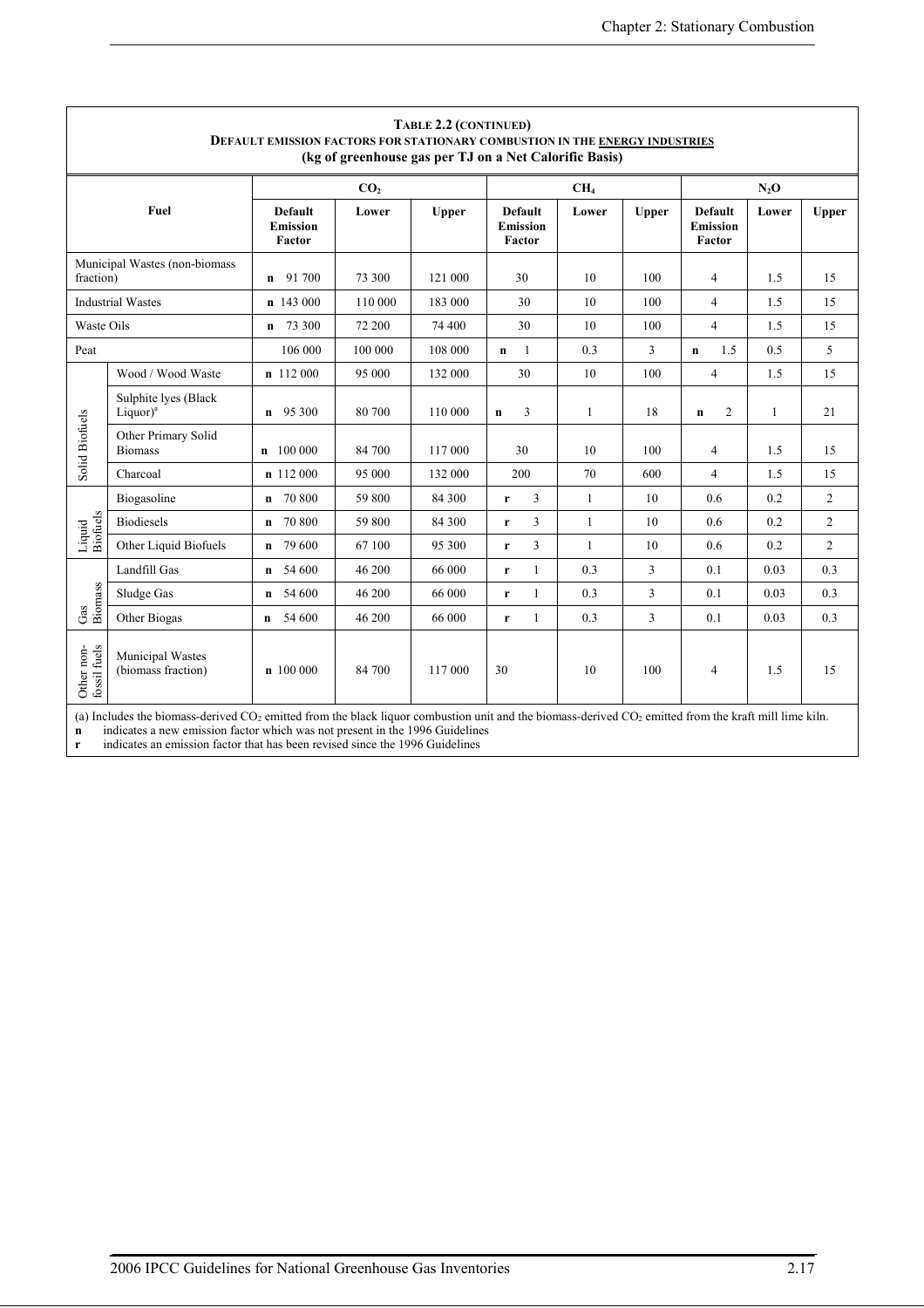|                              | DEFAULT EMISSION FACTORS FOR STATIONARY COMBUSTION IN MANUFACTURING INDUSTRIES AND CONSTRUCTION |                                             |                 | TABLE 2.3                                              |                                             |                 |                |                                      |        |                |
|------------------------------|-------------------------------------------------------------------------------------------------|---------------------------------------------|-----------------|--------------------------------------------------------|---------------------------------------------|-----------------|----------------|--------------------------------------|--------|----------------|
|                              |                                                                                                 |                                             |                 | (kg of greenhouse gas per TJ on a Net Calorific Basis) |                                             |                 |                |                                      |        |                |
|                              |                                                                                                 |                                             | CO <sub>2</sub> |                                                        |                                             | CH <sub>4</sub> |                |                                      | $N_2O$ |                |
|                              | Fuel                                                                                            | <b>Default</b><br><b>Emission</b><br>Factor | Lower           | <b>Upper</b>                                           | <b>Default</b><br><b>Emission</b><br>Factor | Lower           | <b>Upper</b>   | <b>Default</b><br>Emission<br>Factor | Lower  | <b>Upper</b>   |
| Crude Oil                    |                                                                                                 | 73 300                                      | 71 100          | 75 500                                                 | 3<br>$\mathbf r$                            | $\mathbf{1}$    | 10             | 0.6                                  | 0.2    | 2              |
| Orimulsion                   |                                                                                                 | $r$ 77 000                                  | 69 300          | 85 400                                                 | 3<br>r                                      | $\mathbf{1}$    | 10             | 0.6                                  | 0.2    | $\overline{2}$ |
| Natural Gas Liquids          |                                                                                                 | $r$ 64 200                                  | 58 300          | 70 400                                                 | 3<br>$\mathbf r$                            | $\mathbf{1}$    | 10             | 0.6                                  | 0.2    | $\overline{2}$ |
|                              | Motor Gasoline                                                                                  | r 69300                                     | 67 500          | 73 000                                                 | 3<br>$\mathbf r$                            | 1               | 10             | 0.6                                  | 0.2    | 2              |
| Gasoline                     | <b>Aviation Gasoline</b>                                                                        | 70 000<br>r                                 | 67 500          | 73 000                                                 | 3<br>$\mathbf r$                            | $\mathbf{1}$    | 10             | 0.6                                  | 0.2    | $\overline{2}$ |
|                              | Jet Gasoline                                                                                    | $r$ 70 000                                  | 67 500          | 73 000                                                 | 3<br>$\mathbf r$                            | $\mathbf{1}$    | 10             | 0.6                                  | 0.2    | 2              |
| Jet Kerosene                 |                                                                                                 | 71 500                                      | 69 700          | 74 400                                                 | 3<br>$\mathbf r$                            | $\mathbf{1}$    | 10             | 0.6                                  | 0.2    | $\overline{2}$ |
| Other Kerosene               |                                                                                                 | 71 900                                      | 70 800          | 73 700                                                 | 3<br>$\mathbf r$                            | $\mathbf{1}$    | 10             | 0.6                                  | 0.2    | 2              |
| Shale Oil                    |                                                                                                 | 73 300                                      | 67800           | 79 200                                                 | 3<br>$\mathbf r$                            | $\mathbf{1}$    | 10             | 0.6                                  | 0.2    | $\overline{2}$ |
| Gas/Diesel Oil               |                                                                                                 | 74 100                                      | 72 600          | 74 800                                                 | 3<br>$\mathbf r$                            | $\mathbf{1}$    | 10             | 0.6                                  | 0.2    | $\overline{2}$ |
| Residual Fuel Oil            |                                                                                                 | 77400                                       | 75 500          | 78 800                                                 | 3<br>$\mathbf r$                            | $\mathbf{1}$    | 10             | 0.6                                  | 0.2    | $\overline{2}$ |
|                              | Liquefied Petroleum Gases                                                                       | 63 100                                      | 61 600          | 65 600                                                 | 1<br>$\mathbf r$                            | 0.3             | 3              | 0.1                                  | 0.03   | 0.3            |
| Ethane                       |                                                                                                 | 61 600                                      | 56 500          | 68 600                                                 | 1<br>$\mathbf r$                            | 0.3             | 3              | 0.1                                  | 0.03   | 0.3            |
| Naphtha                      |                                                                                                 | 73 300                                      | 69 300          | 76 300                                                 | 3<br>$\mathbf r$                            | $\mathbf{1}$    | 10             | 0.6                                  | 0.2    | 2              |
| Bitumen                      |                                                                                                 | 80 700                                      | 73 000          | 89 900                                                 | 3<br>$\mathbf r$                            | $\mathbf{1}$    | 10             | 0.6                                  | 0.2    | 2              |
| Lubricants                   |                                                                                                 | 73 300                                      | 71 900          | 75 200                                                 | 3<br>$\mathbf r$                            | $\mathbf{1}$    | 10             | 0.6                                  | 0.2    | $\overline{2}$ |
| Petroleum Coke               |                                                                                                 | $r$ 97 500                                  | 82 900          | 115 000                                                | 3<br>$\mathbf r$                            | $\mathbf{1}$    | 10             | 0.6                                  | 0.2    | 2              |
| Refinery Feedstocks          |                                                                                                 | 73 300                                      | 68 900          | 76 600                                                 | 3<br>$\mathbf r$                            | $\mathbf{1}$    | 10             | 0.6                                  | 0.2    | 2              |
|                              | Refinery Gas                                                                                    | n 57 600                                    | 48 200          | 69 000                                                 | 1<br>$\mathbf r$                            | 0.3             | 3              | 0.1                                  | 0.03   | 0.3            |
|                              | Paraffin Waxes                                                                                  | 73 300                                      | 72 200          | 74 400                                                 | 3<br>$\mathbf r$                            | $\mathbf{1}$    | 10             | 0.6                                  | 0.2    | 2              |
| Other Oil                    | White Spirit and SBP                                                                            | 73 300                                      | 72 200          | 74 400                                                 | 3<br>r                                      | $\mathbf{1}$    | 10             | 0.6                                  | 0.2    | 2              |
|                              | Other Petroleum Products                                                                        | 73 300                                      | 72 200          | 74 400                                                 | 3<br>$\mathbf r$                            | $\mathbf{1}$    | 10             | 0.6                                  | 0.2    | 2              |
| Anthracite                   |                                                                                                 | 98 300                                      | 94 600          | 101000                                                 | 10                                          | 3               | 30             | 1.5<br>r                             | 0.5    | 5              |
| Coking Coal                  |                                                                                                 | 94 600                                      | 87 300          | 101 000                                                | $10\,$                                      | $\sqrt{3}$      | 30             | r<br>1.5                             | 0.5    | 5              |
|                              | Other Bituminous Coal                                                                           | 94 600                                      | 89 500          | 99 700                                                 | 10                                          | $\mathfrak{Z}$  | 30             | 1.5<br>r                             | 0.5    | 5              |
| Sub-Bituminous Coal          |                                                                                                 | 96 100                                      | 92 800          | 100 000                                                | $10\,$                                      | 3               | 30             | 1.5<br>r                             | 0.5    | 5              |
| Lignite                      |                                                                                                 | 101 000                                     | 90 900          | 115 000                                                | 10                                          | $\mathfrak{Z}$  | 30             | 1.5<br>r                             | 0.5    | 5              |
|                              | Oil Shale and Tar Sands                                                                         | 107 000                                     | 90 200          | 125 000                                                | 10                                          | $\overline{3}$  | 30             | 1.5<br>r                             | 0.5    | 5              |
| <b>Brown Coal Briquettes</b> |                                                                                                 | n 97 500                                    | 87 300          | 109 000                                                | $n \quad 10$                                | $\mathfrak{Z}$  | 30             | 1.5<br>$\mathbf n$                   | 0.5    | 5              |
| Patent Fuel                  |                                                                                                 | 97 500                                      | 87 300          | 109 000                                                | $10\,$                                      | $\overline{3}$  | 30             | 1.5<br>r                             | 0.5    | 5              |
|                              | Coke Oven Coke and Lignite<br>Coke                                                              | $r$ 107 000                                 | 95 700          | 119 000                                                | 10                                          | $\mathfrak{Z}$  | 30             | 1.5<br>r                             | 0.5    | 5              |
| Coke                         | Gas Coke                                                                                        | $r$ 107 000                                 | 95 700          | 119 000                                                | $\mathbf{1}$<br>$\mathbf r$                 | 0.3             | 3              | $0.1\,$                              | 0.03   | 0.3            |
| Coal Tar                     |                                                                                                 | n 80 700                                    | 68 200          | 95 300                                                 | 10<br>$\mathbf n$                           | 3               | 30             | 1.5<br>n                             | 0.5    | 5              |
|                              | Gas Works Gas                                                                                   | n 44 400                                    | 37 300          | 54 100                                                 | $\mathbf{1}$<br>$\mathbf r$                 | 0.3             | $\overline{3}$ | 0.1                                  | 0.03   | 0.3            |
|                              | Coke Oven Gas                                                                                   | $n \quad 44 \quad 400$                      | 37 300          | 54 100                                                 | $\mathbf{1}$<br>$\mathbf r$                 | 0.3             | 3              | 0.1                                  | 0.03   | 0.3            |
| Derived Gases                | <b>Blast Furnace Gas</b>                                                                        | n260 000                                    | 219 000         | 308 000                                                | $\mathbf{1}$<br>$\mathbf r$                 | 0.3             | $\overline{3}$ | 0.1                                  | 0.03   | 0.3            |
|                              | Oxygen Steel Furnace Gas                                                                        | n 182 000                                   | 145 000         | 202 000                                                | $\mathbf{1}$<br>$\mathbf r$                 | 0.3             | 3              | 0.1                                  | 0.03   | 0.3            |
| Natural Gas                  |                                                                                                 | 56 100                                      | 54 300          | 58 300                                                 | $\mathbf{1}$<br>r                           | 0.3             | $\mathfrak{Z}$ | 0.1                                  | 0.03   | 0.3            |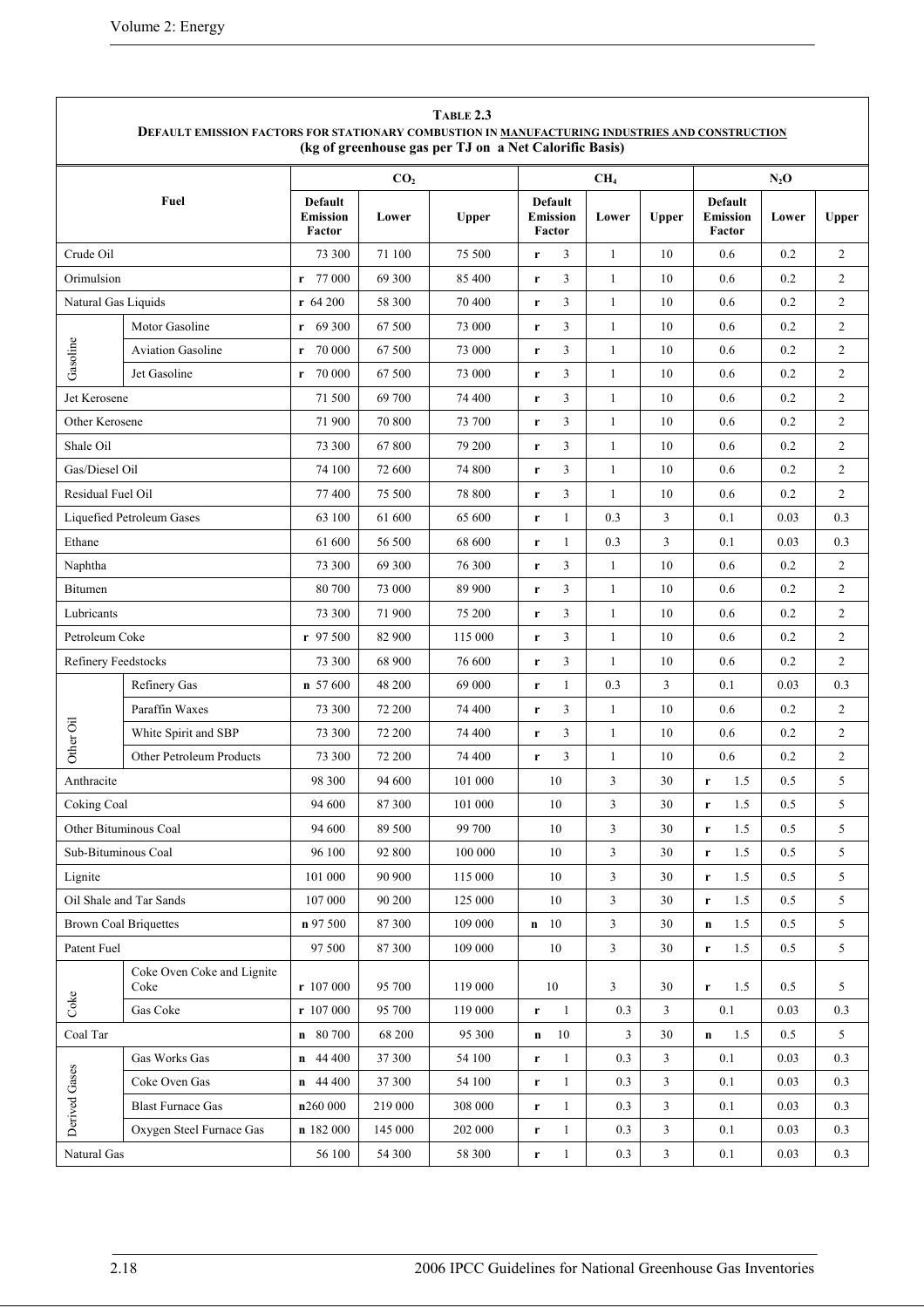|                              | DEFAULT EMISSION FACTORS FOR STATIONARY COMBUSTION IN MANUFACTURING INDUSTRIES AND CONSTRUCTION                                                       |                                             |                 | TABLE 2.3 (CONTINUED)<br>(kg of greenhouse gas per TJ on a Net Calorific Basis) |                                             |                 |              |                                             |        |                |
|------------------------------|-------------------------------------------------------------------------------------------------------------------------------------------------------|---------------------------------------------|-----------------|---------------------------------------------------------------------------------|---------------------------------------------|-----------------|--------------|---------------------------------------------|--------|----------------|
|                              |                                                                                                                                                       |                                             | CO <sub>2</sub> |                                                                                 |                                             | CH <sub>4</sub> |              |                                             | $N_2O$ |                |
|                              | Fuel                                                                                                                                                  | <b>Default</b><br><b>Emission</b><br>Factor | Lower           | <b>Upper</b>                                                                    | <b>Default</b><br><b>Emission</b><br>Factor | Lower           | <b>Upper</b> | <b>Default</b><br><b>Emission</b><br>Factor | Lower  | <b>Upper</b>   |
|                              | Municipal Wastes (non-biomass fraction)                                                                                                               | n 91 700                                    | 73 300          | 121 000                                                                         | 30                                          | 10              | 100          | $\overline{4}$                              | 1.5    | 15             |
| <b>Industrial Wastes</b>     |                                                                                                                                                       | n143 000                                    | 110 000         | 183 000                                                                         | 30                                          | 10              | 100          | $\overline{4}$                              | 1.5    | 15             |
| Waste Oils                   |                                                                                                                                                       | n 73 300                                    | 72 200          | 74 400                                                                          | 30                                          | 10              | 100          | $\overline{4}$                              | 1.5    | 15             |
| Peat                         |                                                                                                                                                       | 106 000                                     | 100 000         | 108 000                                                                         | 2<br>$\mathbf n$                            | 0.6             | 6            | 1.5<br>$\mathbf n$                          | 0.5    | 5              |
|                              | Wood / Wood Waste                                                                                                                                     | n 112 000                                   | 95 000          | 132 000                                                                         | 30                                          | 10              | 100          | $\overline{4}$                              | 1.5    | 15             |
| <b>Solid Biofuels</b>        | Sulphite lyes (Black Liquor) <sup>a</sup>                                                                                                             | n 95 300                                    | 80 700          | 110 000                                                                         | 3<br>$\mathbf n$                            | $\mathbf{1}$    | 18           | $\overline{c}$<br>$\mathbf n$               | 1      | 21             |
|                              | Other Primary Solid Biomass                                                                                                                           | n 100000                                    | 84 700          | 117 000                                                                         | 30                                          | 10              | 100          | $\overline{4}$                              | 1.5    | 15             |
|                              | Charcoal                                                                                                                                              | n 112 000                                   | 95 000          | 132 000                                                                         | 200                                         | 70              | 600          | $\overline{4}$                              | 1.5    | 15             |
|                              | Biogasoline                                                                                                                                           | n 70 800                                    | 59 800          | 84 300                                                                          | 3<br>r                                      | $\mathbf{1}$    | 10           | 0.6                                         | 0.2    | $\overline{2}$ |
| <b>Biofuels</b>              | <b>Biodiesels</b>                                                                                                                                     | $n \quad 70\,800$                           | 59 800          | 84 300                                                                          | 3<br>r                                      | $\mathbf{1}$    | 10           | 0.6                                         | 0.2    | $\overline{2}$ |
| Liquid                       | Other Liquid Biofuels                                                                                                                                 | $n \quad 79600$                             | 67 100          | 95 300                                                                          | 3<br>r                                      | 1               | 10           | 0.6                                         | 0.2    | $\overline{2}$ |
|                              | Landfill Gas                                                                                                                                          | $n \quad 54600$                             | 46 200          | 66 000                                                                          | 1<br>r                                      | 0.3             | 3            | 0.1                                         | 0.03   | 0.3            |
| Gas<br>Biomass               | Sludge Gas                                                                                                                                            | $n \quad 54600$                             | 46 200          | 66 000                                                                          | 1<br>r                                      | 0.3             | 3            | 0.1                                         | 0.03   | 0.3            |
|                              | Other Biogas                                                                                                                                          | $n \quad 54600$                             | 46 200          | 66 000                                                                          | 1<br>r                                      | 0.3             | 3            | 0.1                                         | 0.03   | 0.3            |
| non-fossil<br>fuels<br>Other | Municipal Wastes (biomass<br>fraction)                                                                                                                | n100000                                     | 84 700          | 117 000                                                                         | 30                                          | 10              | 100          | $\overline{4}$                              | 1.5    | 15             |
|                              | (a) Includes the higmese derived CO, emitted from the block ligner combustion unit and the higmese derived CO, emitted from the livel mill line lilly |                                             |                 |                                                                                 |                                             |                 |              |                                             |        |                |

(a) Includes the biomass-derived  $CO_2$  emitted from the black liquor combustion unit and the biomass-derived  $CO_2$  emitted from the kraft mill lime kiln.

**n** indicates a new emission factor which was not present in the 1996 Guidelines **r indicates an emission factor that has been revised since the 1996 Guidelines**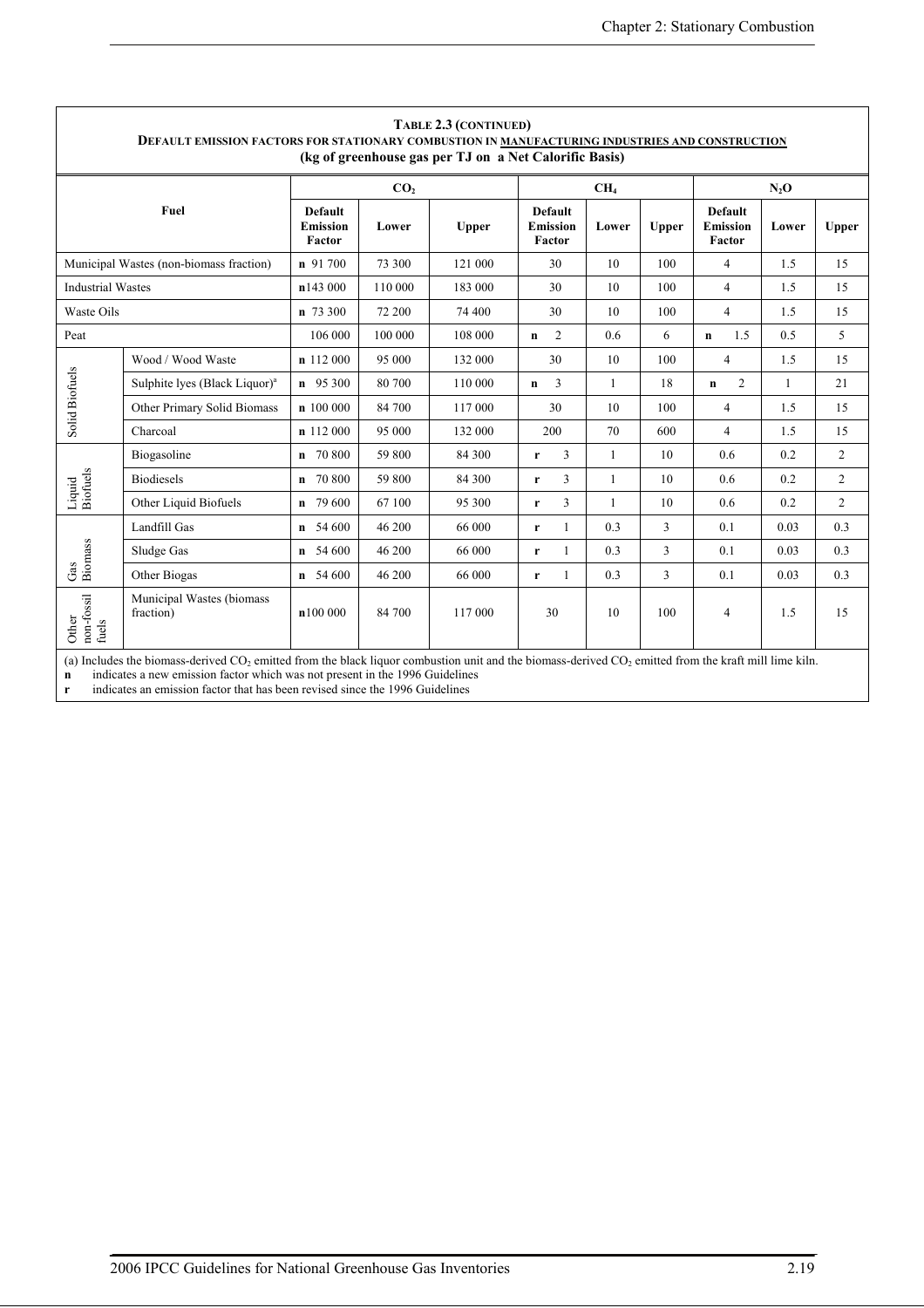|                      | DEFAULT EMISSION FACTORS FOR STATIONARY COMBUSTION IN THE COMMERCIAL/INSTITUTIONAL CATEGORY |                                      |                 | TABLE 2.4<br>(kg of greenhouse gas per TJ on a Net Calorific Basis) |                                             |                 |              |                                      |        |                |
|----------------------|---------------------------------------------------------------------------------------------|--------------------------------------|-----------------|---------------------------------------------------------------------|---------------------------------------------|-----------------|--------------|--------------------------------------|--------|----------------|
|                      |                                                                                             |                                      | CO <sub>2</sub> |                                                                     |                                             | CH <sub>4</sub> |              |                                      | $N_2O$ |                |
|                      | Fuel                                                                                        | <b>Default</b><br>Emission<br>Factor | Lower           | <b>Upper</b>                                                        | <b>Default</b><br><b>Emission</b><br>Factor | Lower           | <b>Upper</b> | <b>Default</b><br>Emission<br>Factor | Lower  | <b>Upper</b>   |
| Crude Oil            |                                                                                             | 73 300                               | 71 100          | 75 500                                                              | 10                                          | 3               | 30           | 0.6                                  | 0.2    | $\overline{c}$ |
| Orimulsion           |                                                                                             | 77 000<br>r                          | 69 300          | 85 400                                                              | 10                                          | 3               | 30           | 0.6                                  | 0.2    | $\overline{c}$ |
|                      | Natural Gas Liquids                                                                         | 64 200<br>$\mathbf r$                | 58 300          | 70 400                                                              | 10                                          | 3               | 30           | 0.6                                  | 0.2    | $\overline{c}$ |
|                      | Motor Gasoline                                                                              | 69 300<br>r                          | 67 500          | 73 000                                                              | 10                                          | 3               | 30           | 0.6                                  | 0.2    | $\overline{c}$ |
|                      | <b>Aviation Gasoline</b>                                                                    | 70 000<br>r                          | 67 500          | 73 000                                                              | 10                                          | 3               | 30           | 0.6                                  | 0.2    | $\overline{2}$ |
| Gasoline             | Jet Gasoline                                                                                | 70 000<br>r                          | 67 500          | 73 000                                                              | 10                                          | 3               | 30           | 0.6                                  | 0.2    | $\overline{c}$ |
|                      | Jet Kerosene                                                                                | 71 500<br>r                          | 69 700          | 74 400                                                              | 10                                          | 3               | 30           | 0.6                                  | 0.2    | $\overline{c}$ |
|                      | Other Kerosene                                                                              | 71 900                               | 70 800          | 73 700                                                              | 10                                          | 3               | 30           | 0.6                                  | 0.2    | $\overline{c}$ |
| Shale Oil            |                                                                                             | 73 300                               | 67800           | 79 200                                                              | 10                                          | 3               | 30           | 0.6                                  | 0.2    | $\overline{c}$ |
|                      | Gas/Diesel Oil                                                                              | 74 100                               | 72 600          | 74 800                                                              | 10                                          | 3               | 30           | 0.6                                  | 0.2    | $\overline{c}$ |
|                      | Residual Fuel Oil                                                                           | 77400                                | 75 500          | 78 800                                                              | 10                                          | $\mathfrak{Z}$  | 30           | 0.6                                  | 0.2    | $\overline{2}$ |
|                      | Liquefied Petroleum Gases                                                                   | 63 100                               | 61 600          | 65 600                                                              | 5                                           | 1.5             | 15           | 0.1                                  | 0.03   | 0.3            |
| Ethane               |                                                                                             | 61 600                               | 56 500          | 68 600                                                              | 5                                           | 1.5             | 15           | 0.1                                  | 0.03   | 0.3            |
| Naphtha              |                                                                                             | 73 300                               | 69 300          | 76 300                                                              | 10                                          | $\mathfrak{Z}$  | 30           | 0.6                                  | 0.2    | $\overline{c}$ |
| Bitumen              |                                                                                             | 80 700                               | 73 000          | 89 900                                                              | 10                                          | 3               | 30           | 0.6                                  | 0.2    | 2              |
| Lubricants           |                                                                                             | 73 300                               | 71 900          | 75 200                                                              | 10                                          | 3               | 30           | 0.6                                  | 0.2    | $\overline{c}$ |
|                      | Petroleum Coke                                                                              | 97 500<br>r                          | 82 900          | 115 000                                                             | 10                                          | 3               | 30           | 0.6                                  | 0.2    | $\overline{c}$ |
|                      | Refinery Feedstocks                                                                         | 73 300                               | 68 900          | 76 600                                                              | 10                                          | 3               | 30           | 0.6                                  | 0.2    | 2              |
|                      | Refinery Gas                                                                                | $n \quad 57600$                      | 48 200          | 69 000                                                              | 5                                           | 1.5             | 15           | 0.1                                  | 0.03   | 0.3            |
|                      | Paraffin Waxes                                                                              | 73 300                               | 72 200          | 74 400                                                              | 10                                          | $\overline{3}$  | 30           | 0.6                                  | 0.2    | $\overline{2}$ |
|                      | White Spirit and SBP                                                                        | 73 300                               | 72 200          | 74 400                                                              | 10                                          | 3               | 30           | 0.6                                  | 0.2    | 2              |
| Other <sub>Oil</sub> | Other Petroleum<br>Products                                                                 | 73 300                               | 72 200          | 74 400                                                              | 10                                          | 3               | 30           | 0.6                                  | 0.2    | $\overline{2}$ |
| Anthracite           |                                                                                             | r 98 300                             | 94 600          | 101 000                                                             | 10                                          | 3               | 30           | 1.5                                  | 0.5    | 5              |
| Coking Coal          |                                                                                             | 94 600                               | 87 300          | 101 000                                                             | 10                                          | $\mathfrak{Z}$  | 30           | 1.5                                  | 0.5    | 5              |
|                      | Other Bituminous Coal                                                                       | 94 600                               | 89 500          | 99 700                                                              | 10                                          | 3               | 30           | 1.5                                  | 0.5    | 5              |
|                      | Sub-Bituminous Coal                                                                         | 96 100                               | 92 800          | 100 000                                                             | $10\,$                                      | $\mathfrak{Z}$  | 30           | 1.5                                  | 0.5    | 5              |
| Lignite              |                                                                                             | 101 000                              | 90 900          | 115 000                                                             | $10\,$                                      | 3               | 30           | 1.5                                  | 0.5    | 5              |
|                      | Oil Shale and Tar Sands                                                                     | 107 000                              | 90 200          | 125 000                                                             | $10\,$                                      | $\mathfrak{Z}$  | 30           | $1.5\,$                              | 0.5    | 5              |
|                      | <b>Brown Coal Briquettes</b>                                                                | 97 500<br>n                          | 87 300          | 109 000                                                             | $n \quad 10$                                | 3               | 30           | 1.5<br>r                             | 0.5    | 5              |
| Patent Fuel          |                                                                                             | 97 500                               | 87 300          | 109 000                                                             | $10\,$                                      | $\mathfrak{Z}$  | 30           | 1.5<br>$\mathbf n$                   | 0.5    | 5              |
|                      | Coke Oven Coke and<br>Lignite Coke                                                          | n 107 000                            | 95 700          | 119 000                                                             | 10                                          | 3               | 30           | 1.5                                  | 0.5    | 4              |
| Coke                 | Gas Coke                                                                                    | $n$ 107 000                          | 95 700          | 119 000                                                             | $\sqrt{5}$                                  | 1.5             | 15           | $0.1\,$                              | 0.03   | 0.3            |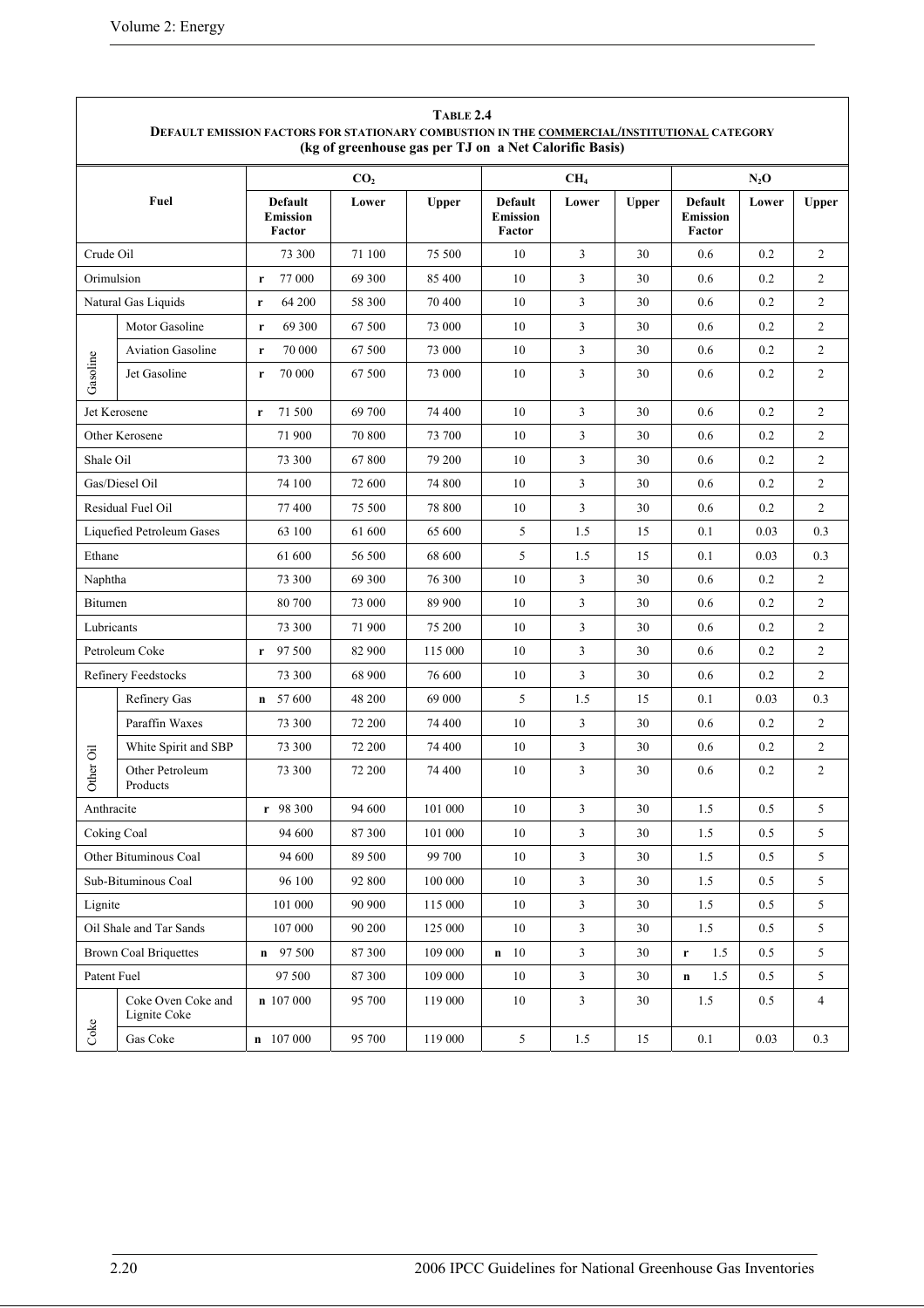٦

|                           | DEFAULT EMISSION FACTORS FOR STATIONARY COMBUSTION IN THE COMMERCIAL/INSTITUTIONAL CATEGORY |                                             | (kg of greenhouse gas per TJ on a Net Calorific Basis) | TABLE 2.4 (CONTINUED) |                                             |                 |              |                                             |              |                |
|---------------------------|---------------------------------------------------------------------------------------------|---------------------------------------------|--------------------------------------------------------|-----------------------|---------------------------------------------|-----------------|--------------|---------------------------------------------|--------------|----------------|
|                           |                                                                                             |                                             | CO <sub>2</sub>                                        |                       |                                             | CH <sub>4</sub> |              |                                             | $N_2O$       |                |
|                           | Fuel                                                                                        | <b>Default</b><br><b>Emission</b><br>Factor | Lower                                                  | <b>Upper</b>          | <b>Default</b><br><b>Emission</b><br>Factor | Lower           | <b>Upper</b> | <b>Default</b><br><b>Emission</b><br>Factor | Lower        | <b>Upper</b>   |
| Coal Tar                  |                                                                                             | n 80 700                                    | 68 200                                                 | 95 300                | $n \quad 10$                                | 30              | 30           | 1.5<br>$\mathbf n$                          | 0.5          | 5              |
|                           | Gas Works Gas                                                                               | 44 400<br>$\mathbf n$                       | 37 300                                                 | 54 100                | 5                                           | 1.5             | 15           | 0.1                                         | 0.03         | 0.3            |
|                           | Coke Oven Gas                                                                               | 44 400<br>$\mathbf n$                       | 37 300                                                 | 54 100                | 5                                           | 1.5             | 15           | 0.1                                         | 0.03         | 0.3            |
|                           | <b>Blast Furnace Gas</b>                                                                    | n 260 000                                   | 219 000                                                | 308 000               | 5                                           | 1.5             | 15           | 0.1                                         | 0.03         | 0.3            |
| Derived Gases             | Oxygen Steel Furnace<br>Gas                                                                 | n 182 000                                   | 145 000                                                | 202 000               | 5                                           | 1.5             | 15           | 0.1                                         | 0.03         | 0.3            |
| Natural Gas               |                                                                                             | 56 100                                      | 54 300                                                 | 58 300                | 5                                           | 1.5             | 15           | 0.1                                         | 0.03         | 0.3            |
|                           | Municipal Wastes (non-<br>biomass fraction)                                                 | 91 700<br>$\mathbf n$                       | 73 300                                                 | 121 000               | 300                                         | 100             | 900          | $\overline{4}$                              | 1.5          | 15             |
|                           | <b>Industrial Wastes</b>                                                                    | n 143 000                                   | 110 000                                                | 183 000               | 300                                         | 100             | 900          | $\overline{4}$                              | 1.5          | 15             |
| Waste Oils                |                                                                                             | 73 300<br>$\mathbf n$                       | 72 200                                                 | 74 400                | 300                                         | 100             | 900          | $\overline{4}$                              | 1.5          | 15             |
| Peat                      |                                                                                             | 106 000                                     | 100 000                                                | 108 000               | $n \quad 10$                                | $\overline{3}$  | 30           | 1.4<br>$\mathbf n$                          | 0.5          | 5              |
|                           | Wood / Wood Waste                                                                           | $r$ 112 000                                 | 95 000                                                 | 132 000               | 300                                         | 100             | 900          | $\overline{4}$                              | 1.5          | 15             |
|                           | Sulphite lyes (Black<br>$Liquor)^a$                                                         | 95 300<br>$\mathbf{n}$                      | 80 700                                                 | 110 000               | 3<br>$\mathbf{n}$                           | $\mathbf{1}$    | 18           | $\overline{2}$<br>$\mathbf n$               | $\mathbf{1}$ | 21             |
| <b>Solid Biofuels</b>     | Other Primary Solid<br><b>Biomass</b>                                                       | $n \quad 100000$                            | 84 700                                                 | 117 000               | 300                                         | 100             | 900          | $\overline{4}$                              | 1.5          | 15             |
|                           | Charcoal                                                                                    | n 112 000                                   | 95 000                                                 | 132 000               | 200                                         | 70              | 600          | $\mathbf{1}$                                | 0.3          | 3              |
|                           | Biogasoline                                                                                 | 70 800<br>n                                 | 59 800                                                 | 84 300                | 10                                          | 3               | 30           | 0.6                                         | 0.2          | $\overline{c}$ |
| <b>Biofuels</b><br>Liquid | <b>Biodiesels</b>                                                                           | 70 800<br>$\mathbf n$                       | 59 800                                                 | 84 300                | 10                                          | $\overline{3}$  | 30           | 0.6                                         | 0.2          | $\overline{2}$ |
|                           | Other Liquid Biofuels                                                                       | 79 600<br>n                                 | 67 100                                                 | 95 300                | 10                                          | $\overline{3}$  | 30           | 0.6                                         | 0.2          | $\overline{2}$ |
|                           | Landfill Gas                                                                                | 54 600<br>$\mathbf n$                       | 46 200                                                 | 66 000                | 5                                           | 1.5             | 15           | 0.1                                         | 0.03         | 0.3            |
| Biomass                   | Sludge Gas                                                                                  | $n \quad 54600$                             | 46 200                                                 | 66 000                | 5                                           | 1.5             | 15           | 0.1                                         | 0.03         | 0.3            |
| Gas                       | Other Biogas                                                                                | 54 600<br>$\mathbf n$                       | 46 200                                                 | 66 000                | 5                                           | 1.5             | 15           | 0.1                                         | 0.03         | 0.3            |
| Other<br>non-             | Municipal Wastes<br>(biomass fraction)                                                      | n 100 000                                   | 84 700                                                 | 117 000               | 300                                         | 100             | 900          | $\overline{4}$                              | 15           | 15             |

(a) Includes the biomass-derived  $CO_2$  emitted from the black liquor combustion unit and the biomass-derived  $CO_2$  emitted from the kraft mill lime kiln.<br> **n** indicates a new emission factor which was not present in the 1

**n** indicates a new emission factor which was not present in the 1996 Guidelines **r** indicates an emission factor that has been revised since the 1996 Guidelines indicates an emission factor that has been revised since the 1996 Guidelines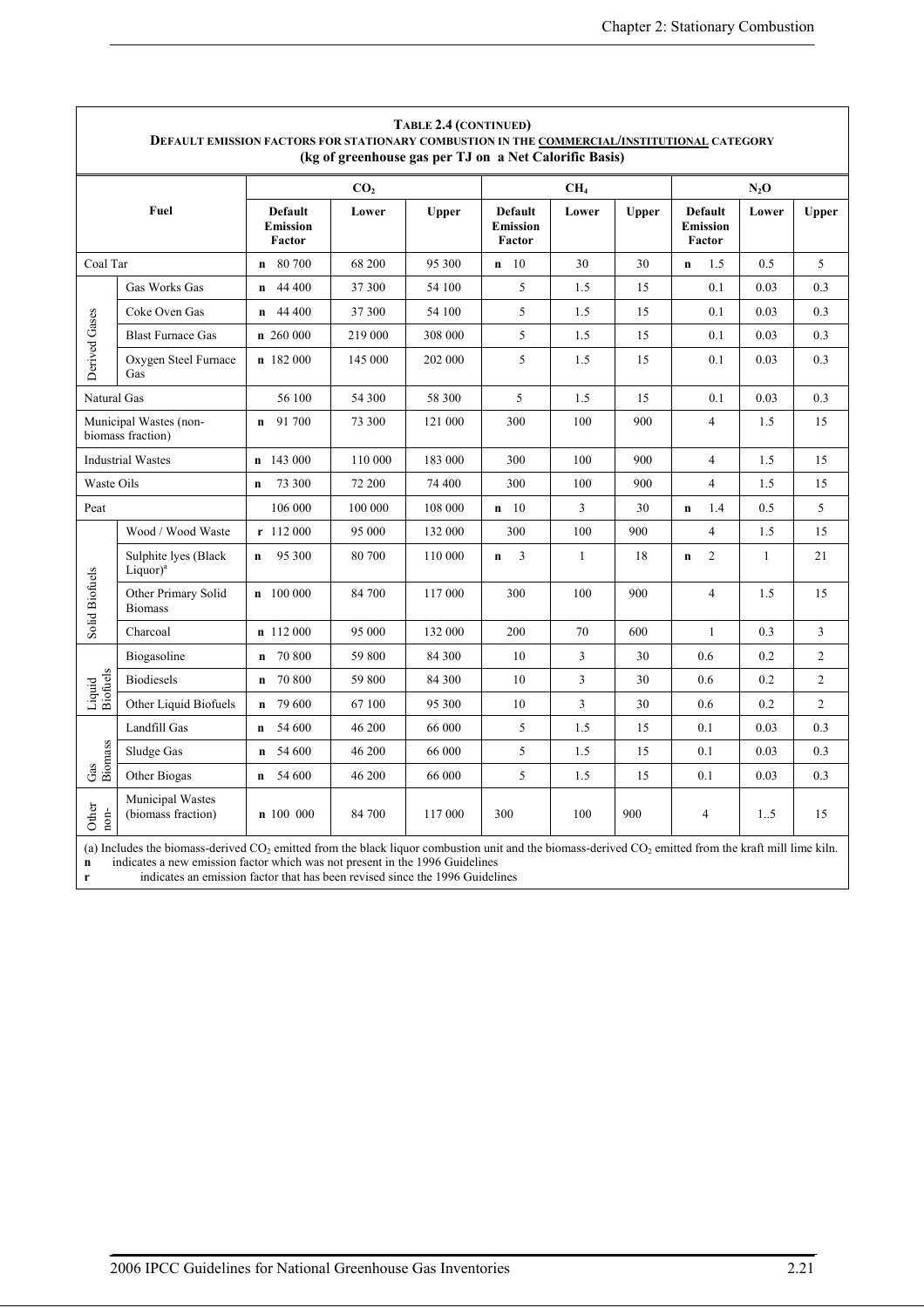|                | DEFAULT EMISSION FACTORS FOR STATIONARY COMBUSTION IN THE RESIDENTIAL AND AGRICULTURE/FORESTRY/FISHING/FISHING |                                             | <b>FARMS CATEGORIES (kg of greenhouse gas per TJ on a Net Calorific Basis)</b> | <b>TABLE 2.5</b> |                                      |                 |       |                                      |        |                |
|----------------|----------------------------------------------------------------------------------------------------------------|---------------------------------------------|--------------------------------------------------------------------------------|------------------|--------------------------------------|-----------------|-------|--------------------------------------|--------|----------------|
|                |                                                                                                                |                                             | CO <sub>2</sub>                                                                |                  |                                      | CH <sub>4</sub> |       |                                      | $N_2O$ |                |
|                | Fuel                                                                                                           | <b>Default</b><br><b>Emission</b><br>Factor | Lower                                                                          | <b>Upper</b>     | <b>Default</b><br>Emission<br>Factor | Lower           | Upper | Default<br><b>Emission</b><br>Factor | Lower  | <b>Upper</b>   |
| Crude Oil      |                                                                                                                | 73 300                                      | 71 100                                                                         | 75 500           | 10                                   | 3               | 30    | 0.6                                  | 0.2    | 2              |
| Orimulsion     |                                                                                                                | 77 000<br>r                                 | 69 300                                                                         | 85 400           | 10                                   | 3               | 30    | 0.6                                  | 0.2    | 2              |
|                | Natural Gas Liquids                                                                                            | 64 200<br>r                                 | 58 300                                                                         | 70 400           | 10                                   | 3               | 30    | 0.6                                  | 0.2    | 2              |
|                | Motor Gasoline                                                                                                 | 69 300<br>r                                 | 67 500                                                                         | 73 000           | 10                                   | 3               | 30    | 0.6                                  | 0.2    | $\overline{2}$ |
| Gasoline       | <b>Aviation Gasoline</b>                                                                                       | 70 000<br>r                                 | 67 500                                                                         | 73 000           | 10                                   | 3               | 30    | 0.6                                  | 0.2    | $\overline{2}$ |
|                | Jet Gasoline                                                                                                   | 70 000<br>r                                 | 67 500                                                                         | 73 000           | 10                                   | 3               | 30    | 0.6                                  | 0.2    | 2              |
| Jet Kerosene   |                                                                                                                | $r$ 71 500                                  | 69 700                                                                         | 74 400           | 10                                   | 3               | 30    | 0.6                                  | 0.2    | $\overline{2}$ |
|                | Other Kerosene                                                                                                 | 71 900                                      | 70 800                                                                         | 73 700           | 10                                   | 3               | 30    | 0.6                                  | 0.2    | $\overline{c}$ |
| Shale Oil      |                                                                                                                | 73 300                                      | 67800                                                                          | 79 200           | 10                                   | 3               | 30    | 0.6                                  | 0.2    | 2              |
| Gas/Diesel Oil |                                                                                                                | 74 100                                      | 72 600                                                                         | 74 800           | 10                                   | 3               | 30    | 0.6                                  | 0.2    | 2              |
|                | Residual Fuel Oil                                                                                              | 77 400                                      | 75 500                                                                         | 78 800           | 10                                   | 3               | 30    | 0.6                                  | 0.2    | 2              |
|                | Liquefied Petroleum Gases                                                                                      | 63 100                                      | 61 600                                                                         | 65 600           | 5                                    | 1.5             | 15    | 0.1                                  | 0.03   | 0.3            |
| Ethane         |                                                                                                                | 61 600                                      | 56 500                                                                         | 68 600           | 5                                    | 1.5             | 15    | 0.1                                  | 0.03   | 0.3            |
| Naphtha        |                                                                                                                | 73 300                                      | 69 300                                                                         | 76 300           | 10                                   | 3               | 30    | 0.6                                  | 0.2    | $\overline{2}$ |
| Bitumen        |                                                                                                                | 80 700                                      | 73 000                                                                         | 89 900           | 10                                   | 3               | 30    | 0.6                                  | 0.2    | $\overline{c}$ |
| Lubricants     |                                                                                                                | 73 300                                      | 71 900                                                                         | 75 200           | 10                                   | 3               | 30    | 0.6                                  | 0.2    | 2              |
|                | Petroleum Coke                                                                                                 | 97 500<br>r                                 | 82 900                                                                         | 115 000          | 10                                   | 3               | 30    | 0.6                                  | 0.2    | 2              |
|                | Refinery Feedstocks                                                                                            | 73 300                                      | 68 900                                                                         | 76 600           | 10                                   | 3               | 30    | 0.6                                  | 0.2    | $\overline{c}$ |
|                | Refinery Gas                                                                                                   | n 57 600                                    | 48 200                                                                         | 69 000           | 5                                    | 1.5             | 15    | 0.1                                  | 0.03   | 0.3            |
|                | Paraffin Waxes                                                                                                 | 73 300                                      | 72 200                                                                         | 74 400           | 10                                   | 3               | 30    | 0.6                                  | 0.2    | $\overline{c}$ |
|                | White Spirit and SBP                                                                                           | 73 300                                      | 72 200                                                                         | 74 400           | 10                                   | 3               | 30    | 0.6                                  | 0.2    | 3              |
| Other Oil      | Other Petroleum<br>Products                                                                                    | 73 300                                      | 72 200                                                                         | 74 400           | 10                                   | 3               | 30    | 0.6                                  | 0.2    | $\overline{2}$ |
| Anthracite     |                                                                                                                | 98 300                                      | 94 600                                                                         | 101 000          | 300                                  | 100             | 900   | 1.5                                  | 0.5    | 5              |
| Coking Coal    |                                                                                                                | 94 600                                      | 87 300                                                                         | 101 000          | 300                                  | 100             | 900   | 1.5                                  | 0.5    | 5              |
|                | Other Bituminous Coal                                                                                          | 94 600                                      | 89 500                                                                         | 99 700           | 300                                  | 100             | 900   | 1.5                                  | 0.5    | 5              |
|                | Sub-Bituminous Coal                                                                                            | 96 100                                      | 92 800                                                                         | 100 000          | 300                                  | 100             | 900   | 1.5                                  | 0.5    | 5              |
| Lignite        |                                                                                                                | 101 000                                     | 90 900                                                                         | 115 000          | 300                                  | 100             | 900   | 1.5                                  | 0.5    | 5              |
|                | Oil Shale and Tar Sands                                                                                        | 107 000                                     | 90 200                                                                         | 125 000          | 300                                  | 100             | 900   | 1.5                                  | 0.5    | 5              |
|                | <b>Brown Coal Briquettes</b>                                                                                   | 97 500<br>n                                 | 87 300                                                                         | 109 000          | n 300                                | 100             | 900   | 1.5<br>$\mathbf n$                   | 0.5    | 5              |
| Patent Fuel    |                                                                                                                | 97 500                                      | 87 300                                                                         | 109 000          | 300                                  | 100             | 900   | 1.5                                  | 0.5    | 5              |
|                | Coke Oven Coke and<br>Lignite Coke                                                                             | $r$ 107 000                                 | 95 700                                                                         | 119 000          | 300                                  | 100             | 900   | 1.5<br>$\mathbf n$                   | 0.5    | 5              |
| Coke           | Gas Coke                                                                                                       | r 107 000                                   | 95 700                                                                         | 119 000          | 5<br>$\mathbf r$                     | 1.5             | 15    | 0.1                                  | 0.03   | 0.3            |
| Coal Tar       |                                                                                                                | n 80 700                                    | 68 200                                                                         | 95 300           | n 300                                | 100             | 900   | 1.5<br>$\mathbf n$                   | 0.5    | 5              |
|                | Gas Works Gas                                                                                                  | 44 400<br>$\mathbf n$                       | 37 300                                                                         | 54 100           | 5                                    | 1.5             | 15    | 0.1                                  | 0.03   | 0.3            |
|                | Coke Oven Gas                                                                                                  | 44 400<br>$\mathbf n$                       | 37 300                                                                         | 54 100           | 5                                    | 1.5             | 15    | 0.1                                  | 0.03   | 0.3            |
|                | <b>Blast Furnace Gas</b>                                                                                       | n 260 000                                   | 219 000                                                                        | 308 000          | 5                                    | 1.5             | 15    | 0.1                                  | 0.03   | 0.3            |
| Derived Gases  | Oxygen Steel<br>Furnace Gas                                                                                    | n 182 000                                   | 145 000                                                                        | 202 000          | 5                                    | 1.5             | 15    | 0.1                                  | 0.03   | 0.3            |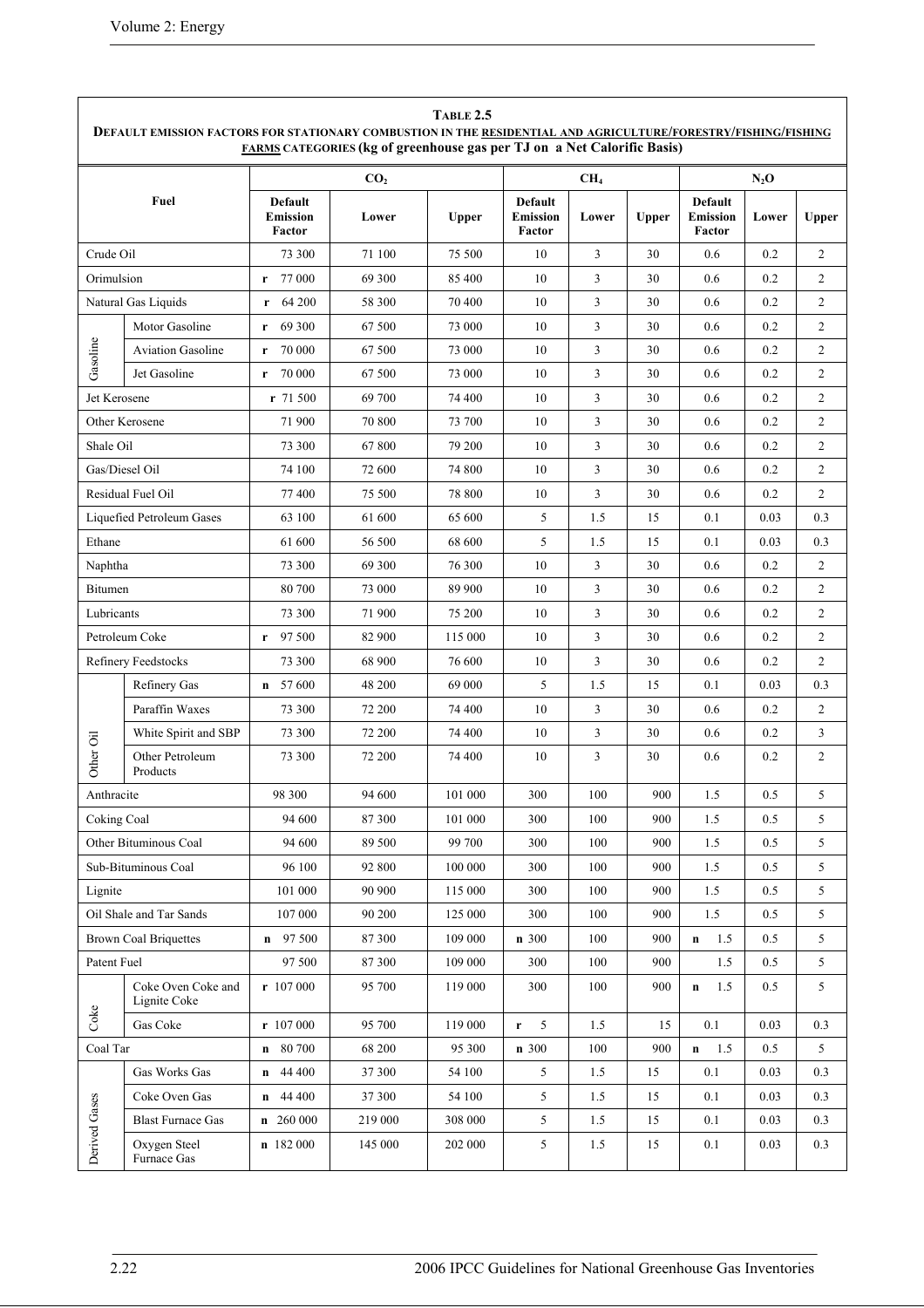٦

|                            | DEFAULT EMISSION FACTORS FOR STATIONARY COMBUSTION IN THE RESIDENTIAL AND AGRICULTURE/FORESTRY/FISHING/FISHING |                                             | <b>FARMS CATEGORIES (kg of greenhouse gas per TJ on a Net Calorific Basis)</b> | TABLE 2.5 (CONTINUED) |                                             |                 |       |                                             |              |                |
|----------------------------|----------------------------------------------------------------------------------------------------------------|---------------------------------------------|--------------------------------------------------------------------------------|-----------------------|---------------------------------------------|-----------------|-------|---------------------------------------------|--------------|----------------|
|                            |                                                                                                                |                                             | CO <sub>2</sub>                                                                |                       |                                             | CH <sub>4</sub> |       |                                             | $N_2O$       |                |
|                            | Fuel                                                                                                           | <b>Default</b><br><b>Emission</b><br>Factor | Lower                                                                          | <b>Upper</b>          | <b>Default</b><br><b>Emission</b><br>Factor | Lower           | Upper | <b>Default</b><br><b>Emission</b><br>Factor | Lower        | <b>Upper</b>   |
| Natural Gas                |                                                                                                                | 56 100                                      | 54 300                                                                         | 58 300                | 5                                           | 1.5             | 15    | 0.1                                         | 0.03         | 0.3            |
|                            | Municipal Wastes (non-<br>biomass fraction)                                                                    | 91 700<br>$\mathbf{n}$                      | 73 300                                                                         | 121 000               | 300                                         | 100             | 900   | $\overline{4}$                              | 1.5          | 15             |
|                            | <b>Industrial Wastes</b>                                                                                       | n 143 000                                   | 110 000                                                                        | 183 000               | 300                                         | 100             | 900   | $\overline{4}$                              | 1.5          | 15             |
| Waste Oils                 |                                                                                                                | 73 300<br>$\mathbf n$                       | 72 200                                                                         | 74 400                | 300                                         | 100             | 900   | $\overline{4}$                              | 1.5          | 15             |
| Peat                       |                                                                                                                | 106 000                                     | 100 000                                                                        | 108 000               | n 300                                       | 100             | 900   | 1.4<br>$\mathbf n$                          | 0.5          | 5              |
|                            | Wood / Wood Waste                                                                                              | $n$ 112 000                                 | 95 000                                                                         | 132 000               | 300                                         | 100             | 900   | $\overline{4}$                              | 1.5          | 15             |
|                            | Sulphite lyes (Black<br>$Liquor)^a$                                                                            | 95 300<br>n                                 | 80 700                                                                         | 110 000               | 3<br>$\mathbf n$                            | 1               | 18    | $\overline{c}$<br>$\mathbf n$               | $\mathbf{1}$ | 21             |
| <b>Solid Biofuels</b>      | Other Primary Solid<br><b>Biomass</b>                                                                          | $n \quad 100000$                            | 84 700                                                                         | 117 000               | 300                                         | 100             | 900   | $\overline{4}$                              | 1.5          | 15             |
|                            | Charcoal                                                                                                       | n 112 000                                   | 95 000                                                                         | 132 000               | 200                                         | 70              | 600   | $\mathbf{1}$                                | 0.3          | 3              |
|                            | Biogasoline                                                                                                    | 70 800<br>$\mathbf n$                       | 59 800                                                                         | 84 300                | 10                                          | 3               | 30    | 0.6                                         | $0.2\,$      | $\overline{2}$ |
|                            | <b>Biodiesels</b>                                                                                              | 70 800<br>$\mathbf n$                       | 59 800                                                                         | 84 300                | 10                                          | 3               | 30    | 0.6                                         | 0.2          | $\overline{2}$ |
| Liquid<br>Biofuels         | Other Liquid<br><b>Biofuels</b>                                                                                | 79 600<br>r                                 | 67 100                                                                         | 95 300                | 10                                          | 3               | 30    | 0.6                                         | 0.2          | $\overline{2}$ |
|                            | Landfill Gas                                                                                                   | 54 600<br>$\mathbf n$                       | 46 200                                                                         | 66 000                | 5                                           | 1.5             | 15    | 0.1                                         | 0.03         | 0.3            |
|                            | Sludge Gas                                                                                                     | 54 600<br>$\mathbf n$                       | 46 200                                                                         | 66 000                | 5                                           | 1.5             | 15    | 0.1                                         | 0.03         | 0.3            |
| Gas Biomass                | Other Biogas                                                                                                   | 54 600<br>$\mathbf n$                       | 46 200                                                                         | 66 000                | 5                                           | 1.5             | 15    | 0.1                                         | 0.03         | 0.3            |
| Other non-<br>fossil fuels | Municipal Wastes<br>(biomass fraction)                                                                         | n 100 000                                   | 84 700                                                                         | 117 000               | 300                                         | 100             | 900   | $\overline{4}$                              | 1.5          | 15             |

(a) Includes the biomass-derived  $CO_2$  emitted from the black liquor combustion unit and the biomass-derived  $CO_2$  emitted from the kraft mill lime

kiln.<br>n<br>r **n** indicates a new emission factor which was not present in the 1996 IPCC Guidelines.

**r** indicates an emission factor that has been revised since the 1996I PCC Guidelines.

 $\sqrt{ }$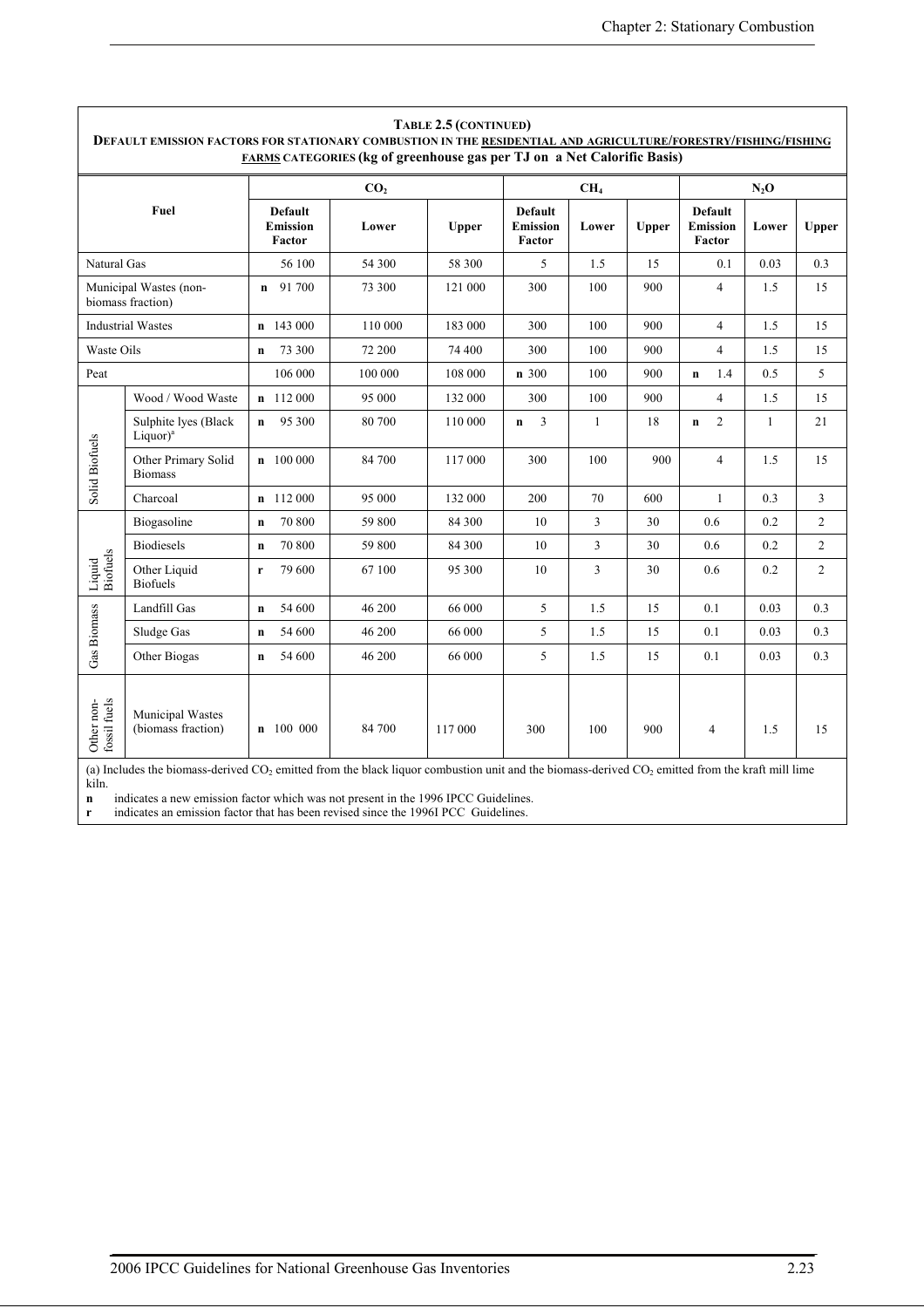#### **2.3.2.2 TIER 2 COUNTRY-SPECIFIC EMISSION FACTORS**

*Good practice* is to use the most disaggregated, technology-specific and country-specific emission factors available, particularly those derived from direct measurements at the different stationary combustion sources. When using the Tier 2 approach, two possible types of emission factors exist:

- National emission factors: These emission factors may be developed by national programmes already measuring emissions of indirect greenhouse gases such as NOx, CO and NMVOCs for local air quality;
- Regional emission factors.

Chapter 2 of Volume 1 provides general guidance for acquiring and compiling information from different sources, specific guidance for generating new data (Section 2.2.3) and generic guidance on emission factors (Section 2.2.4). When measurements are used to obtain emission factors, it is *good practice* to test a reasonable number of sources representing the average conditions in the country including fuel type and composition, type and size of the combustion unit, firing conditions, load, type of control technologies and maintenance level.

#### **2.3.2.3 TIER 3 TECHNOLOGY-SPECIFIC EMISSION FACTORS**

Due to the nature of the emissions of non- $CO<sub>2</sub>$  greenhouse gases, technology-specific emission factors are needed for Tier 3. Tables 2.6 to 2.10 give, for example purposes, give representative emission factors for CH4 and N<sub>2</sub>O by main technology and fuel type. National experts working on detailed bottom-up inventories may use these factors as a starting point or for comparison. They show uncontrolled emission factors for each of the technologies indicated. These emission factor data, therefore, do not include the level of control technology that might be in place in some countries. For instance, for use in countries where control policies have significantly influenced the emission profile, either the individual factors or the final estimate will need to be adjusted.

### **2.3.3 Choice of activity data**

For Stationary Combustion, the activity data for all tiers are the amounts and types of fuel combusted. Most fuels consumers (enterprises, small commercial consumers, or households) normally pay for the solid, liquid and gaseous fuels they consume. Therefore, the masses or volumes of fuels they consume are measured or metered. Quantities of carbon dioxide can normally be easily calculated from fuel consumption data and the carbon contents of the fuels, taking into account the fraction of carbon unoxidised.

The quantities of non- $CO<sub>2</sub>$  greenhouse gases formed during combustion depend on the combustion technology used, and therefore detailed statistics on fuel combustion technology are needed to rigorously estimate emissions of non- $CO<sub>2</sub>$  greenhouse gases.

The amount and types of fuel combusted are obtained from one, or a combination, of the sources in the list below:

- national energy statistics agencies (national energy statistics agencies may collect data on the amount and types of fuel combusted from individual enterprises that consume fuels)
- reports provided by enterprises to national energy statistics agencies (these reports are most likely to be produced by the operators or owners of large combustion plants)
- reports provided by enterprises to regulatory agencies (for example, reports produced to demonstrate how enterprises are complying with emission control regulations)
- individuals within the enterprise responsible for the combustion equipment
- periodic surveys, by statistical agencies, of the types and quantities of fuels consumed by a sample of enterprises
- suppliers of fuels (who may record the quantities of fuels delivered to their customers, and may also record the identity of their customers usually as an economic activity code).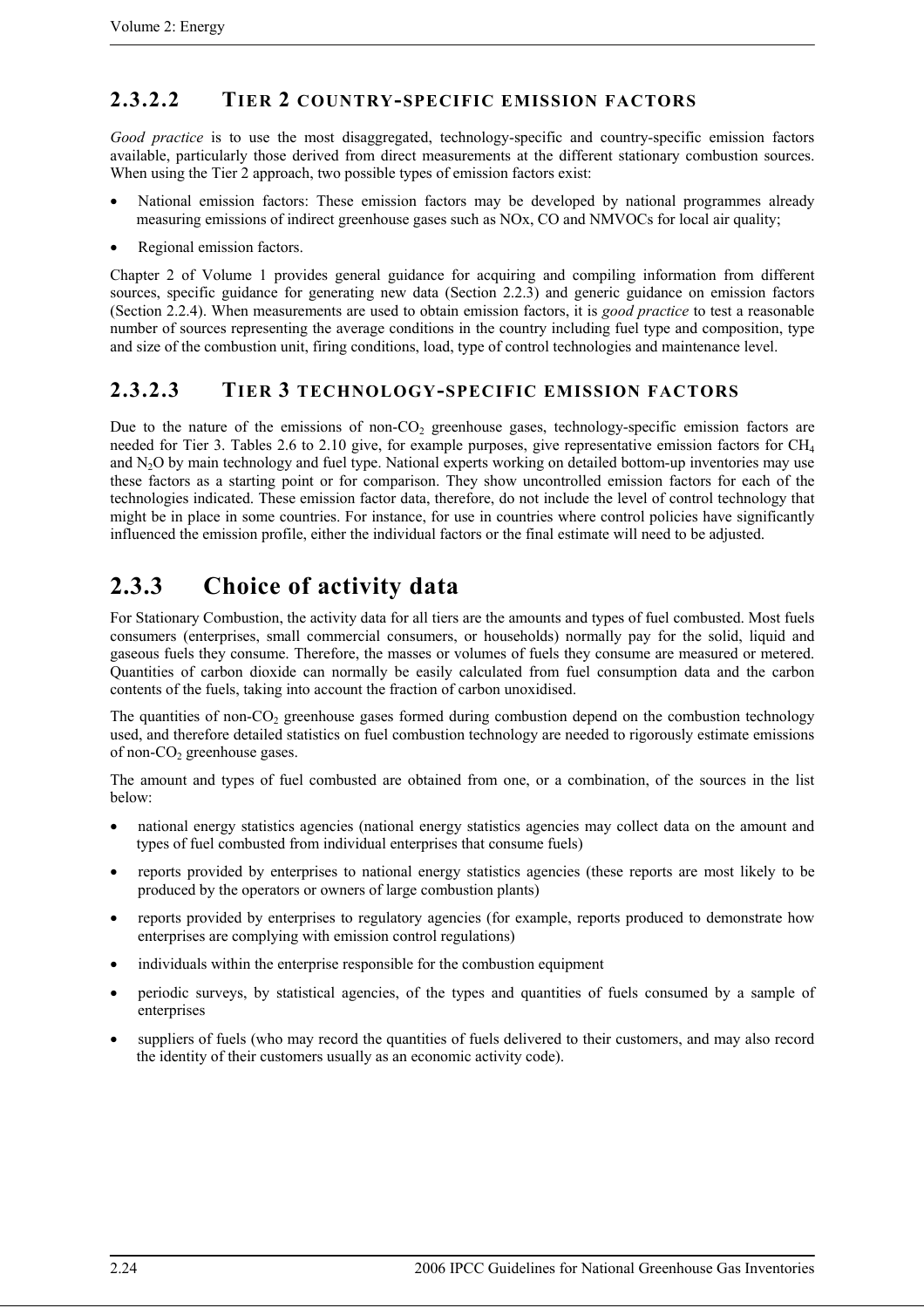|                                                             | <b>UTILITY SOURCE EMISSION FACTORS</b> |                             |                                                       |  |
|-------------------------------------------------------------|----------------------------------------|-----------------------------|-------------------------------------------------------|--|
|                                                             |                                        |                             | Emission factors <sup>1</sup><br>(kg/TJ energy input) |  |
|                                                             |                                        |                             |                                                       |  |
| <b>Basic technology</b>                                     | Configuration                          | CH <sub>4</sub>             | $N_{2}$ O                                             |  |
| <b>Liquid Fuels</b><br>Residual<br>Fuel<br>Oil/Shale<br>Oil | Normal Firing                          | 0.8<br>$\mathbf r$          | 0.3                                                   |  |
| <b>Boilers</b>                                              | <b>Tangential Firing</b>               | 0.8<br>r                    | 0.3                                                   |  |
| Gas/Diesel Oil Boilers                                      |                                        | 0.9                         | 0.4                                                   |  |
|                                                             | Normal Firing                          |                             |                                                       |  |
|                                                             | <b>Tangential Firing</b>               | 0.9                         | 0.4                                                   |  |
| Large Diesel Oil Engines >600hp<br>(447kW)                  |                                        | $\overline{4}$              | NA                                                    |  |
| <b>Solid Fuels</b>                                          |                                        |                             |                                                       |  |
| Pulverised<br><b>Bituminous</b>                             | Dry Bottom, wall fired                 | 0.7                         | 0.5<br>r                                              |  |
| <b>Combustion Boilers</b>                                   | Dry Bottom, tangentially fired         | 0.7                         | 1.4<br>r                                              |  |
|                                                             | Wet Bottom                             | 0.9                         | 1.4<br>r                                              |  |
| <b>Bituminous</b><br>Spreader<br>Stoker<br><b>Boilers</b>   | With and without re-injection          | $\mathbf{1}$                | 0.7<br>r                                              |  |
| <b>Bituminous</b><br>Fluidised<br>Bed                       | Circulating Bed                        | $\mathbf{1}$                | 61<br>r                                               |  |
| Combustor                                                   | <b>Bubbling Bed</b>                    | $\mathbf{1}$                | 61<br>r                                               |  |
| Bituminous Cyclone Furnace                                  |                                        | 0.2                         | 1.6                                                   |  |
| Lignite Atmospheric Fluidised<br>Bed                        |                                        | NA                          | 71<br>r                                               |  |
| <b>Natural Gas</b>                                          |                                        |                             |                                                       |  |
| <b>Boilers</b>                                              |                                        | 1<br>r                      | 1<br>$\mathbf n$                                      |  |
| Gas-Fired Gas Turbines >3MW                                 |                                        | 4<br>r                      | $\mathbf{1}$<br>$\mathbf n$                           |  |
| Large Dual-Fuel Engines                                     |                                        | $r$ 258                     | NA                                                    |  |
| Combined Cycle                                              |                                        | $\mathbf{1}$<br>n           | 3<br>n                                                |  |
| Peat                                                        |                                        |                             |                                                       |  |
| Peat Fluidised Bed Combustor <sup>2</sup>                   | Circulating Bed                        | 3<br>n                      | $\tau$                                                |  |
|                                                             | <b>Bubbling Bed</b>                    | 3<br>n                      | 3                                                     |  |
| <b>Biomass</b>                                              |                                        |                             |                                                       |  |
| Wood/Wood Waste Boilers <sup>3</sup>                        |                                        | 11<br>n                     | $\tau$<br>$\mathbf n$                                 |  |
| Wood Recovery Boilers                                       |                                        | $\mathbf{1}$<br>$\mathbf n$ | $\mathbf{1}$<br>$\mathbf n$                           |  |

were converted to net calorific value by assuming that net calorific values were 5 per cent lower than gross calorific values for coal and oil, and 10 per cent lower for natural gas. These percentage adjustments are the OECD/IEA assumptions on how to convert from gross to net calorific values.

1 Source: Tsupari *et* al, 2006.

<sup>2</sup> Values were originally based on gross calorific value; they were converted to net calorific value by assuming that net calorific value for dry wood was 20 per cent lower than the gross calorific value (Forest Product Laboratory, 2004).

NA, data not available.

**n** indicates a new emission factor which was not present in the *IPCC 1996 Guidelines* 

**r** indicates an emission factor that has been revised since the *IPCC 1996 Guidelines*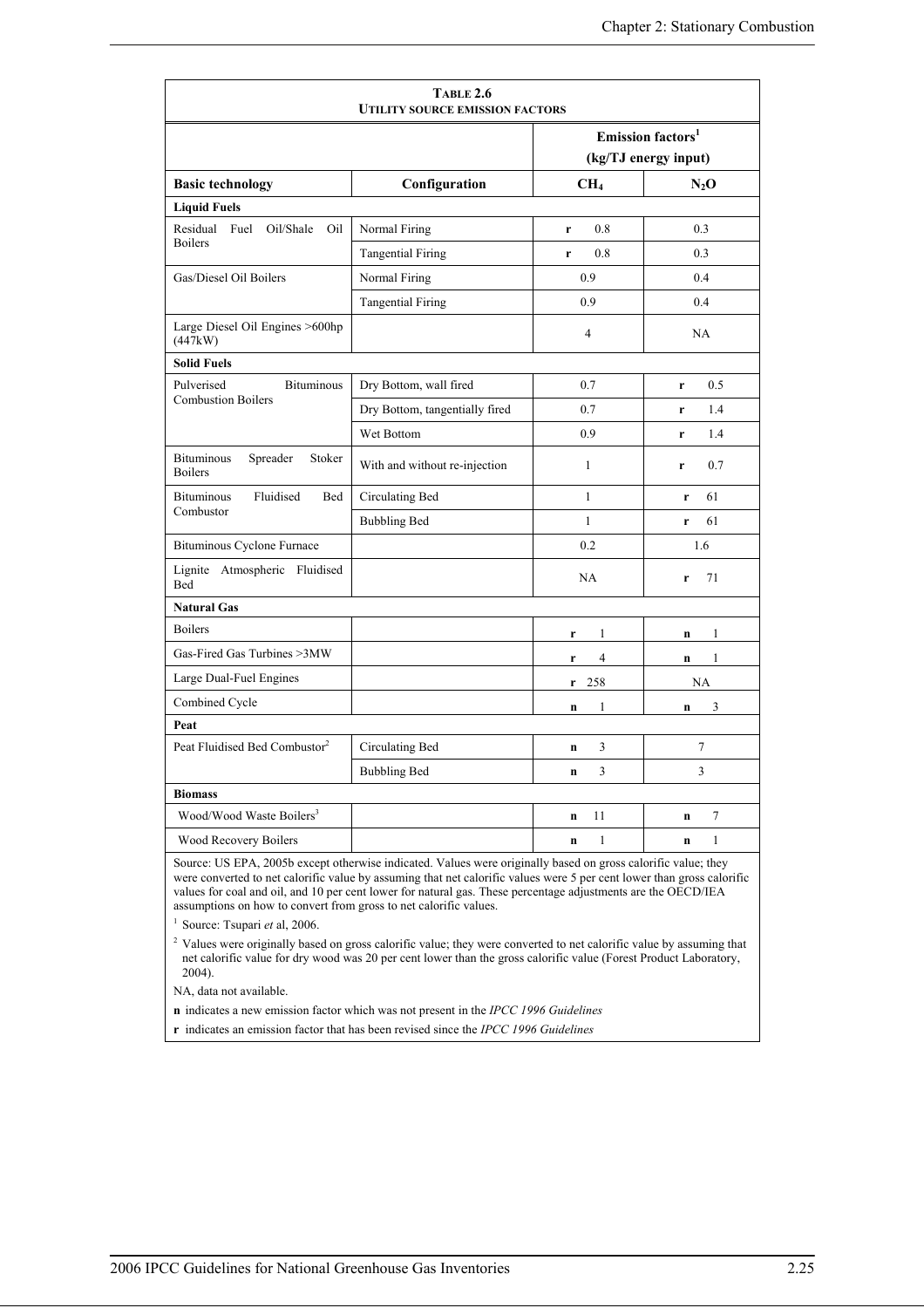|                                                                                                                                                                                                                                                                                                                                                                                                                                                                                                                                                                                                                                                                                                                                                                                                                                                                                                                                                                                                                                                                                                                                       | <b>TABLE 2.7</b>   |                |                  |
|---------------------------------------------------------------------------------------------------------------------------------------------------------------------------------------------------------------------------------------------------------------------------------------------------------------------------------------------------------------------------------------------------------------------------------------------------------------------------------------------------------------------------------------------------------------------------------------------------------------------------------------------------------------------------------------------------------------------------------------------------------------------------------------------------------------------------------------------------------------------------------------------------------------------------------------------------------------------------------------------------------------------------------------------------------------------------------------------------------------------------------------|--------------------|----------------|------------------|
| <b>INDUSTRIAL SOURCE EMISSION FACTORS</b><br>Emission factors <sup>1</sup><br>(kg/TJ energy input)<br>Configuration<br>$N_2O$<br><b>Basic technology</b><br>CH <sub>4</sub><br><b>Liquid Fuels</b><br>Residual Fuel Oil Boilers<br>$\overline{3}$<br>0.3<br>0.2<br>0.4<br>Gas/Diesel Oil Boilers<br>Large Stationary Diesel Oil Engines<br>NA<br>4<br>$\mathbf{r}$<br>$>600$ hp (447 kW)<br>Liquefied Petroleum Gases Boilers<br>0.9<br>$\mathbf n$<br>$\mathbf n$<br><b>Solid Fuels</b><br>Other Bituminous/Sub-bit. Overfeed<br>$\mathbf{1}$<br>r<br><b>Stoker Boilers</b><br>Other Bituminous/Sub-bit. Underfeed<br>14<br>r<br><b>Stoker Boilers</b><br>Dry Bottom, wall fired<br>0.7<br>r<br>Other Bituminous/Sub-bituminous<br>Dry Bottom, tangentially fired<br>0.7<br>r<br>Pulverised<br>0.9<br>Wet Bottom<br>r<br>Other Bituminous Spreader Stokers<br>$\mathbf{1}$<br>r<br>$\mathbf{1}$<br>Other Bituminous/Sub-bit. Fluidised<br>Circulating Bed<br>$\mathbf{r}$<br><b>Bed Combustor</b><br><b>Bubbling Bed</b><br>$\mathbf{1}$<br>r<br><b>Natural Gas</b><br><b>Boilers</b><br>$\mathbf{1}$<br>$\mathbf{r}$<br>$\mathbf n$ |                    |                |                  |
|                                                                                                                                                                                                                                                                                                                                                                                                                                                                                                                                                                                                                                                                                                                                                                                                                                                                                                                                                                                                                                                                                                                                       |                    |                |                  |
|                                                                                                                                                                                                                                                                                                                                                                                                                                                                                                                                                                                                                                                                                                                                                                                                                                                                                                                                                                                                                                                                                                                                       |                    |                |                  |
|                                                                                                                                                                                                                                                                                                                                                                                                                                                                                                                                                                                                                                                                                                                                                                                                                                                                                                                                                                                                                                                                                                                                       |                    |                |                  |
|                                                                                                                                                                                                                                                                                                                                                                                                                                                                                                                                                                                                                                                                                                                                                                                                                                                                                                                                                                                                                                                                                                                                       |                    |                |                  |
|                                                                                                                                                                                                                                                                                                                                                                                                                                                                                                                                                                                                                                                                                                                                                                                                                                                                                                                                                                                                                                                                                                                                       |                    |                |                  |
|                                                                                                                                                                                                                                                                                                                                                                                                                                                                                                                                                                                                                                                                                                                                                                                                                                                                                                                                                                                                                                                                                                                                       |                    |                | 4                |
|                                                                                                                                                                                                                                                                                                                                                                                                                                                                                                                                                                                                                                                                                                                                                                                                                                                                                                                                                                                                                                                                                                                                       |                    |                |                  |
|                                                                                                                                                                                                                                                                                                                                                                                                                                                                                                                                                                                                                                                                                                                                                                                                                                                                                                                                                                                                                                                                                                                                       |                    |                | 0.7              |
|                                                                                                                                                                                                                                                                                                                                                                                                                                                                                                                                                                                                                                                                                                                                                                                                                                                                                                                                                                                                                                                                                                                                       |                    |                | 0.7              |
|                                                                                                                                                                                                                                                                                                                                                                                                                                                                                                                                                                                                                                                                                                                                                                                                                                                                                                                                                                                                                                                                                                                                       |                    |                | 0.5              |
|                                                                                                                                                                                                                                                                                                                                                                                                                                                                                                                                                                                                                                                                                                                                                                                                                                                                                                                                                                                                                                                                                                                                       |                    |                | 1.4              |
|                                                                                                                                                                                                                                                                                                                                                                                                                                                                                                                                                                                                                                                                                                                                                                                                                                                                                                                                                                                                                                                                                                                                       |                    |                | 1.4              |
|                                                                                                                                                                                                                                                                                                                                                                                                                                                                                                                                                                                                                                                                                                                                                                                                                                                                                                                                                                                                                                                                                                                                       |                    |                | 0.7              |
|                                                                                                                                                                                                                                                                                                                                                                                                                                                                                                                                                                                                                                                                                                                                                                                                                                                                                                                                                                                                                                                                                                                                       |                    |                | 61               |
|                                                                                                                                                                                                                                                                                                                                                                                                                                                                                                                                                                                                                                                                                                                                                                                                                                                                                                                                                                                                                                                                                                                                       |                    |                | 61               |
|                                                                                                                                                                                                                                                                                                                                                                                                                                                                                                                                                                                                                                                                                                                                                                                                                                                                                                                                                                                                                                                                                                                                       |                    |                |                  |
|                                                                                                                                                                                                                                                                                                                                                                                                                                                                                                                                                                                                                                                                                                                                                                                                                                                                                                                                                                                                                                                                                                                                       |                    |                | $\mathbf{1}$     |
| Gas-Fired Gas Turbines <sup>2</sup> > 3MW                                                                                                                                                                                                                                                                                                                                                                                                                                                                                                                                                                                                                                                                                                                                                                                                                                                                                                                                                                                                                                                                                             |                    | $\overline{4}$ | 1                |
| Natural Gas-fired Reciprocating<br>Engines <sup>3</sup>                                                                                                                                                                                                                                                                                                                                                                                                                                                                                                                                                                                                                                                                                                                                                                                                                                                                                                                                                                                                                                                                               | 2-Stroke Lean Burn | $r$ 693        | NA               |
|                                                                                                                                                                                                                                                                                                                                                                                                                                                                                                                                                                                                                                                                                                                                                                                                                                                                                                                                                                                                                                                                                                                                       | 4-Stroke Lean Burn | 597<br>r       | NA               |
|                                                                                                                                                                                                                                                                                                                                                                                                                                                                                                                                                                                                                                                                                                                                                                                                                                                                                                                                                                                                                                                                                                                                       | 4-Stroke Rich Burn | 110<br>r       | NA               |
| <b>Biomass</b>                                                                                                                                                                                                                                                                                                                                                                                                                                                                                                                                                                                                                                                                                                                                                                                                                                                                                                                                                                                                                                                                                                                        |                    |                |                  |
| Wood/Wood Waste Boilers <sup>4</sup>                                                                                                                                                                                                                                                                                                                                                                                                                                                                                                                                                                                                                                                                                                                                                                                                                                                                                                                                                                                                                                                                                                  |                    | $n$ 11         | 7<br>$\mathbf n$ |
| $\frac{1}{2}$ Source: IIS EDA 2005b except otherwise indicated. Values were originally based on gross calorific value: they                                                                                                                                                                                                                                                                                                                                                                                                                                                                                                                                                                                                                                                                                                                                                                                                                                                                                                                                                                                                           |                    |                |                  |

were originally based on gross calorific value; they were converted to net calorific value by assuming that net calorific values were 5 per cent lower than gross calorific values for coal and oil, and 10 per cent lower for natural gas. These percentage adjustments are the OECD/IEA assumptions on how to convert from gross to net calorific values.

<sup>2</sup> Factor was derived from units operating at high loads (80 percent load) only.

<sup>3</sup> Most natural gas-fired reciprocating engines are used in the natural gas industry at pipeline compressor and storage stations and at gas processing plants.

<sup>4</sup> Values were originally based on gross calorific value; they were converted to net calorific value by assuming that net calorific value for dry wood was 20 per cent lower than the gross calorific value (Forest Product Laboratory, 2004).

NA, data not available

**n** indicates a new emission factor which was not present in the IPCC 1996 Guidelines.

**r** indicates an emission factor that has been revised since the IPCC 1996 Guidelines .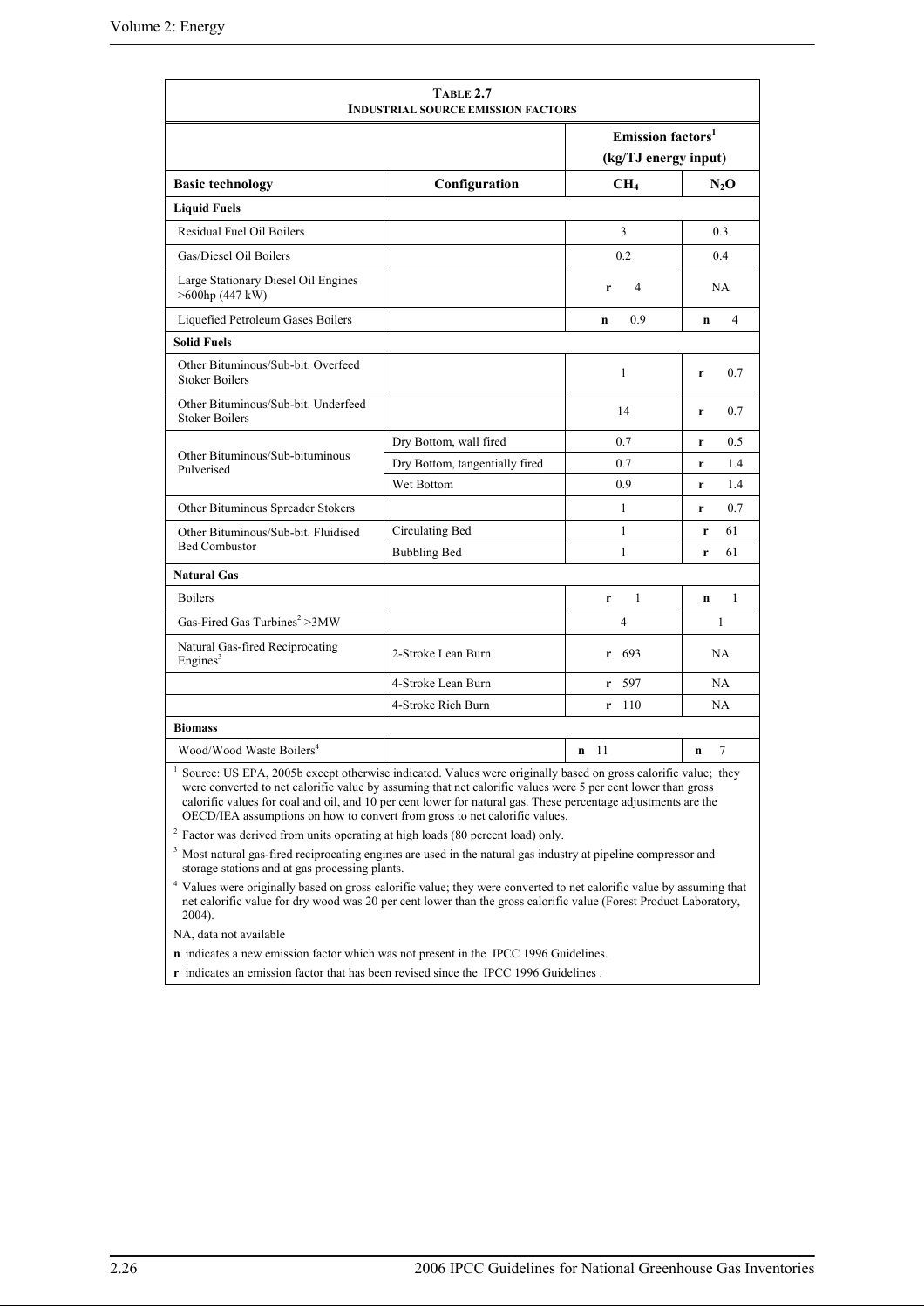| <b>TABLE 2.8</b><br>KILNS, OVENS, AND DRYERS SOURCE EMISSION FACTORS |                     |                                                      |        |  |  |  |  |
|----------------------------------------------------------------------|---------------------|------------------------------------------------------|--------|--|--|--|--|
| Industry                                                             | <b>Source</b>       | Emission factors <sup>1</sup><br>(kg/TJ energy input |        |  |  |  |  |
|                                                                      |                     | CH <sub>4</sub>                                      | $N_2O$ |  |  |  |  |
| Cement, Lime                                                         | Kilns - Natural Gas | 1.1                                                  | NA.    |  |  |  |  |
| Cement, Lime                                                         | Kilns - Oil         | 1.0                                                  | NA.    |  |  |  |  |
| Cement, Lime                                                         | Kilns - Coal        | 1.0                                                  | NA.    |  |  |  |  |
| Coking, Steel                                                        | Coke Oven           | 1.0                                                  | NA.    |  |  |  |  |
| Chemical Processes, Wood, Asphalt,<br>Copper, Phosphate              | Dryer - Natural Gas | 1.1                                                  | NA.    |  |  |  |  |
| Chemical Processes, Wood, Asphalt,<br>Copper, Phosphate              | $Dryer - Oil$       | 1.0                                                  | NA.    |  |  |  |  |
| Chemical Processes, Wood, Asphalt,<br>Copper, Phosphate              | $Dryer - Coal$      | 1.0                                                  | NA.    |  |  |  |  |

 Source: Radian, 1990. Values were originally based on gross calorific value; they were converted to net calorific value by assuming that net calorific values were 5 per cent lower than gross calorific values for coal and oil, and 10 per cent lower for natural gas. These percentage adjustments are the OECD/IEA assumptions on how to convert from gross to net calorific values.

NA, data not available.

 $\overline{a}$ 

There are a number of points of good practice that inventory compilers should follow when they collect and use fuel consumption data. It is *good practice* to use, where possible, the quantities of fuel combusted rather than the quantities of fuel delivered. <sup>9</sup> Agencies collecting emission data from companies under an environmental reporting regulation may request fuel combustion data on this basis. For further information on the general framework for the derivation or review of activity data, check Chapter 2, Approaches to Data Collection, in Volume 1.

Due to the technology-specific nature of emissions of non- $CO<sub>2</sub>$  greenhouse gases, detailed fuel combustion technology statistics are needed in order to provide rigorous emission estimates. It is *good practice* to collect activity data in units of fuel used, and to disaggregate as far as possible into the share of fuel used by major technology types. Disaggregation can be achieved through a bottom-up survey of fuel consumption and combustion technology, or through top-down allocations based on expert judgement and statistical sampling. Specialised statistical offices or ministerial departments are generally in charge of regular data collection and handling. Including representatives from these departments in the inventory process is likely to facilitate the acquisition of appropriate activity data. For some source categories (e.g. combustion in the Agriculture Sector), there may be some difficulty in separating fuel used in stationary equipment from fuel used in mobile machinery. Given the different emission factors for non-CO<sub>2</sub> gases of these two sources, *good practice* is to derive shares of energy use of each of these sources by using indirect data (e.g. number of pumps, average consumption, needs for water pumping etc.). Expert judgement and information available from other countries may also be relevant.

*Good practice* for electricity autoproduction (self-generation) is to assign emissions to the source categories (or sub-source categories) where they were generated and to identify them separately from those associated with other end-uses such as process heat. In many countries, the statistics related to autoproduction are available and regularly updated, so activity data should not represent a serious obstacle to estimating non- $CO<sub>2</sub>$  emissions.

Where confidentiality is an issue, direct discussion with the company affected often allows the data to be used. Otherwise aggregation of the fuel consumption or emissions with those from other companies is usually sufficient. For further information on dealing with restricted data sources or confidentiality issues, check Chapter 2, Approaches to Data Collection, in Volume 1.

<sup>9</sup> Quantities of solid and liquid fuels delivered to enterprises will, in general, differ from quantities combusted. This difference is normally the amount put into or taken from stocks held by the enterprise. Stock figures shown in national fuel balances may not include stocks held by final consumers, or may include only stocks held by a particular source category (for example electricity producers). Delivery figures may also include quantities used for mobile sources or as feedstock.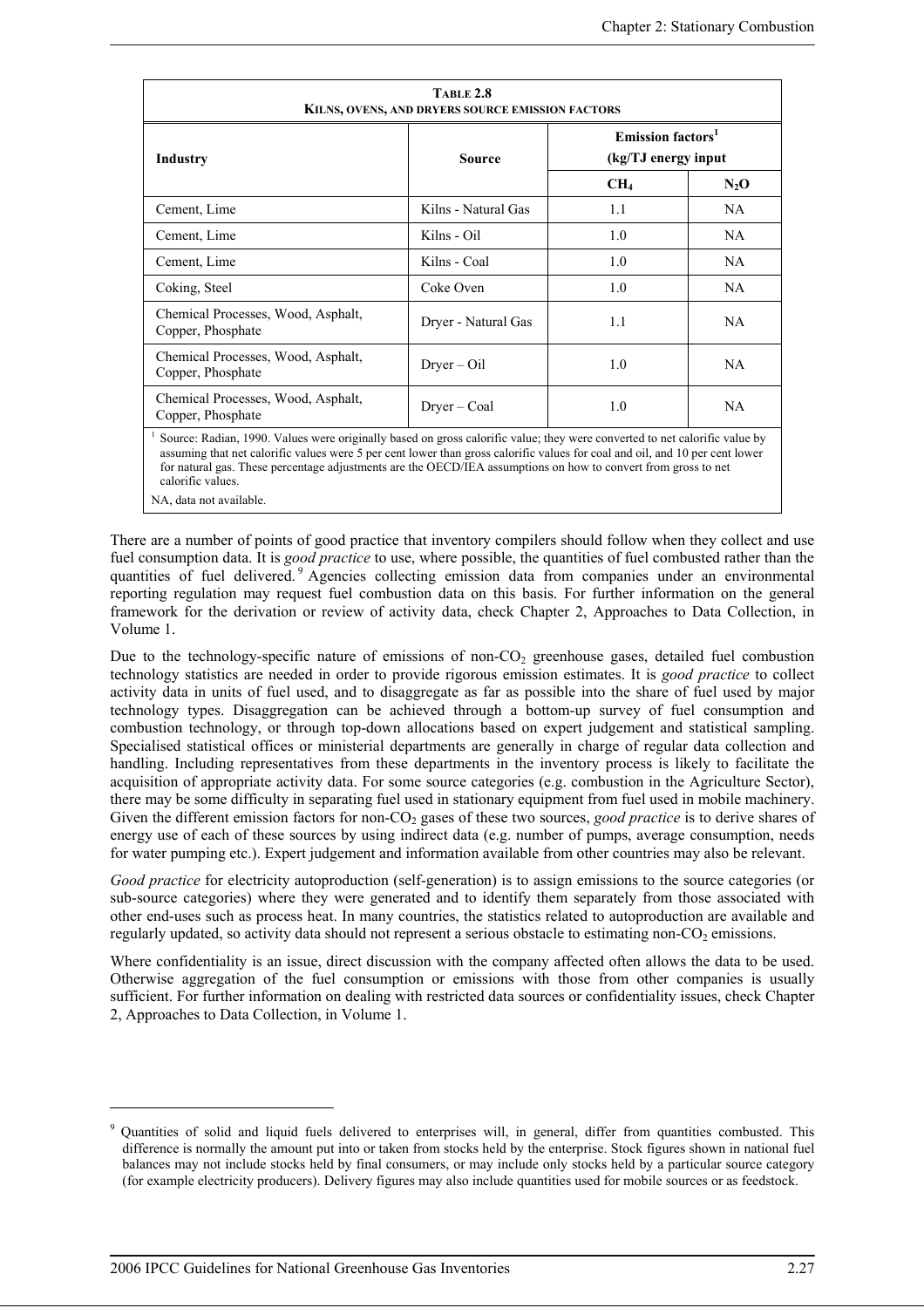|                                                                         | TABLE 2.9<br><b>RESIDENTIAL SOURCE EMISSION FACTORS</b> |                                                       |                             |
|-------------------------------------------------------------------------|---------------------------------------------------------|-------------------------------------------------------|-----------------------------|
| <b>Basic technology</b>                                                 | Configuration                                           | Emission factors <sup>1</sup><br>(kg/TJ energy input) |                             |
|                                                                         |                                                         | CH <sub>4</sub>                                       | $N_2O$                      |
| <b>Liquid Fuels</b>                                                     |                                                         |                                                       |                             |
| Residual Fuel Oil Combustors                                            |                                                         | 1.4                                                   | NA                          |
| Gas/Diesel Oil Combustors                                               |                                                         | 0.7                                                   | NA.                         |
| <b>Furnaces</b>                                                         |                                                         | 5.8                                                   | 0.2                         |
| Liquefied Petroleum Gas<br>Furnaces                                     |                                                         | 1.1                                                   | NA                          |
| Other Kerosene Stoves <sup>2</sup>                                      | Wick                                                    | $2.2 - 23$<br>$\mathbf n$                             | $1.2 - 1.9$                 |
| Liquified Petroleum Gas Stoves <sup>2</sup>                             | Standard                                                | $0.9 - 23$<br>$\mathbf n$                             | $0.7 - 3.5$                 |
| <b>Solid Fuels</b>                                                      |                                                         |                                                       |                             |
| Anthracite Space Heaters                                                |                                                         | $r$ 147                                               | <b>NA</b>                   |
| Other Bituminous Coal Stoves <sup>3</sup>                               | <b>Brick or Metal</b>                                   | $n \quad 267 - 2650$                                  | NA                          |
| <b>Natural Gas</b>                                                      |                                                         |                                                       |                             |
| <b>Boilers and Furnaces</b>                                             |                                                         | $\mathbf{1}$<br>n                                     | $\mathbf{1}$<br>$\mathbf n$ |
| <b>Biomass</b>                                                          |                                                         |                                                       |                             |
| Wood Pits <sup>4</sup>                                                  |                                                         | 200                                                   | <b>NA</b>                   |
|                                                                         | Conventional                                            | r 932                                                 | NA                          |
| Wood Stoves <sup>5, 6</sup>                                             | Non-catalytic                                           | n 497                                                 | NA                          |
|                                                                         | Catalytic                                               | $r$ 360                                               | NA                          |
| Wood Stoves <sup>7</sup>                                                |                                                         | $n \quad 258 - 2190$                                  | $4 - 18.5$                  |
| Wood Fireplaces <sup>6</sup>                                            |                                                         | NA                                                    | 9<br>$\mathbf n$            |
| Charcoal Stoves <sup>8</sup>                                            |                                                         | $n \quad 275 - 386$                                   | $1.6 - 9.3$<br>$\mathbf{n}$ |
| Other Primary Solid Biomass<br>(Agriculture Wastes) Stoves <sup>9</sup> |                                                         | $n \quad 230 - 4190$                                  | 9.7<br>$\mathbf n$          |
| Other Primary Solid Biomass<br>(Dung) Stoves <sup>10</sup>              |                                                         | n 281                                                 | 27<br>$\mathbf n$           |

converted to net calorific value by assuming that net calorific values were 5 per cent lower than gross calorific values for coal and oil, and 10 per cent lower for natural gas. These percentage adjustments are the OECD/IEA assumptions on how to convert from gross to net calorific values.

2 Sources: Smith *et al.*, 1992, 1993; Smith *et al.*, 2000; Zhang *et al.*, 2000. Results of experimental studies conducted on a number of household stoves from China (CH<sub>4</sub>), India and Philippines (CH<sub>4</sub> and N<sub>2</sub>O).

<sup>3</sup> Source: Zhang et al., 2000. Results of experimental studies conducted on a number of household stoves from China.

4 Source: Adapted from Radian, 1990; *Revised IPCC 1996 Guidelines*.

<sup>5</sup> U.S. Stoves. Conventional stoves do not have any emission reduction technology or design features and, in most cases, were manufactured before July 1, 1986.

6 Values were originally based on gross calorific value; they were converted to net calorific value by assuming that net calorific value for dry wood was 20 per cent lower than the gross calorific value (Forest Product Laboratory, 2004).

7 Sources: Bhattacharya *et al.*, 2002; Smith *et al.*, 1992, 1993; Smith *et al.*, 2000; Zhang *et al.*, 2000. Results of experimental studies conducted on a number of traditional and improved stoves collected from: Cambodia, China, India, Lao PDR, Malaysia, Nepal, Philippines and Thailand. N2O was measured only in the stoves from India and Philippines. The values represent ultimate emission factors that take into account the combustion, at later stages, of charcoal produced during earlier combustion stages.

8 Sources: Bhattacharya *et al.*, 2002; Smith *et al.*, 1992, 1993; Smith *et al.*, 2000. Results of experimental studies conducted on a number of traditional and improved stoves collected from: Cambodia, India, Lao PDR, Malaysia, Nepal, Philippines and Thailand.  $N_2O$  was measured only in the stoves from India and Philippines.

9 Sources: Smith *et al*, 2000; Zhang *et al.*, 2000. Results of experimental studies conducted on a number of household stoves from China (CH<sub>4</sub>) and India (CH<sub>4</sub> and N<sub>2</sub>O).

<sup>10</sup> Source: Smith et al., 2000. Results of experimental studies conducted on a number of household stoves from India. NA, data not available.

**n** indicates a new emission factor which was not present in the *IPCC 1996 Guidelines* 

**r** indicates an emission factor that has been revised since the *IPCC 1996 Guidelines s*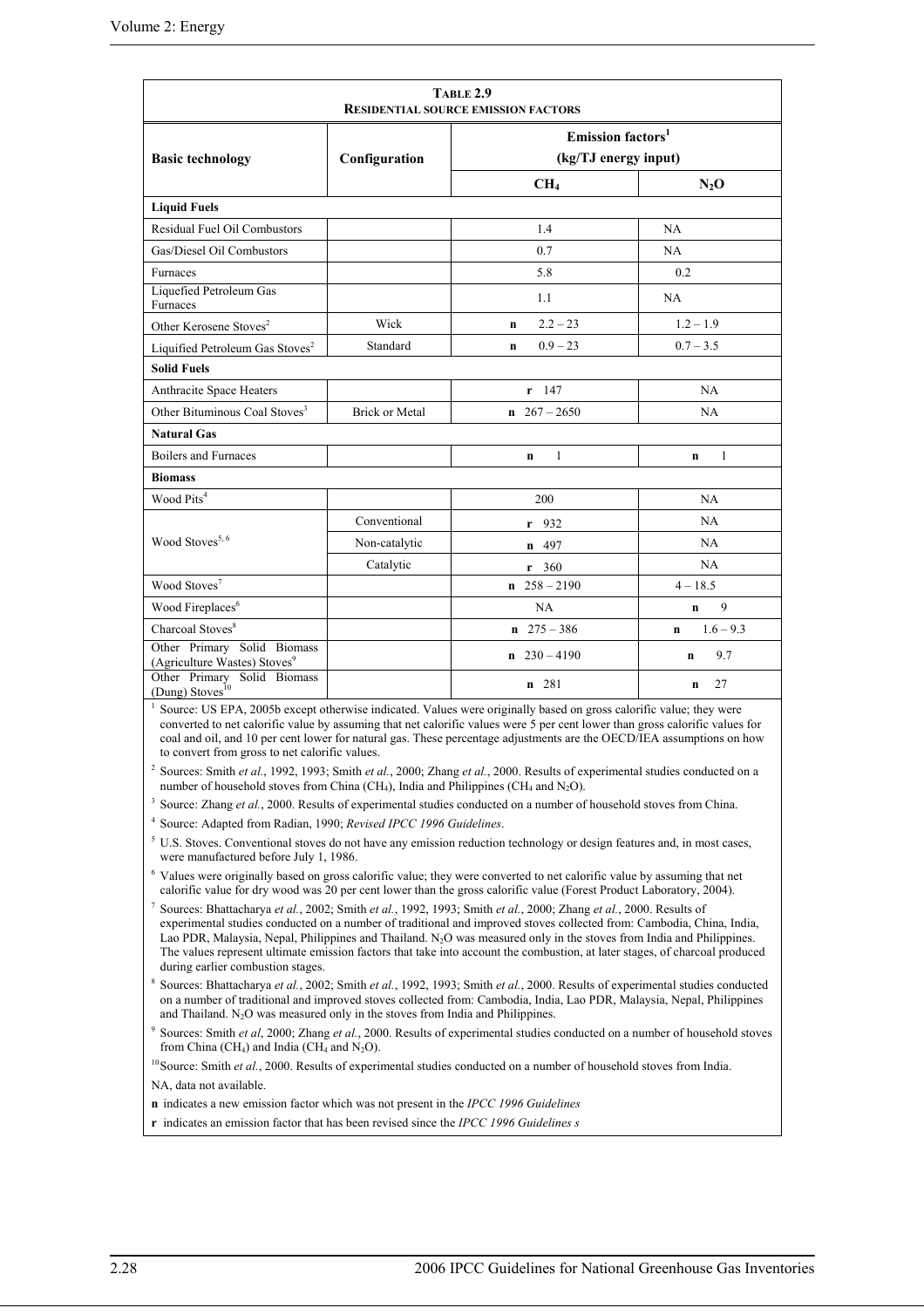|                                                                                                                                                                                                                                                                                                                                                                                                            | <b>TABLE 2.10</b><br><b>COMMERCIAL/INSTITUTIONAL SOURCE EMISSION FACTORS</b> |                              |                                                       |
|------------------------------------------------------------------------------------------------------------------------------------------------------------------------------------------------------------------------------------------------------------------------------------------------------------------------------------------------------------------------------------------------------------|------------------------------------------------------------------------------|------------------------------|-------------------------------------------------------|
| <b>Basic technology</b>                                                                                                                                                                                                                                                                                                                                                                                    | Configuration                                                                |                              | Emission factors <sup>1</sup><br>(kg/TJ energy input) |
|                                                                                                                                                                                                                                                                                                                                                                                                            |                                                                              | CH <sub>4</sub>              | $N_2O$                                                |
| <b>Liquid Fuels</b>                                                                                                                                                                                                                                                                                                                                                                                        |                                                                              |                              |                                                       |
| Residual Fuel Oil Boilers                                                                                                                                                                                                                                                                                                                                                                                  |                                                                              | 1.4                          | 0.3                                                   |
| Gas/Diesel Oil Boilers                                                                                                                                                                                                                                                                                                                                                                                     |                                                                              | 0.7                          | 0.4                                                   |
| Liquefied Petroleum Gases Boilers                                                                                                                                                                                                                                                                                                                                                                          |                                                                              | 0.9<br>$\mathbf n$           | $\overline{4}$<br>n                                   |
| <b>Solid Fuels</b>                                                                                                                                                                                                                                                                                                                                                                                         |                                                                              |                              |                                                       |
| Other Bituminous/Sub-bit. Overfeed<br><b>Stoker Boilers</b>                                                                                                                                                                                                                                                                                                                                                |                                                                              | $\mathbf{1}$<br>$\mathbf{n}$ | 0.7<br>n                                              |
| Other Bituminous/Sub-bit. Underfeed<br><b>Stoker Boilers</b>                                                                                                                                                                                                                                                                                                                                               |                                                                              | 14<br>$\mathbf{n}$           | 0.7<br>$\mathbf n$                                    |
| Other Bituminous/Sub-bit. Hand-fed Units                                                                                                                                                                                                                                                                                                                                                                   |                                                                              | n 87                         | 0.7<br>$\mathbf n$                                    |
|                                                                                                                                                                                                                                                                                                                                                                                                            | Dry Bottom, wall fired                                                       | 0.7<br>$\mathbf n$           | 0.5<br>n                                              |
| Other Bituminous/Sub-bituminous<br><b>Pulverised Boilers</b>                                                                                                                                                                                                                                                                                                                                               | Dry Bottom, tangentially<br>fired                                            | 0.7<br>$\mathbf n$           | 1.4<br>$\mathbf n$                                    |
|                                                                                                                                                                                                                                                                                                                                                                                                            | Wet Bottom                                                                   | 0.9<br>$\mathbf{n}$          | 1.4<br>n                                              |
| Other Bituminous Spreader Stokers                                                                                                                                                                                                                                                                                                                                                                          |                                                                              | $\mathbf{1}$<br>$\mathbf n$  | 0.7<br>$\mathbf n$                                    |
| Other Bituminous/Sub-bit. Fluidised Bed                                                                                                                                                                                                                                                                                                                                                                    | Circulating Bed                                                              | $\mathbf{1}$<br>$\mathbf n$  | - 61<br>n                                             |
| Combustor                                                                                                                                                                                                                                                                                                                                                                                                  | <b>Bubbling Bed</b>                                                          | 1<br>$\mathbf n$             | $n \quad 61$                                          |
| <b>Natural Gas</b>                                                                                                                                                                                                                                                                                                                                                                                         |                                                                              |                              |                                                       |
| <b>Boilers</b>                                                                                                                                                                                                                                                                                                                                                                                             |                                                                              | $\mathbf{1}$<br>r            | $\mathbf{1}$<br>r                                     |
| Gas-Fired Gas Turbines > 3MWa                                                                                                                                                                                                                                                                                                                                                                              |                                                                              | $\overline{4}$<br>n          | 1.4<br>n                                              |
| <b>Biomass</b>                                                                                                                                                                                                                                                                                                                                                                                             |                                                                              |                              |                                                       |
| Wood/Wood Waste Boilers <sup>2</sup>                                                                                                                                                                                                                                                                                                                                                                       |                                                                              | $n$ 11                       | $\overline{7}$<br>$\mathbf n$                         |
| $\,1$<br>Source: US EPA, 2005b Values were originally based on gross calorific value; they were converted to net calorific value<br>by assuming that net calorific values were 5 per cent lower than gross calorific values for coal and oil, and 10 per cent<br>lower for natural gas. These percentage adjustments are the OECD/IEA assumptions on how to convert from gross to net<br>calorific values. |                                                                              |                              |                                                       |
| <sup>2</sup> Values were originally based on gross calorific value; they were converted to net calorific value by assuming that net<br>calorific value for dry wood was 20 per cent lower than the gross calorific value (Forest Product Laboratory, 2004).<br>n indicates a new emission factor which was not present in the IPCC 1996 Guidelines                                                         |                                                                              |                              |                                                       |

**r** indicates an emission factor that has been revised since the IPCC 1996 Guidelines

### **2.3.3.1 TIER 1 AND TIER 2**

The activity data used in a Tier 1 approach for combustion in the energy sector are derived from energy statistics, compiled by the national statistical agency. Comparable statistics are published by the International Energy Agency (IEA), based on national returns. If national data are not directly available to the national inventory compiler, a request could be sent to the IEA at stats@iea.org to receive the country's data free of charge.

Primary data on fuel consumption are normally collected in mass or in volume units. Because the carbon content of fuels is generally correlated with the energy content, and because the energy content of fuels is generally measured, it is recommended to convert values for fuel consumption into energy units. Default values for the conversion of fuel consumption numbers into conventional energy units are given in section 1.4.1.2.

Information on energy statistics and balances methodology is available in the "Energy Statistics Manual" published by the IEA. This manual can be downloaded free of charge from www.iea.org. Key issues about more important source categories are given below.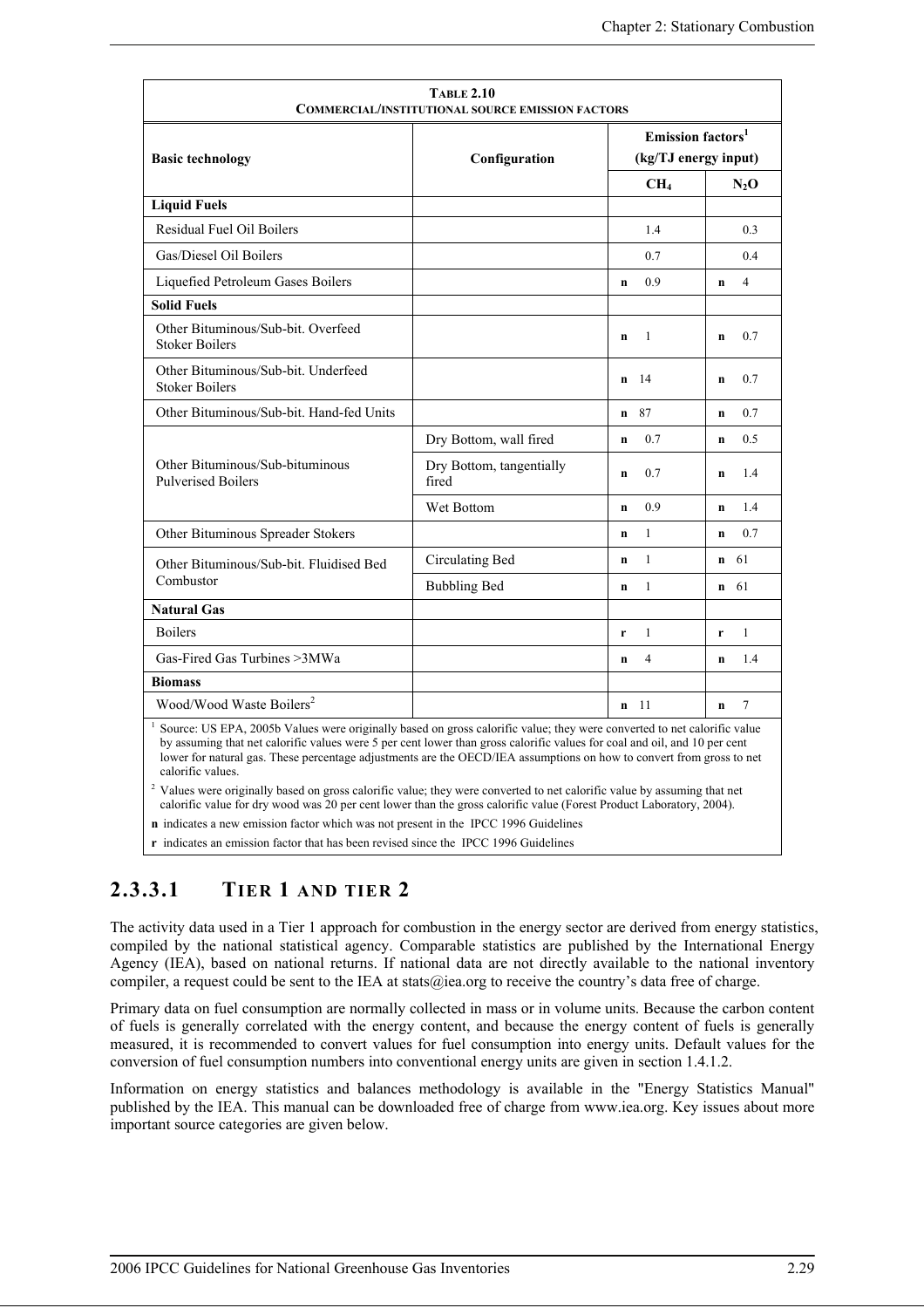#### **ENERGY INDUSTRIES**

In energy industries, fossil fuels are both raw materials for the conversion processes, and sources of energy to run these processes. The energy industry comprises three kinds of activities:

- 1 Primary fuel production (e.g. coal mining and oil and gas extraction);
- 2 Conversion to secondary or tertiary fossil fuels (e.g. crude oil to petroleum products in refineries, coal to coke and coke oven gas in coke ovens);
- 3 Conversion to non-fossil energy vectors (e.g. from fossil fuel into electricity and/or heat).

Emissions from combustion during production and conversion processes are counted under energy industries. Emissions from the secondary fuels produced by the energy industries are counted in the sector where they are used. When collecting activity data, it is essential to distinguish between the fuel that is combusted and the fuel that is converted into a secondary or tertiary fuel in Energy Industries.

#### **MAIN ACTIVITY ELECTRICITY AND HEAT PRODUCTION**

The main activity *electricity and heat production* (formerly known as public electricity and heat production) converts the chemical energy stored in the fuels to either electrical power (counted under *electricity generation*) or heat (counted under *heat production*) or both (counted under *combined heat and power, CHP*); see Table 2.1.

Figure 2.2 shows the energy flows. In conventional power plants, the total energy losses to the environment might be as high as 70 percent of the chemical energy in the fuels, depending on the fuel and the specific technology. In a modern high efficiency power plant, losses are down to about half of the chemical energy contained in the fuels. In a combined heat and power plant most of the energy in the fuel is delivered to final users, either as electricity or as heat (for industrial processes or residential heating or similar uses). The width of the arrows roughly represents the relative magnitude of the energy flows involved.



**Figure 2.2 Power and heat plants use fuels to produce electric power and/or useful heat.**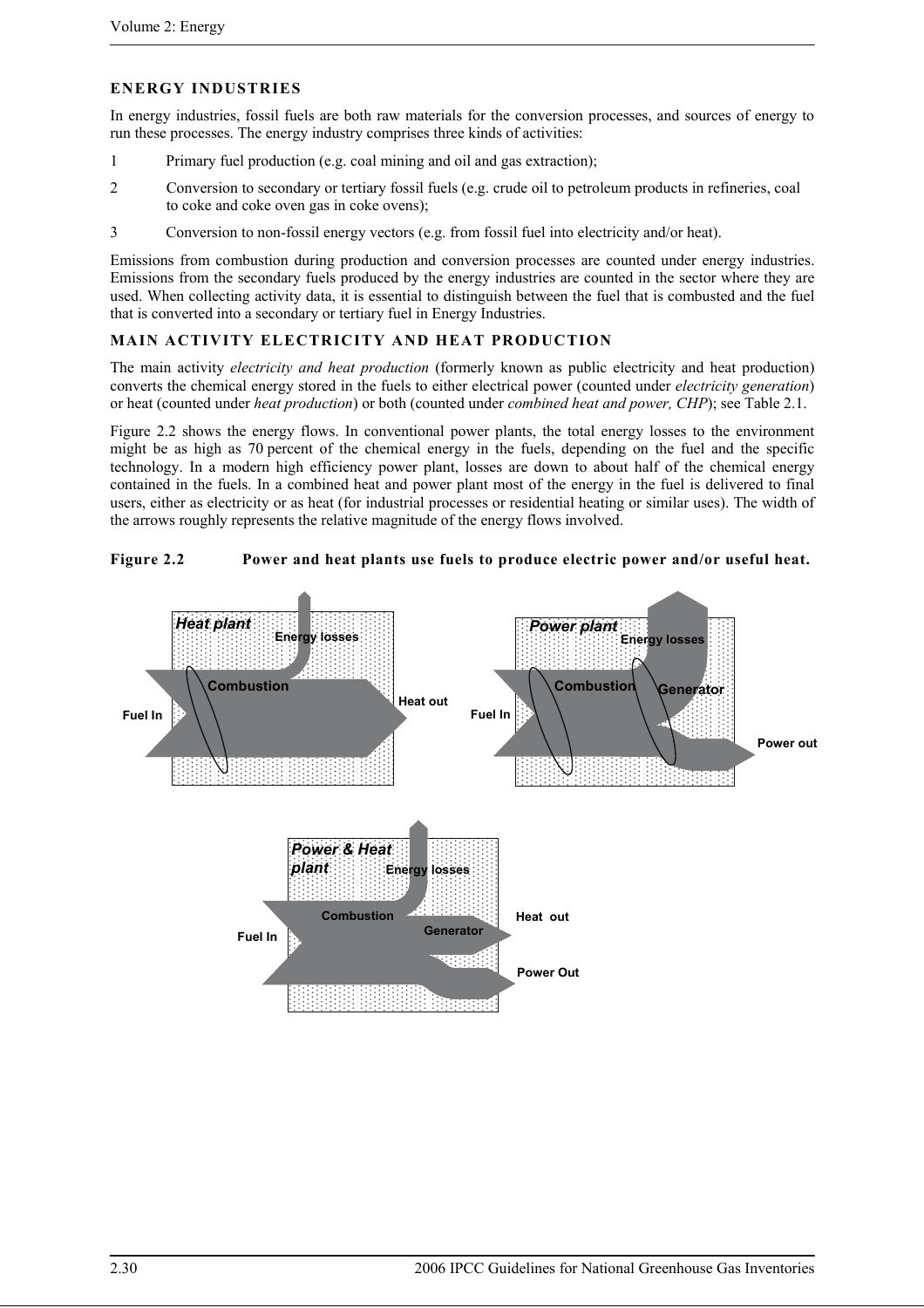#### **PETROLEUM REFINING**

In a petroleum refinery, crude oil is converted to a broad range of products (Figure 2.3). For this transformation to occur, part of the energy content of the products obtained from crude oil is used in the refinery (See Table 2.1.). This complicates the derivation of activity data from energy statistics.

**Figure 2.3 A refinery uses energy to transform crude oil into petroleum products.** 



In principle all petroleum products are combustible as fuel to provide the process heat and steam needed for the refining processes. The petroleum products include a broad range from the *heavy* products like tar, bitumen, heavy fuel oils via the *middle distillates* like gas oils, naphtha, diesel oils, kerosenes to *light* products like motor gasoline, LPG and refinery gas.

In many cases, the exact products and fuels used in refineries to produce the heat and steam needed to run the refinery processes are not easily derived from the energy statistics. The fuel combusted within petroleum refineries typically amounts to 6 to 10 percent of the total fuel input to the refinery, depending on the complexity and vintage of the technology. It is *good practice* to ask the refinery industry for fuel consumption in order to select or verify the appropriate values reported by energy statistics.

#### **MANUFACTURING INDUSTRIES AND CONSTRUCTION**

In manufacturing industries, raw materials are converted into products as is schematically presented in Figure 2.4. For construction, the same principle holds: the inputs include the building materials and the outputs are the buildings.

Manufacturing industries are generally classified according to the nature of their products. This is done via the International Standard Industrial Classification of economic activities that is used in Table 2.1 for convenient cross-referencing.

#### **Figure 2.4 Fuels are used as an energy source in manufacturing industries to convert raw materials into products.10**



<sup>&</sup>lt;sup>10</sup> For some industries raw materials might include fossil fuel. Some fuel might be derived from by-products or waste streams generated in the production process.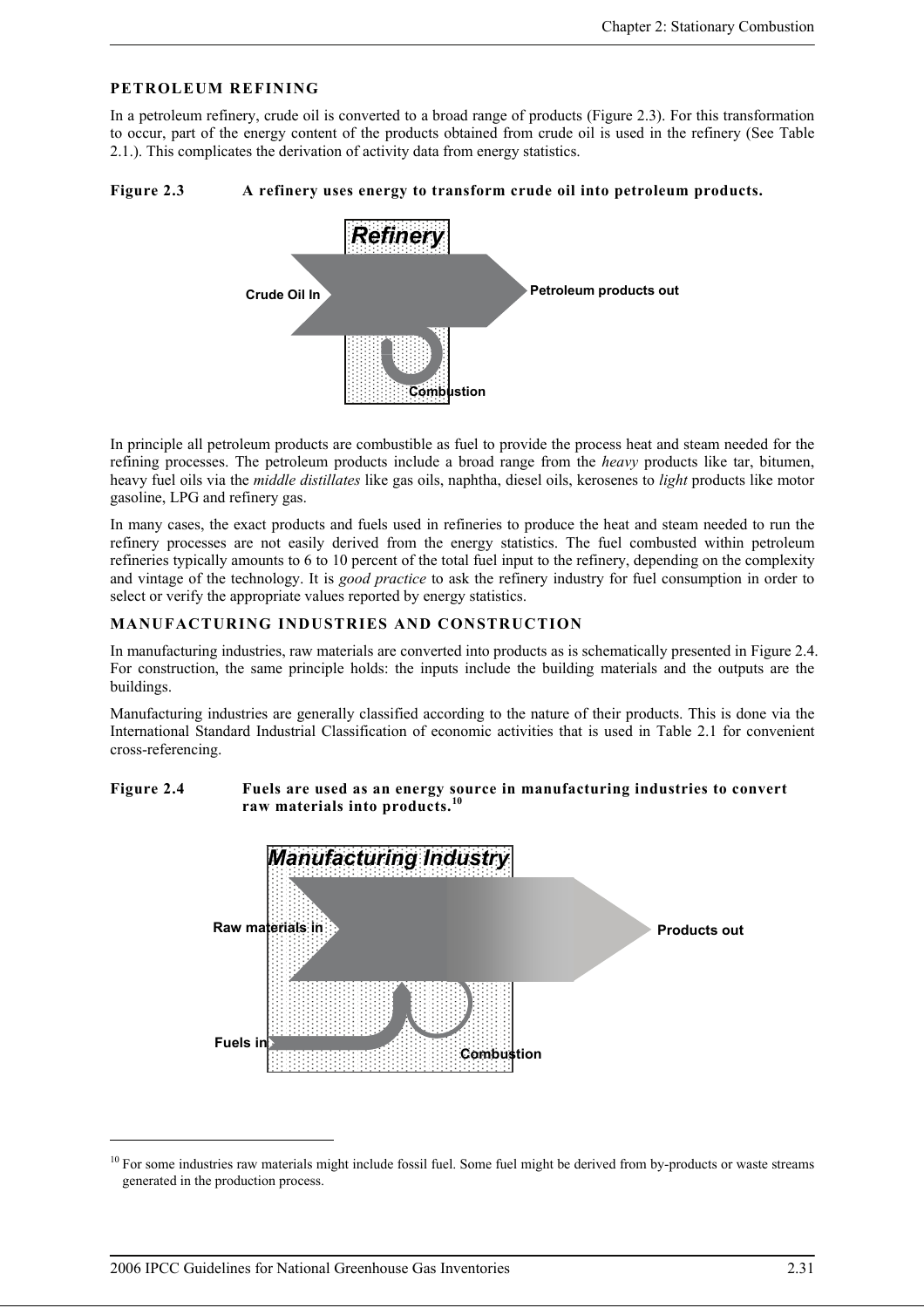Raw materials used in manufacturing industries can also include fossil fuels. Examples include production of petrochemicals (eg methanol), other bulk chemicals (eg ammonia) and primary iron where coke is an input. In some cases, the situation is more complicated, because the energy to drive the process might be directly delivered from the chemical reactions of the manufacturing processes. An example of this is the manufacture of primary iron and steel, where the chemical reaction between the coke and the iron ore produces gas and heat that are sufficient to run the process<sup>11</sup>. The reporting of emissions from gases obtained from processing feedstock and process fuels obtained directly from the feedstock (e.g. ammonia production) follows the principle stated in Section 1.2 of this Volume and detailed guidance given in the IPPU Volume. In summary, if the emissions occur in the IPPU source category which produced the gases emitted they remain as industrial processes emissions in that source category. If the gases are exported to another source category in the IPPU sector, or to the energy sector, then the fugitive, combustion or other emissions associated with them should be reported in the sector where they occur. Inventory compilers are reminded to discriminate between emissions from processes where the same fossil fuel is used both for energy and for feedstock purposes (e.g. synthesis gas production, carbon black production), and to report these emissions in the correct sectors.

Some countries may face some difficulties in obtaining disaggregated activity data or may have different definitions for industrial source categories. For example, some countries may include residential energy consumption of the workers in industry consumption. In this case, any deviations from the definitions should be documented.

### **2.3.3.2 TIER 3**

Tier 3 estimates incorporate data at the level of individual facilities, and this type of information is increasingly available, because of the requirements of emissions trading schemes. It is often the case, that coverage of facility level data does not correspond exactly to coverage of classifications within the national energy statistics, and this can give rise to difficulties in combining the various sources of information. Methods for combining data are discussed in Chapter 2 of Volume 1 on General Guidance and Reporting.

#### **2.3.3.3 AVOIDING DOUBLE COUNTING ACTIVITY DATA WITH OTHER SECTORS**

The use of fuel combustion statistics rather than fuel delivery statistics is key to avoid double counting in emission estimates. Fuel combustion data, however, are very seldom complete, since it is not practical to measure the fuel consumption or emissions of every residential or commercial source. Hence, national inventories using this approach will generally contain a mixture of combustion data for larger sources and delivery data for other sources. The inventory compiler must take care to avoid both double counting and omission of emissions when combining data from multiple sources.

When activity data are not quantities of fuel combusted but are instead deliveries to enterprises or main subcategories, there is a risk of double counting emissions from the IPPU or Waste Sectors. Identifying double counting is not always easy. Fuels delivered and used in certain processes may give rise to by-products used as fuels elsewhere in the plant or sold for fuel use to third parties (e.g. blast furnace gas that is derived from coke and other carbon inputs to blast furnaces). It is *good practice* to coordinate estimates between the stationary source category and relevant industrial categories to avoid double counting or omissions. Some of the categories and subcategories where fossil fuel carbon is reported and between which double counting of fossil fuel carbon could, in principle, occur are summarized below.

• IPPU – Production of non-fuel products from energy feedstocks such as coke, ethane, gas/diesel oil, LPG, naphtha and natural gas.

The production of synthesis gas (syngas), namely the mixture of carbon monoxide and hydrogen, through steam reforming or partial oxidation of energy feedstocks deserves particular attention since these processes produce  $CO<sub>2</sub>$  emissions. Synthesis gas is an intermediate in the production of chemicals such as ammonia, formaldehyde, methanol, pure carbon monoxide and pure hydrogen. Emissions from these processes should be accounted for in the IPPU sector. Note that  $CO<sub>2</sub>$  emissions should be counted at the point of emission if the gas is stored for only a short time (e.g.  $CO<sub>2</sub>$  used in the food and drink industry generated as a by product of ammonia production).

<sup>&</sup>lt;sup>11</sup> The best available techniques reference documents (BREFs) of the European Integrated Pollution Prevention and Control Bureau (IPPC) for Iron and Steel (http://eippcb.jrc.es/) show that about one third of the heat requirement for the process comes from the blast furnace gas produced and combusted in the blast air heaters. Also the heat produced by the production of CO as the blast air passes over the coke is not strictly part of the reduction of the ore.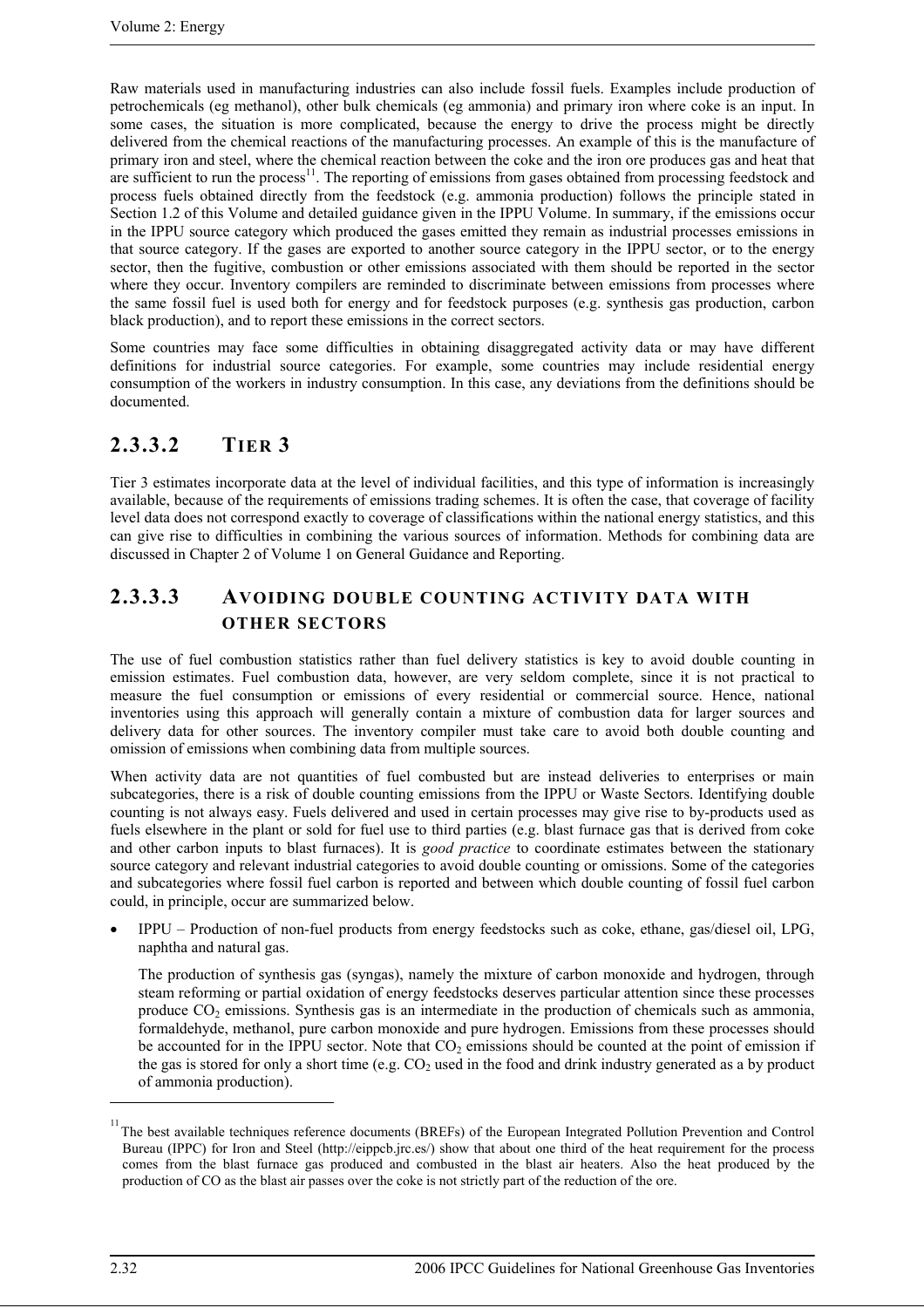Synthesis gas is also produced by partial oxidation/gasification of solid and liquid fuel feedstocks in the relatively newer Integrated Gasification Combined Cycle (IGCC) technology for power generation. When synthesis gas is produced in IGCC for the purpose of generating power, associated emissions should be accounted for in 1A, fuel combustion.

In the production of carbides,  $CO<sub>2</sub>$  is released when carbon-rich fuels, particularly petroleum coke, are used as a carbon source. These emissions should be accounted for in the IPPU sector.

For further information, refer to Volume 3, which gives details of completeness check of carbon emissions from feedstock and other non-energy use.

• IPPU, AFOLU – Use of carbon as reducing agent in metal production

The greenhouse gas emissions originating from the use of coal, coke, natural gas, prebaked anodes and coal electrodes as reducing agents in the commercial production of metals from ores should be accounted for in the IPPU sector. Wood chips and charcoal may also be used in some of the processes. In this case, the resulting emissions are counted in the AFOLU sector. By-product fuels (coke oven gas and blast furnace gas) are produced in some of these processes. These fuels may be sold or used within the plant. They may or may not be included in the national energy balance. Care should consequently be taken not to double count emissions.

• ENERGY, WASTE – methane from coal mine waste, landfill gas and sewage gas

In these cases, it is important to ensure that the amounts of fuel accounted for in stationary combustion are the same as the quantities netted out from "Fugitive emissions from coal mining and handling", "Waste Incineration" and "Wastewater Treatment and Discharge" respectively.

WASTE – Incineration of waste

When energy is recovered from waste combustion, the associated greenhouse gas emissions are accounted for in the Energy sector under stationary combustion. Waste incineration with no associated energy purposes should be reported in the Waste source category; see Chapter 5 (Incineration and Open Burning of Waste) of Volume 5. It is *good practice* to assess the content of waste and differentiate between the part containing plastics and other fossil carbon materials from the biogenic part and estimate the associated emissions accordingly. The CO<sub>2</sub> emission from the fossil-carbon part can be included in the fuel category *Other fuels*, while the  $CO<sub>2</sub>$  emissions from the biomass part should be reported as an information item. For higher tier estimations, inventory compiler may refer to Chapter 5 of the Waste Volume. It is *good practice* to contact those responsible for recovering used oils in order to assess the extent to which used oils are burned in the country and estimate and report these emissions in the Energy sector if they are used as fuel.

• ENERGY – Mobile combustion

The main issue is to ensure that double counting of agricultural and off-road vehicles is avoided.

### **2.3.3.4 TREATMENT OF BIOMASS**

Biomass is a special case:

- Emissions of CO<sub>2</sub> from biomass fuels are estimated and reported in the AFOLU sector as part of the AFOLU methodology. In the reporting tables, emissions from combustion of biofuels are reported as information items but not included in the sectoral or national totals to avoid double counting. In the emission factor tables presented in this chapter, default  $CO<sub>2</sub>$  emission factors are presented to enable the user to estimate these information items.
- For biomass, only that part of the biomass that is combusted for energy purposes should be estimated for inclusion as an information item in the Energy sector.
- The emissions of  $CH_4$  and  $N_2O$ , however, are estimated and included in the sector and national totals because their effect is in addition to the stock changes estimated in the AFOLU sector.
- For fuel wood, activity data are available from the IEA or the FAO (Food and Agriculture Organisation of the United Nations)*.* These data originate from national sources and inventory compilers can obtain a better understanding of national circumstances by contacting national statistical agencies to find the organisations involved.
- For agricultural crop residues (part of other primary solid biomass) and also for fuel wood, estimation methods for activity data are available in Chapter 5 of the AFOLU volume.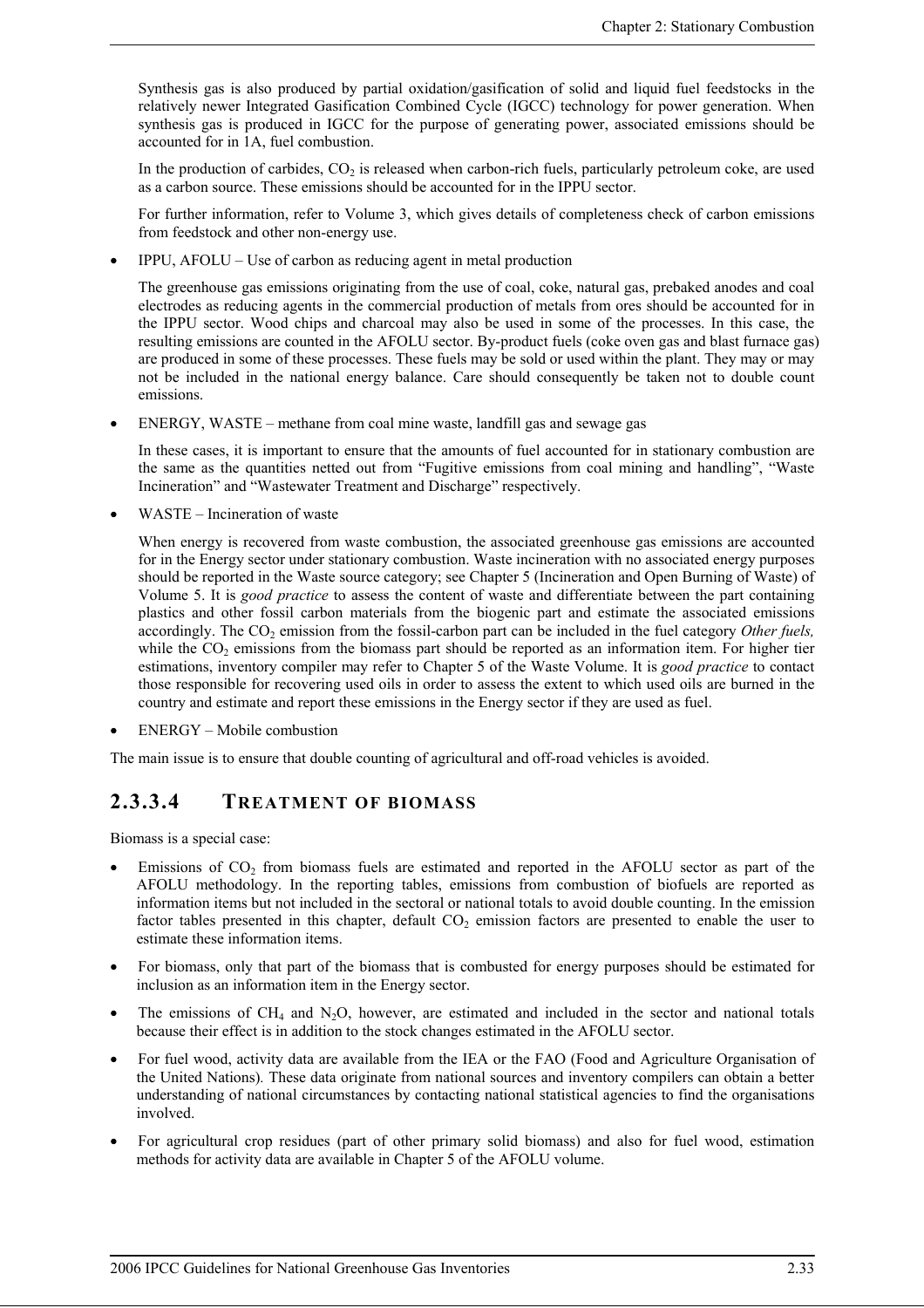In some instances, biofuels will be combusted jointly with fossil fuels. In this case, the split between the fossil and non-fossil fraction of the fuel should be established and the emission factors applied to the appropriate fractions.

# **2.3.4 Carbon dioxide capture**

Capture and storage removes carbon dioxide from the gas streams that would otherwise be emitted to the atmosphere, and transfers it for indefinite long term storage in geological reservoirs, such as depleted oil and gas fields or deep saline aquifers. In the energy sector, candidates for carbon dioxide capture and storage undertakings include large stationary sources such as power stations and natural gas sweetening units. This chapter deals only with  $CO<sub>2</sub>$  capture associated with combustion activities, particularly those relative to power plants. Fugitive emissions arising from the transfer of carbon dioxide from the point of capture to the geological storage, and emissions from the storage site itself, are covered in Chapter 5 of this Volume. Other possibilities also exist in industry to capture  $CO<sub>2</sub>$  from process streams. These are covered in Volume 3.

There are three main approaches for capturing  $CO<sub>2</sub>$  arising from the combustion of fossil fuels and/or biomass (Figure 2.5). Post-combustion capture refers to the removal of  $CO<sub>2</sub>$  from flue gases produced by combustion of a fuel (oil, coal, natural gas or biomass) in air. Pre-combustion capture involves the production of synthesis gas (syngas), namely the mixture of carbon monoxide and hydrogen, by reacting energy feedstocks with steam and/or oxygen or air. The resulting carbon monoxide is reacted with steam by the shift reaction to produce  $CO<sub>2</sub>$ and more hydrogen. The stream leaving the shift reactor is separated into a high purity  $CO<sub>2</sub>$  stream and H<sub>2</sub>-rich fuel that can be used in many applications, such as boilers, gas turbines and fuel cells.

Oxy-fuel combustion uses either almost pure oxygen or a mixture of almost pure oxygen and a  $CO<sub>2</sub>$ -rich recycled flue gas instead of air for fuel combustion. The flue gas contains mainly  $H<sub>2</sub>O$  and  $CO<sub>2</sub>$  with excess oxygen required to ensure complete combustion of the fuel. It will also contain any other components in the fuel, any diluents in the oxygen stream supplied, any inert matter in the fuel and from air leakage into the system from the atmosphere. The net flue gas, after cooling to condense water vapour, contains from about 80 to 98 percent CO2 depending on the fuel used and the particular oxy-fuel combustion process.





Carbon dioxide capture has some energy requirements with a corresponding increase in fossil fuel consumption. Also the capture process is less than 100 percent efficient, so a fraction of  $CO<sub>2</sub>$  will still be emitted from the gas stream. Chapter 3 of the IPCC Special Report on CO<sub>2</sub> Capture and Storage (Thambimuthu *et al.*, 2005) provides a thorough overview of the current and emerging technologies for capturing  $CO<sub>2</sub>$  from different streams arising in the energy and the industrial processes sectors.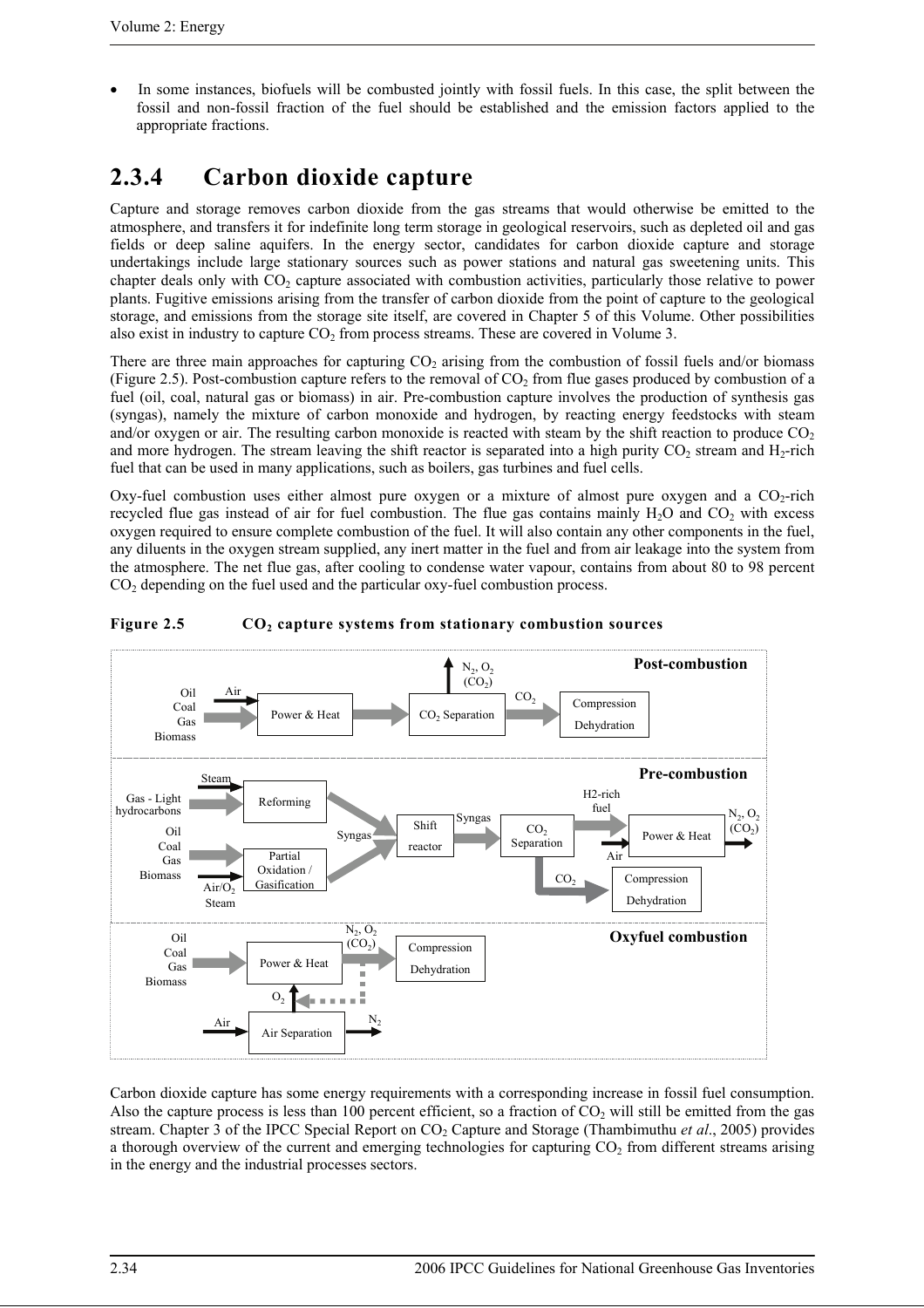The general scheme concerning the carbon flows in the three approaches for capturing  $CO<sub>2</sub>$  from streams arising in combustion processes is depicted in Figure 2.6. The system boundary considered in this chapter includes the power plant or other process of interest, the  $CO<sub>2</sub>$  removal unit and compression/dehydration of the captured  $CO<sub>2</sub>$ but does not include CO<sub>2</sub> transport and storage systems. This general scheme also contemplates the possibility that pre-combustion capture systems can also be applied to multi-product plants (also known as polygeneration plants). The type of polygeneration plant considered in this chapter employs fossil fuel feedstocks to produce electricity and/or heat plus a variety of co-products such as hydrogen, chemicals and liquid fuels. In those processes associated with post-combustion and oxyfuel combustion capture systems, no carbonaceous coproducts are typically produced.





The  $CO<sub>2</sub>$  capture efficiency of any system represented in Figure 2.6 is given in Equation 2.6. Table 2.11 summarises estimates of  $CO<sub>2</sub>$  capture efficiencies for post and pre-combustion systems of interest that have been recently reported in several studies. This information is provided for illustrative purposes only as it is *good practice* to use measured data on volume captured rather than efficiency factors to estimate emissions from a  $CO<sub>2</sub>$  capture installation.



Where:

Efficiency<sub>CO<sub>2</sub> capture technology =  $CO_2$  capture system efficiency (percent)</sub>  $C_{\text{captured CO}}$ , = amount of carbon in the captured  $CO_2$  stream (kg)

$$
C_{\text{fuel}}
$$
 = amount of carbon in fossil fuel or biomass input to the plant (kg)

 $C<sub>products</sub>$  = amount of carbon in carbonaceous chemical or fuel products of the plant

(kg).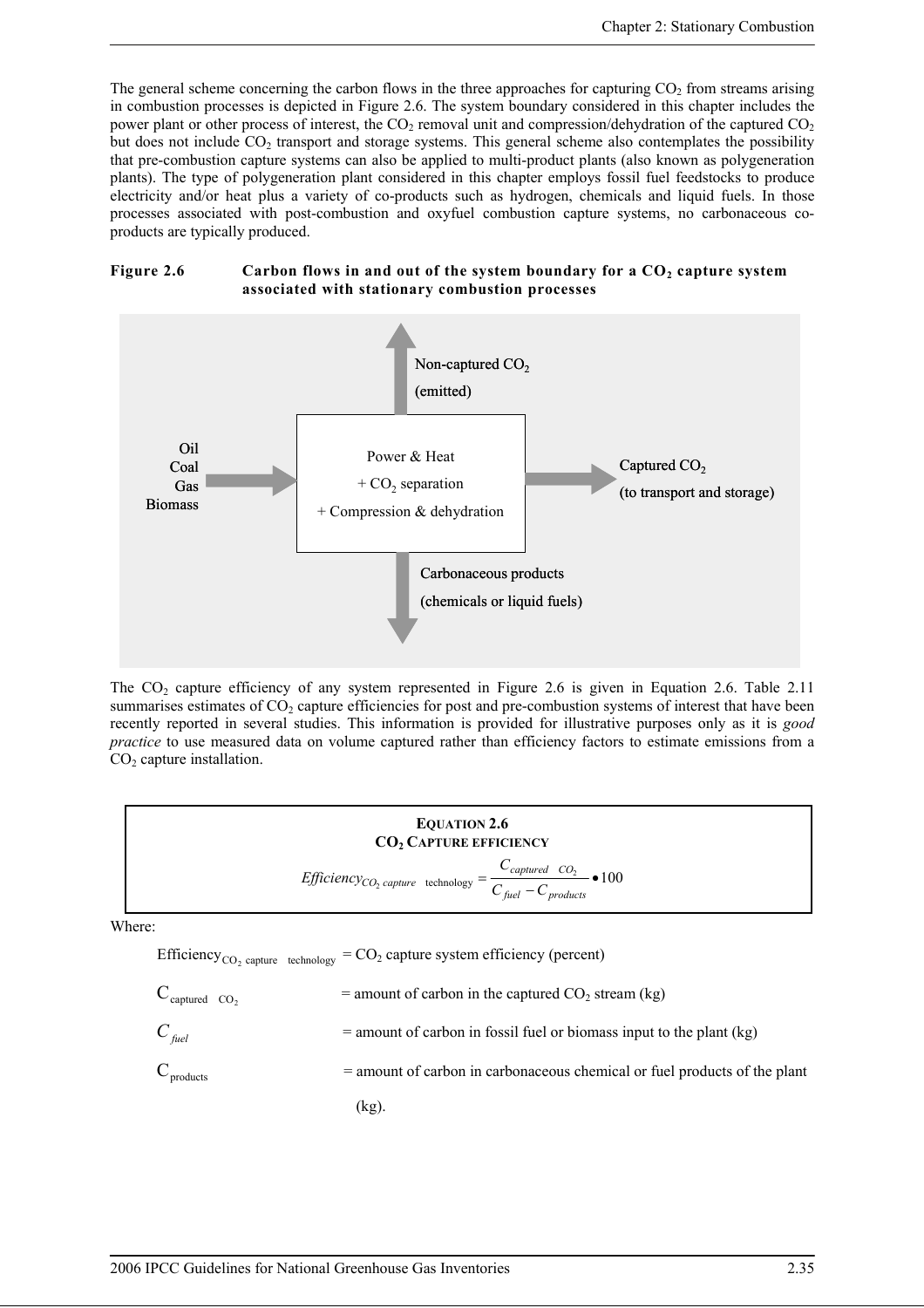| TYPICAL $\mathrm{CO}_2$ CAPTURE EFFICIENCIES FOR POST AND PRE-COMBUSTION SYSTEMS                                                                                                                             |         | <b>TABLE 2.11</b> |         |                                                                                                                                                                                 |
|--------------------------------------------------------------------------------------------------------------------------------------------------------------------------------------------------------------|---------|-------------------|---------|---------------------------------------------------------------------------------------------------------------------------------------------------------------------------------|
| <b>Technologies</b>                                                                                                                                                                                          |         | Efficiency (%)    |         | <b>References</b>                                                                                                                                                               |
| Power plant / Capture system                                                                                                                                                                                 | Average | Minimum           | Maximum |                                                                                                                                                                                 |
| Pulverised sub-<br>bituminous/bituminous coal<br>(250-760 MWe, 41-45% net<br>plant efficiency) <sup>1,2</sup> / Amine-<br>based post-combustion capture.                                                     | 90      | 85                | 96      | Alstom, 2001; Chen et al.,<br>2003; Gibbins et al., 2005;<br>IEA GHG, 2004; Parsons,<br>2002; Rao and Rubin, 2002;<br>Rubin et al., 2005; Simbeck,<br>2002; Singh et al., 2003. |
| Natural gas combined cycle<br>(380-780 MWe, 55-58% net<br>plant efficiency, $LHV$ <sup>1</sup> /<br>Amine-based post-combustion<br>capture.                                                                  | 88      | 85                | 90      | CCP, 2005; EPRI, 2002; IEA<br>GHG, 2004; NETL, 2002;<br>Rubin et al., 2005.                                                                                                     |
| Integrated gasification<br>combined cycle (400-830 MWe,<br>31-40% net plant efficiency) <sup><math>1/</math></sup><br>Physical solvent-based pre-<br>combustion capture (Selexol)                            | 88      | 85                | 91      | IEA GHG, 2003; NETL,<br>2002; Nsakala et al., 2003;<br>Parsons, 2002; Rubin et al.,<br>2005; Simbeck, 2002.                                                                     |
| Electricity $+ H_2$ plant (coal,<br>2600-9900 GJ/hr input<br>capacity) $\frac{1}{1}$ / Physical solvent-<br>based pre-combustion capture<br>(mostly Selexol)                                                 | 83      | 80                | 90      | Kreutz et al., 2005, Mitretek,<br>2003; NRC, 2004; Parsons,<br>2002.                                                                                                            |
| Electricity + dimethyl ether<br>(coal, 7900-8700 GJ/hr input<br>capacity) $1/$ Physical solvent-<br>based pre-combustion capture<br>(Selexol or Rectisol)                                                    | 64      | 32                | 97      | Celik et al., 2005; Larson,<br>2003                                                                                                                                             |
| Electricity + methanol (coal,<br>9900 GJ/hr input capacity) <sup>1</sup> /<br>Physical solvent-based pre-<br>combustion capture (Selexol)                                                                    | 60      | 58                | 63      | Larson, 2003                                                                                                                                                                    |
| Electricity + Fischer-Tropsch<br>liquids (coal, 16000 GJ/hr input<br>capacity) $1/$ Physical solvent-<br>based pre-combustion capture<br>(Selexol)<br>Reference plant without CO <sub>2</sub> capture system | 91      |                   |         | Mitretek, 2001                                                                                                                                                                  |

<sup>2</sup> These options include existing plants with retrofitting post-combustion capture system as well as new designs integrating power generation and capture systems.

#### **TIER 3 CO2 EMISSION ESTIMATES**

Because this is an emerging technology, it requires plant-specific reporting at Tier 3. Plants, with capture and storage will most probably meter the amount of gas removed by the gas stream and transferred to geological storage. Capture efficiencies derived from the measured data can be compared with the values in Table 2.11 as a verification cross-check.

Under Tier 3, the  $CO<sub>2</sub>$  emissions are therefore estimated from the fuel consumption estimated as described in earlier sections of this chapter minus the metered amount removed.

#### **EQUATION 2.7 TREATMENT OF CO2 CAPTURE**

 $Emissions<sub>s</sub> = Pr*oduction<sub>s</sub> - Capture<sub>s</sub>*$ 

Where:

s = source category or subcategory where capture takes place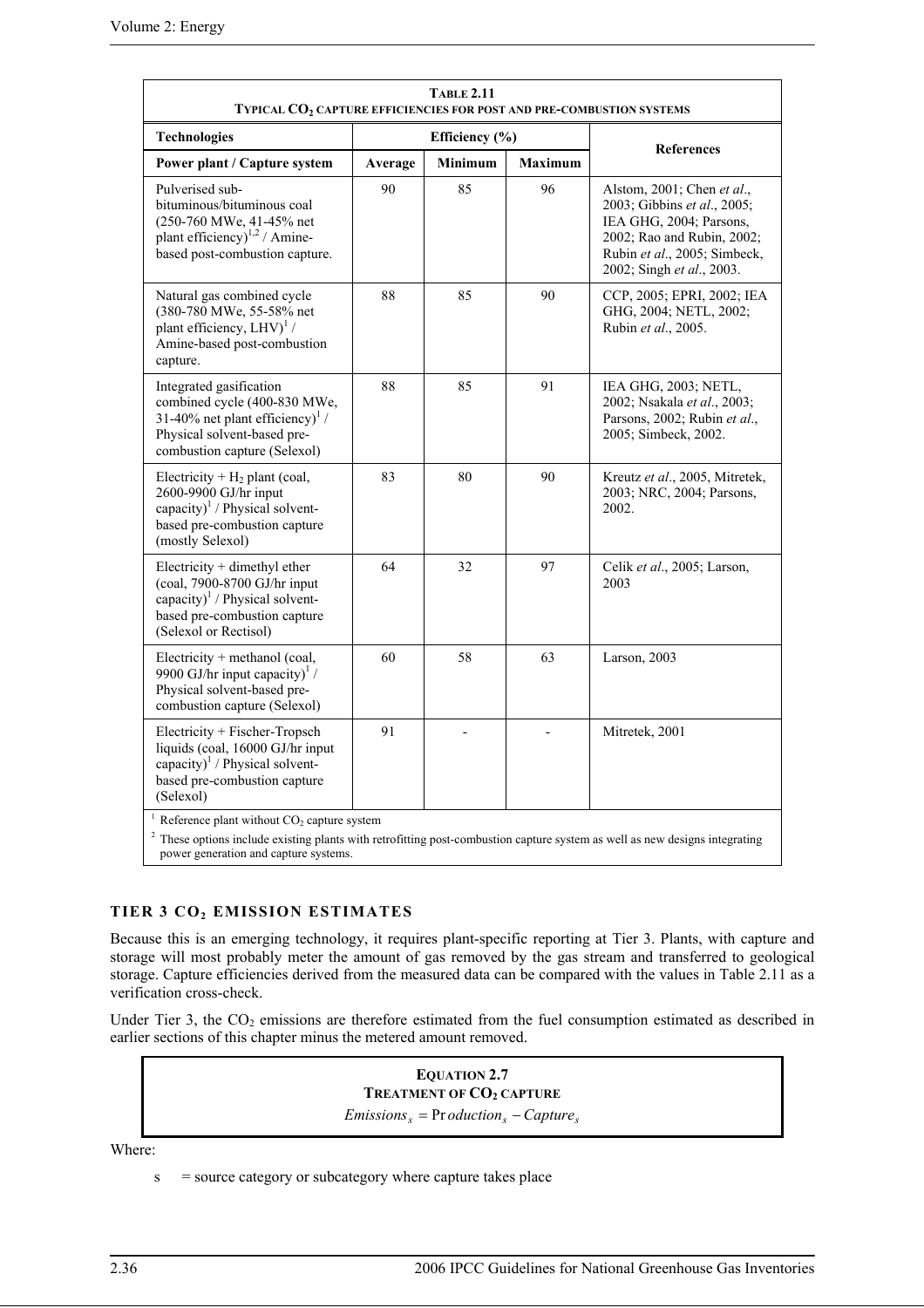- Captures = Amount captured.
- Productions = Estimated emissions, using these guidelines assuming no capture
- $E$ missions<sub>s</sub>  $=$  Reported emission for the source category or sub-category

This method automatically takes into account any increase in energy consumption at the plant because of the capture process (since this will be reflected in the fuel statistics), and it does not require independent estimation of the capture efficiency, since the residual emissions are estimated more accurately by the subtraction. If the plant is supplied with biofuels, the corresponding  $CO<sub>2</sub>$  emissions will be zero (these are already included in national totals due to their treatment in the AFOLU sector), so the subtraction of the amount of gas transferred to long-term storage may give negative emissions. This is correct since if the biomass carbon is permanently stored, it is being removed from the atmosphere. The corollary of this is that any subsequent emissions from  $CO<sub>2</sub>$ transport, CO<sub>2</sub> injection and the storage reservoir itself should be counted in national total emissions, irrespective of whether the carbon originates from fossil sources or recent biomass production. This is why in sections 5.3 (CO2 transport), 5.4 (Injection) and 5.5 (Geological Storage) no reference is made to the origin of the CO2 stored in underground reservoirs. The metering for the amount removed should be installed in line with industrial practice and will normally be accurate to about 1 percent.

Quantities of  $CO_2$  for later use and short-term storage should not be deducted from  $CO_2$  emissions except when the  $CO<sub>2</sub>$  emissions are accounted for elsewhere in the inventory<sup>12</sup>.

### **2.3.5 Completeness**

A complete estimate of emissions from fuel combustion should include emissions from all fuels and all source categories identified within the *IPCC 2006 Guidelines.* Completeness should be established by using the same underlying activity data to estimate emissions of  $CO<sub>2</sub>$ ,  $CH<sub>4</sub>$  and  $N<sub>2</sub>O$  from the same source categories.

All fuels delivered by fuel producers must be accounted for. Misclassification of enterprises and the use of distributors to supply small commercial customers and households increase the chance of systematic errors in the allocation of fuel delivery statistics. Where sample survey data that provide figures for fuel consumption by specific economic sectors exist, the figures may be compared with the corresponding delivery data. Any systematic difference should be identified and the adjustment to the allocation of delivery data may then be made accordingly.

Systematic under-reporting of solid and liquid fuels may also occur if final consumers import fuels directly. Direct imports will be included in customs data and therefore in fuel supply statistics, but not in the statistics of fuel deliveries provided by national suppliers. If direct importing by consumers is significant, then the statistical difference between supplies and deliveries will reveal the magnitude. Own use of fuels supplied by dedicated mines may occur in such sectors of manufacturing as iron and steel and cement, and is also a potential source of under-reporting. Once again, a comparison with consumption survey results will reveal which main source categories are involved in direct importing. Concerning biomass fuels, the national energy statistics agencies should be consulted about their use, including possible use of non-commercially traded biomass fuels.

Experience has shown that some activities such as change in producer stocks of fossil fuels and own fuel combustion by energy industries may be poorly covered in existing inventories. This also applies to statistics on biomass fuels and from waste combustion. Their presence should be specifically checked with statistical agencies, sectoral experts and organisations as well as supplementary sources of data included if necessary. Chapter 2 of Volume 1 covers data collection in general.

### **2.3.6 Developing a consistent time series and recalculation**

Using a consistent method to estimate emissions is the main mechanism for ensuring time series consistency. However, the variability in fuel quality over time is also important to consider within the limits of the national fuel characterisation or the fuel types listed in Tables 2.2 to 2.5. This includes variation in carbon content, typically reflected in variation in the calorific values used to convert the fuels from mass or volume units to the energy units used in the estimation. It is *good practice* for inventory compilers to check that variations of calorific values over time are in fact reflected in the information used to construct the national energy statistics.

<sup>12</sup> Examples include urea production (Volume 3, section 3.2) and the use of  $CO<sub>2</sub>$  in methanol production (Volume 3, section 3.9) where the  $CO<sub>2</sub>$  due to the final products is accounted for.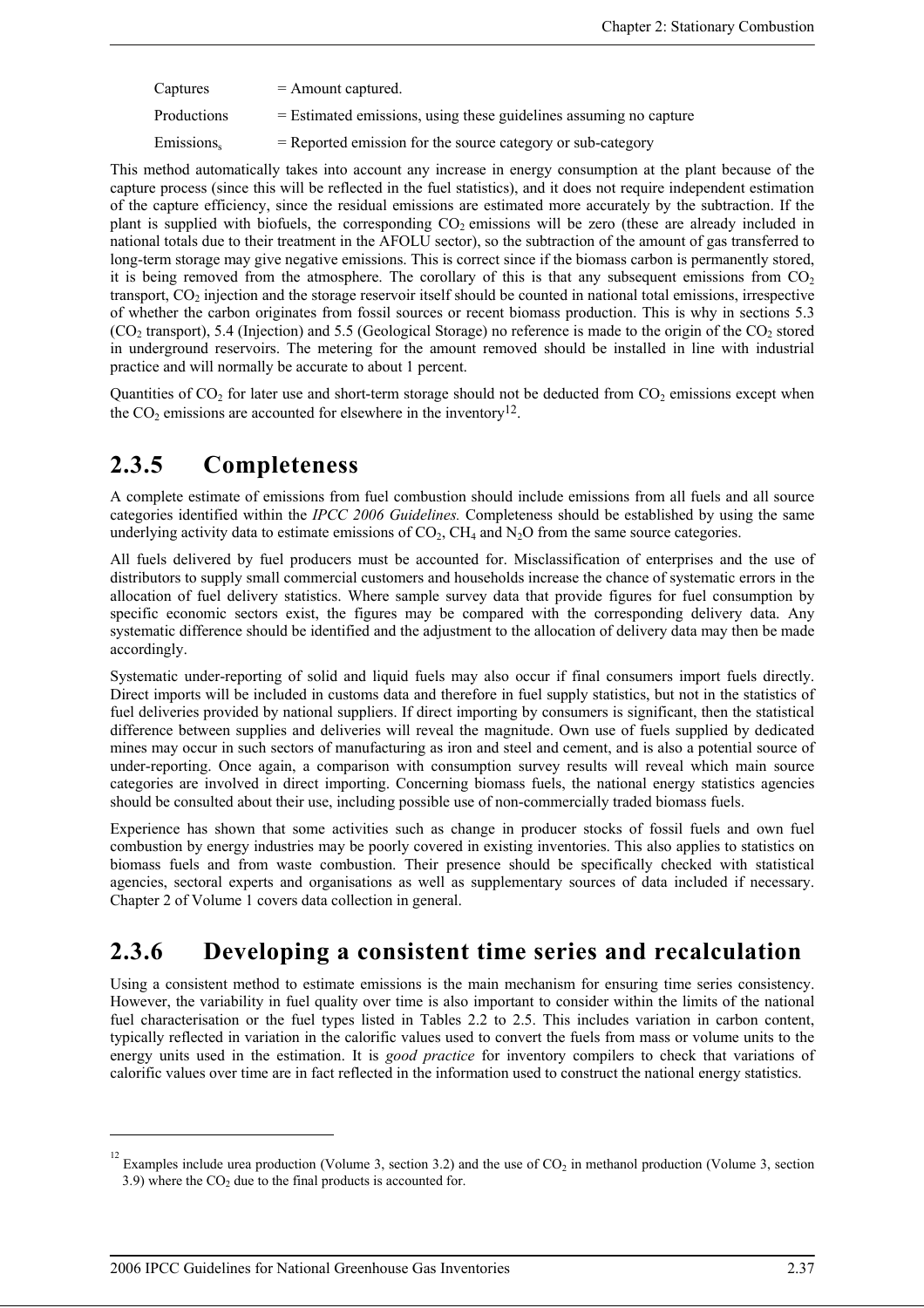Application of these *IPCC 2006 Guidelines* may result in revisions in some components of the emissions inventory, such as emissions factors or the sectoral classification of some emissions. For example, the component of emissions of  $CO<sub>2</sub>$  from non-fuel use of fossil fuels will move from the Energy Sector under the *IPCC 1996 Guidelines* to the IPPU sector under the *IPCC 2006 Guidelines*. Whereas the *IPCC 1996 Guidelines* for the energy sector estimated total potential emissions from fossil-fuel use and then subtracted the portion of the carbon that ended up stored in long-lived products, the *IPCC 2006 Guidelines* include all non-fuel uses in the IPPU sector. This should result in slightly decreased  $CO<sub>2</sub>$  emissions reported from the Energy sector and increased emissions reported in the IPPU sector. For further information on ensuring a consistent time series, check Chapter 5, Time Series Consistency, in Volume 1.

# **2.4 UNCERTAINTY ASSESSMENT**

### **2.4.1 Emission factor uncertainties**

For fossil fuel combustion, uncertainties in  $CO<sub>2</sub>$  emission factors are relatively low. These emission factors are determined by the carbon content of the fuel and thus there are physical constraints on the magnitude of their uncertainty. However, it is important to note there are likely to be intrinsic differences in the uncertainties of CO2 emission factors of petroleum products, coal and natural gas. Petroleum products typically conform to fairly tight specifications which limit the possible range of carbon content and calorific value, and are also sourced from a relatively small number of refineries and/or import terminals. Coal by contrast may be sourced from mines producing coals with a very wide range of carbon contents and calorific values and is mostly supplied under contract to users who adapt their equipment to match the characteristics of the particular coal. Hence at the national level, the single energy commodity "black coal" can have a range of CO<sub>2</sub> emission factors.

Emission factors for  $CH_4$  and especially N<sub>2</sub>O are highly uncertain. High uncertainties in emission factors may be ascribed to lack of relevant measurements and subsequent generalisations, uncertainties in measurements, or an insufficient understanding of the emission generating process. Furthermore, due to stochastic variations in process conditions, a high variability of the real time emission factors for these gases might also occur (Pulles and Heslinga, 2004). Such variability obviously will also contribute to the uncertainty in the emission estimates. The uncertainties of emission factors are seldom known or accessible from empirical data. Consequently, uncertainties are customarily derived from indirect sources or by means of expert judgements. The *IPCC 1996 Guidelines* (Table A1-1, Vol. I, p. A1.4) suggest an overall uncertainty value of 7 per cent for the CO<sub>2</sub> emission factors of Energy.

The default uncertainties shown in Table 2.12 derived from the EMEP/CORINAIR Guidebook ratings (EMEP/CORINAIR, 1999) may be used in the absence of country-specific estimates.

| <b>TABLE 2.12</b><br><b>DEFAULT UNCERTAINTY ESTIMATES FOR STATIONARY COMBUSTION EMISSION FACTORS</b>                              |                                 |                                                                 |
|-----------------------------------------------------------------------------------------------------------------------------------|---------------------------------|-----------------------------------------------------------------|
| <b>Sector</b>                                                                                                                     | CH <sub>4</sub>                 | N <sub>2</sub> O                                                |
| Public Power, co-generation and district heating<br>Commercial, Institutional and Residential combustion<br>Industrial combustion | 50-150%<br>50-150%<br>$50-150%$ | Order of magnitude*<br>Order of magnitude<br>Order of magnitude |
| * i.e. having an uncertainty range from one-tenth of the mean value to ten times the mean value.                                  |                                 |                                                                 |

Source: IPCC Good Practice Guidance and Uncertainty Management in National Greenhouse Gas Inventories (2000)

While these default uncertainties can be used for the existing emission factors (whether country-specific or taken from the *IPCC Guidelines*), there may be additional uncertainties associated with applying emission factors that are not representative of the combustion conditions in the country. Uncertainties can be lower than the values in Table 2.12 if country-specific emission factors are used. It is *good practice* to obtain estimates of these uncertainties from national experts taking into account the guidance concerning expert judgements provided in Volume 1.

There is currently relatively little experience in assessing and compiling inventory uncertainties and more experience is needed to assess whether the few available results are typical and comparable, and what the main weaknesses in such analyses are. Some articles addressing uncertainty assessment of greenhouse inventories have recently appeared in the peer-reviewed literature. Rypdal and Winiwater (2001) evaluated the uncertainties in greenhouse gas inventories and compared the results reported by five countries namely Austria (Winiwarter and Rypdal, 2001), the Netherlands (van Amstel *et al*., 2000), Norway (Rypdal, 1999), UK (Baggott *et al*., 2005)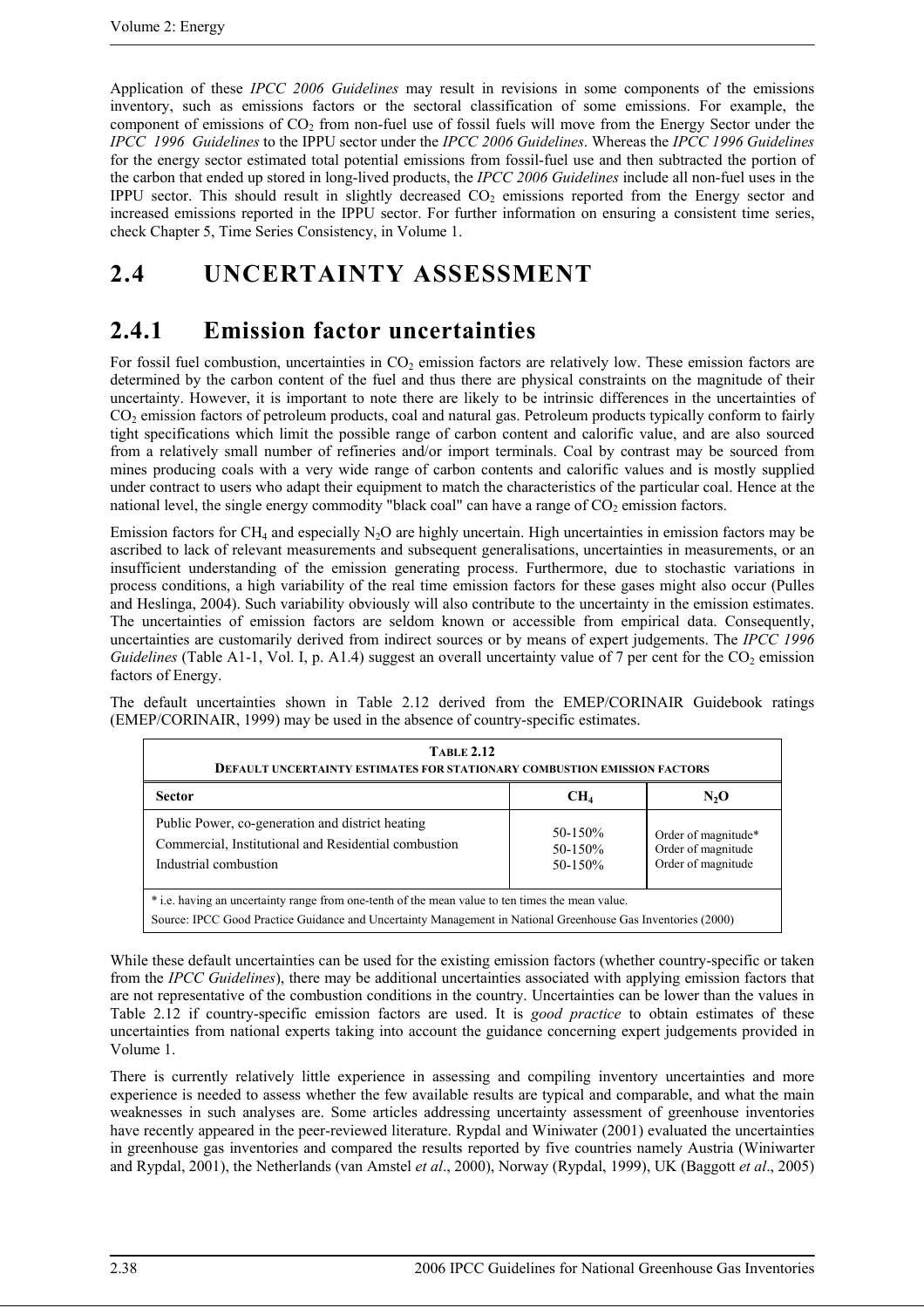and USA (EIA, 1999). More recently, Monni *et al*. (2004) evaluated the uncertainties in the Finnish greenhouse gas emission inventory.

Tables 2.13 and 2.14 summarise the uncertainty assessments of emission factors for stationary combustion reported in the studies noted above. To complement this information, the approaches and emission factors used by each country as (reported in the corresponding 2003 National Greenhouse Gas Inventory submission to the UNFCCC) have been added to Tables 2.13 and 2.14. It can be seen that higher tier approaches and a higher number of country-specific (CS) emission factors were used for  $CO<sub>2</sub>$  as compared to CH<sub>4</sub> and N<sub>2</sub>O. Conversely, lower tier approaches and greater reliance on default emission factors were used for  $N_2O$ . This information is provided primarily for illustrative purposes. These uncertainty ranges could be used as a starting point or for comparison by national experts working on uncertainty assessment.

|                           |                                     |                     | <b>TABLE 2.13</b><br><b>SOURCES OF SELECTED COUNTRIES</b> | SUMMARY OF UNCERTAINTY ASSESSMENT OF CO <sub>2</sub> EMISSION FACTORS FOR STATIONARY COMBUSTION                                                                                                                                                                       |                                |
|---------------------------|-------------------------------------|---------------------|-----------------------------------------------------------|-----------------------------------------------------------------------------------------------------------------------------------------------------------------------------------------------------------------------------------------------------------------------|--------------------------------|
|                           | 95%                                 |                     |                                                           | 2003 GHG inventory submission <sup>2</sup>                                                                                                                                                                                                                            |                                |
| Country                   | confidence<br>interval <sup>1</sup> | <b>Distribution</b> | Approach <sup>3</sup>                                     | Emission factor <sup>4</sup>                                                                                                                                                                                                                                          | <b>References</b>              |
| Oil                       |                                     |                     |                                                           |                                                                                                                                                                                                                                                                       |                                |
| Austria                   | $\pm 0.5$                           | Normal              | $\mathcal{C}$                                             | <b>CS</b>                                                                                                                                                                                                                                                             | Winiwarter and<br>Rypdal, 2001 |
| Norway                    | $±$ 3                               | Normal              | $\mathcal{C}$                                             | <b>CS</b>                                                                                                                                                                                                                                                             | Rypdal, 1999                   |
| The<br>Netherlands        | $\pm 2$                             |                     | T <sub>2</sub> , C <sub>S</sub>                           | CS, PS                                                                                                                                                                                                                                                                | Van Amstel et al.,<br>2000     |
| <b>UK</b>                 | ± 2                                 | Normal              | T <sub>2</sub>                                            | <b>CS</b>                                                                                                                                                                                                                                                             | Baggott et al.,<br>2005        |
| <b>USA</b>                | ± 2                                 |                     | T1                                                        | <b>CS</b>                                                                                                                                                                                                                                                             | EIA, 1999                      |
| Coal, coke, gas           |                                     |                     |                                                           |                                                                                                                                                                                                                                                                       |                                |
| Austria                   | $\pm$ 0.5                           | Normal              | $\mathcal{C}$                                             | <b>CS</b>                                                                                                                                                                                                                                                             | Winiwarter and<br>Rypdal, 2001 |
| Norway                    | ±7                                  | Normal              | $\mathcal{C}$                                             | <b>CS</b>                                                                                                                                                                                                                                                             | Rypdal, 1999                   |
| The<br>Netherlands        | $\pm$ 1-10                          |                     | T <sub>2</sub> , C <sub>S</sub>                           | CS, PS                                                                                                                                                                                                                                                                | Van Amstel et al.,<br>2000     |
| <b>UK</b>                 | $±1-6$                              | Normal              | T <sub>2</sub>                                            | <b>CS</b>                                                                                                                                                                                                                                                             | Baggott et al.,<br>(2005)      |
| <b>USA</b>                | $\pm 0-1$                           |                     | T1                                                        | <b>CS</b>                                                                                                                                                                                                                                                             | EIA, 1999                      |
| Other fuels (mainly peat) |                                     |                     |                                                           |                                                                                                                                                                                                                                                                       |                                |
| Finland                   | ± 5                                 | Normal              | T <sub>2</sub> , C <sub>S</sub>                           | D, CS, PS                                                                                                                                                                                                                                                             | Monni et al.,<br>2004          |
| mean value.               |                                     |                     |                                                           | <sup>1</sup> Data are given as upper and lower bounds of the 95 percent confidence interval, and expressed as percent relative to the<br>$\frac{2}{3}$ The information in the columns is based on the 2003 National Greenhouse Gas Inventory submissions from Annex I |                                |

<sup>2</sup> The information in the columns is based on the 2003 National Greenhouse Gas Inventory submissions from Annex I Parties to the UNFCCC.

<sup>3</sup> Notation keys that specify the approach applied: T1 (IPCC Tier 1), T2 (IPCC Tier 2), T3 (IPCC Tier 3), C (CORINAIR), CS (Country-specific).

Notation keys that specify the emission factor used: D (IPCC default), C (CORINAIR), CS (Country-specific), PS (Plant Specific).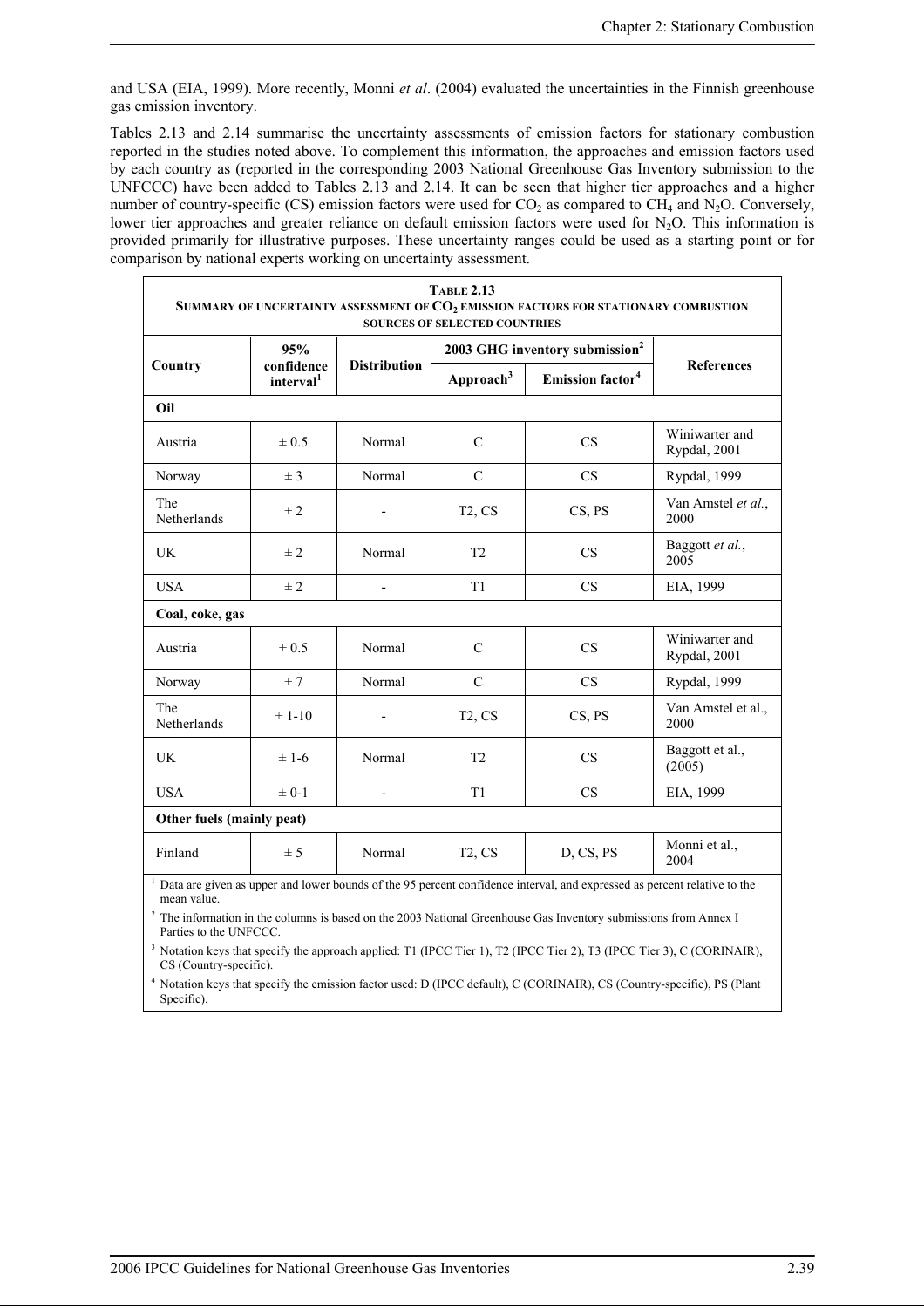|                           |                       | <b>COMBUSTION SOURCES OF SELECTED COUNTRIES</b> | <b>TABLE 2.14</b>               | SUMMARY OF UNCERTAINTY ASSESSMENT OF $CH_4$ AND $N_2O$ EMISSION FACTORS FOR STATIONARY |                                |
|---------------------------|-----------------------|-------------------------------------------------|---------------------------------|----------------------------------------------------------------------------------------|--------------------------------|
| Country                   | 95%<br>confidence     | <b>Distribution</b>                             |                                 | 2003 GHG inventory<br>submission $2$                                                   | <b>References</b>              |
|                           | interval <sup>1</sup> |                                                 | Approach <sup>3</sup>           | Emission factor <sup>4</sup>                                                           |                                |
| CH <sub>4</sub>           |                       |                                                 |                                 |                                                                                        |                                |
| Austria                   | ± 50                  | Normal                                          | C, CS                           | <b>CS</b>                                                                              | Winiwarter and<br>Rypdal, 2001 |
| Finland                   | $-75$ to $+10$        | β                                               | T1, T2, CS                      | CS, PS                                                                                 | Monni et al., 2004             |
| Norway                    | $-50$ to $+100$       | Lognormal                                       | T <sub>2</sub> , C <sub>S</sub> | D, CS, PS                                                                              | Rypdal, 1999                   |
| The<br>Netherlands        | ± 25                  |                                                 | T <sub>2</sub> , C <sub>S</sub> | CS, PS                                                                                 | Van Amstel et al.,<br>2000     |
| <b>UK</b>                 | ± 50                  | Truncated<br>normal                             | T <sub>2</sub>                  | D, C, CS                                                                               | Baggott et al.,<br>2005        |
| <b>USA</b>                | Order of<br>magnitude |                                                 | T <sub>1</sub>                  | D, CS                                                                                  | EIA, 1999                      |
| $N_2$ O                   |                       |                                                 |                                 |                                                                                        |                                |
| Austria                   | $\pm 20$              | Normal                                          | C, CS                           | CS                                                                                     | Winiwarter and<br>Rypdal, 2001 |
| Finland                   | $-75$ to $+10$        | Beta                                            | T1, T2, CS                      | CS, PS                                                                                 | Monni et al., 2004             |
| Norway                    | $-66$ to $+200$       | Beta                                            | T <sub>1</sub> , T <sub>2</sub> | D, CS                                                                                  | Rypdal, 1999                   |
| The<br><b>Netherlands</b> | ±75                   |                                                 | T1, CS                          | D, PS                                                                                  | Van Amstel et al.,<br>2000     |
| UK                        | $\pm 100$ to<br>200   |                                                 | T <sub>2</sub>                  | D, C, CS                                                                               | Baggott et al.,<br>2005        |
| <b>USA</b>                | $-55$ to $+200$       |                                                 | T1                              | D, CS                                                                                  | EIA, 1999                      |

<sup>1</sup> Data are given as upper and lower bounds of the 95 percent confidence interval, and expressed as percent relative to the mean value.

<sup>2</sup> The information in the columns is based on the 2003 National Greenhouse Gas Inventory submissions from Annex I Parties to the UNFCCC.

<sup>3</sup> Notation keys that specify the approach applied: T1 (IPCC Tier 1), T2 (IPCC Tier 2), T3 (IPCC Tier 3), C (CORINAIR), CS (Country-specific).

4 Notation keys that specify the emission factor used: D (IPCC default), C (CORINAIR), CS (Country-specific), PS (Plant-Specific).

# **2.4.2 Activity data uncertainties**

Statistics of fuel combusted at large sources obtained from direct measurement or obligatory reporting are likely to be within 3 percent of the central estimate. For some energy intensive industries, combustion data are likely to be more accurate. It is *good practice* to estimate the uncertainties in fuel consumption for the main subcategories in consultation with the sample survey designers, because the uncertainties depend on the quality of the survey design and the size of sample used.

In addition to any systematic bias in the activity data as a result of incomplete coverage of consumption of fuels, the activity data will be subject to random errors in the data collection that will vary from year to year. Countries with good data collection systems, including data quality control, may be expected to keep the random error in total recorded energy use to about 2-3 percent of the annual figure. This range reflects the implicit confidence limits on total energy demand seen in models using historical energy data and relating energy demand to economic factors. Percentage errors for individual energy use activities can be much larger.

Overall uncertainty in activity data is a combination of both systematic and random errors. Most developed countries prepare balances of fuel supply and deliveries and this provides a check on systematic errors. In these circumstances, overall systematic errors are likely to be small. Experts believe that the uncertainty resulting from the two errors combined is probably in the range of  $\pm 5$  percent for most developed countries. For countries with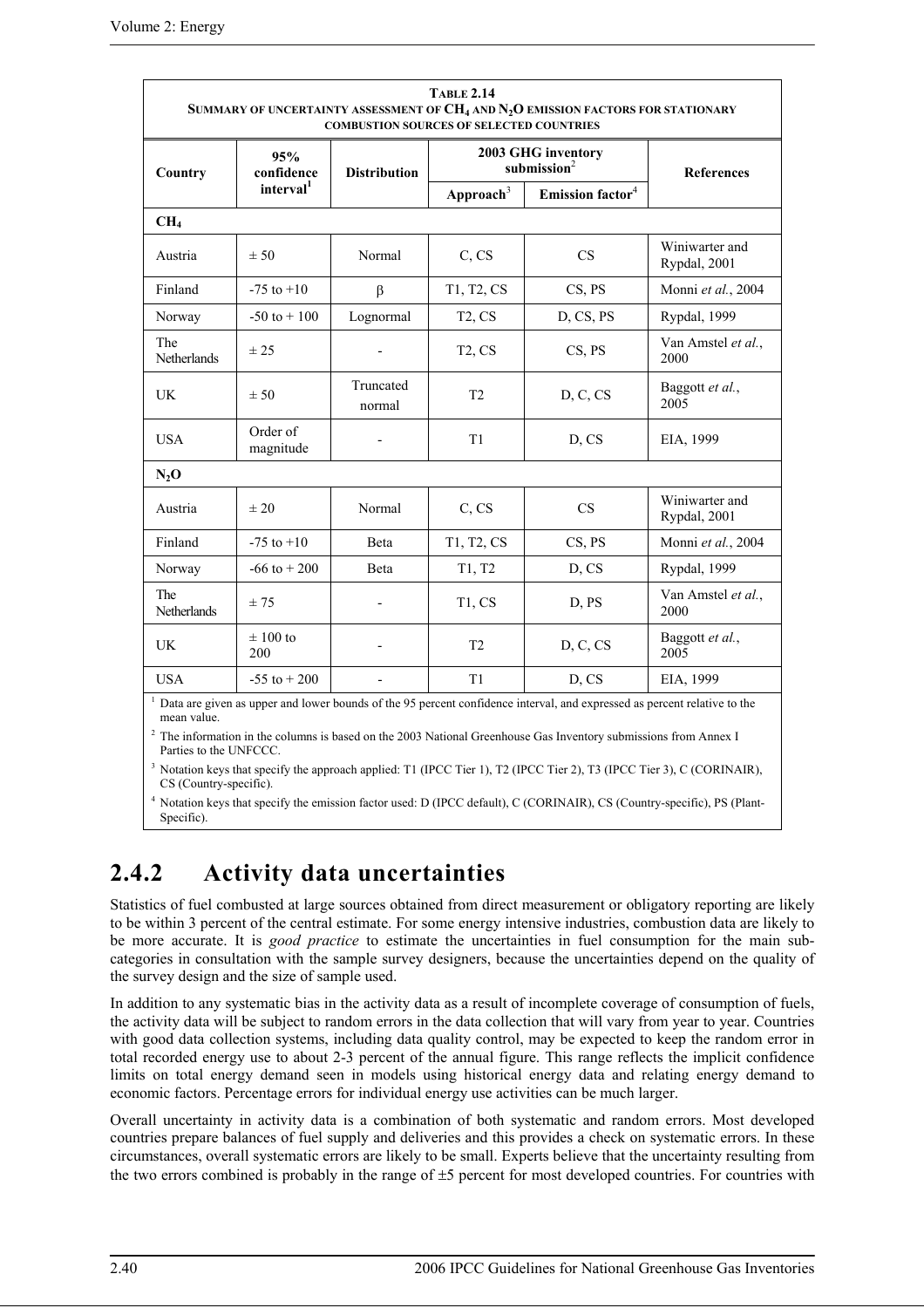less well-developed energy data systems, this could be considerably larger, probably about ±10 percent. Informal activities may increase the uncertainty up to as much as 50 percent in some sectors for some countries.

Uncertainty ranges for stationary combustion activity data are shown in Table 2.15. This information may be used when reporting uncertainties. It is *good practice* for inventory compilers to develop, if possible, countryspecific uncertainties using expert judgement and/or statistical analysis.

|                 |                      |                                                         | Less developed statistical systems                                       |
|-----------------|----------------------|---------------------------------------------------------|--------------------------------------------------------------------------|
| <b>Surveys</b>  | <b>Extrapolation</b> | <b>Surveys</b>                                          | <b>Extrapolation</b>                                                     |
| Less than $1\%$ | $3 - 5\%$            | $1 - 2\%$                                               | $5 - 10\%$                                                               |
| $3 - 5\%$       | $5 - 10\%$           | $10-15%$                                                | 15-25%                                                                   |
| $2 - 3\%$       | $3 - 5\%$            | $2 - 3\%$                                               | $5 - 10\%$                                                               |
| $3 - 5\%$       | $5 - 10\%$           | $10-15%$                                                | $15 - 20%$                                                               |
| $10 - 30\%$     | 20-40%               | $30 - 60%$                                              | $60 - 100%$                                                              |
|                 |                      | <b>TABLE 2.15</b><br>Well developed statistical systems | LEVEL OF UNCERTAINTY ASSOCIATED WITH STATIONARY COMBUSTION ACTIVITY DATA |

The inventory compiler should judge which type of statistical system best describes their national circumstances. Source: IPCC *Good Practice Guidance* and Uncertainty Management in National Greenhouse Gas Inventories (2000)

# **2.5 INVENTORY QUALITY ASSURANCE/QUALITY CONTROL QA/QC**

Specific QA/QC procedures to optimise the quality of estimates of emissions from stationary combustion are given in Table 2.16.

# **2.5.1 Reporting and Documentation**

It is *good practice* to document and archive all information required to produce the national emissions inventory estimates, as outlined in Chapter 8 of Volume 1. It is not practical to include all documentation in the inventory report. However, the inventory should include summaries of methods used and references to data sources such that the reported emissions estimates are transparent and steps in their calculation can be retraced. Some examples of specific documentation and reporting that are relevant to stationary combustion sources are discussed below.

For all tiers, it is *good practice* to provide the sources of the energy data used and observations on the completeness of the data set. Most energy statistics are not considered confidential. If inventory compilers do not report disaggregated data due to confidentiality concerns, it is *good practice* to explain the reasons for these concerns, and to report the data in a more aggregated form.

The current IPCC reporting format (spreadsheet tables, aggregate tables) tries to provide a balance between the requirement of transparency and the level of effort that is realistically achievable by most inventory compilers. *Good practice* involves some additional effort to fulfil the transparency requirements completely. In particular, if Tier 3 is used, additional tables showing the activity data that are directly associated with the emission factors should be prepared.

For country-specific CO<sub>2</sub> emission factors, it is *good practice* to provide the sources of the calorific values, carbon content and oxidation factors (whether the default factor of 100 percent is used or a different value depending on circumstances). For country- and technology-specific non- $CO<sub>2</sub>$  greenhouse gas estimates, it may be necessary to cite different references or documents. It is *good practice* to provide citations for these references, particularly if they describe new methodological developments or emission factors for particular technologies or national circumstances. For all country- and technology-specific emission factors, it is *good practice* to provide the date of the last revision and any verification of the accuracy.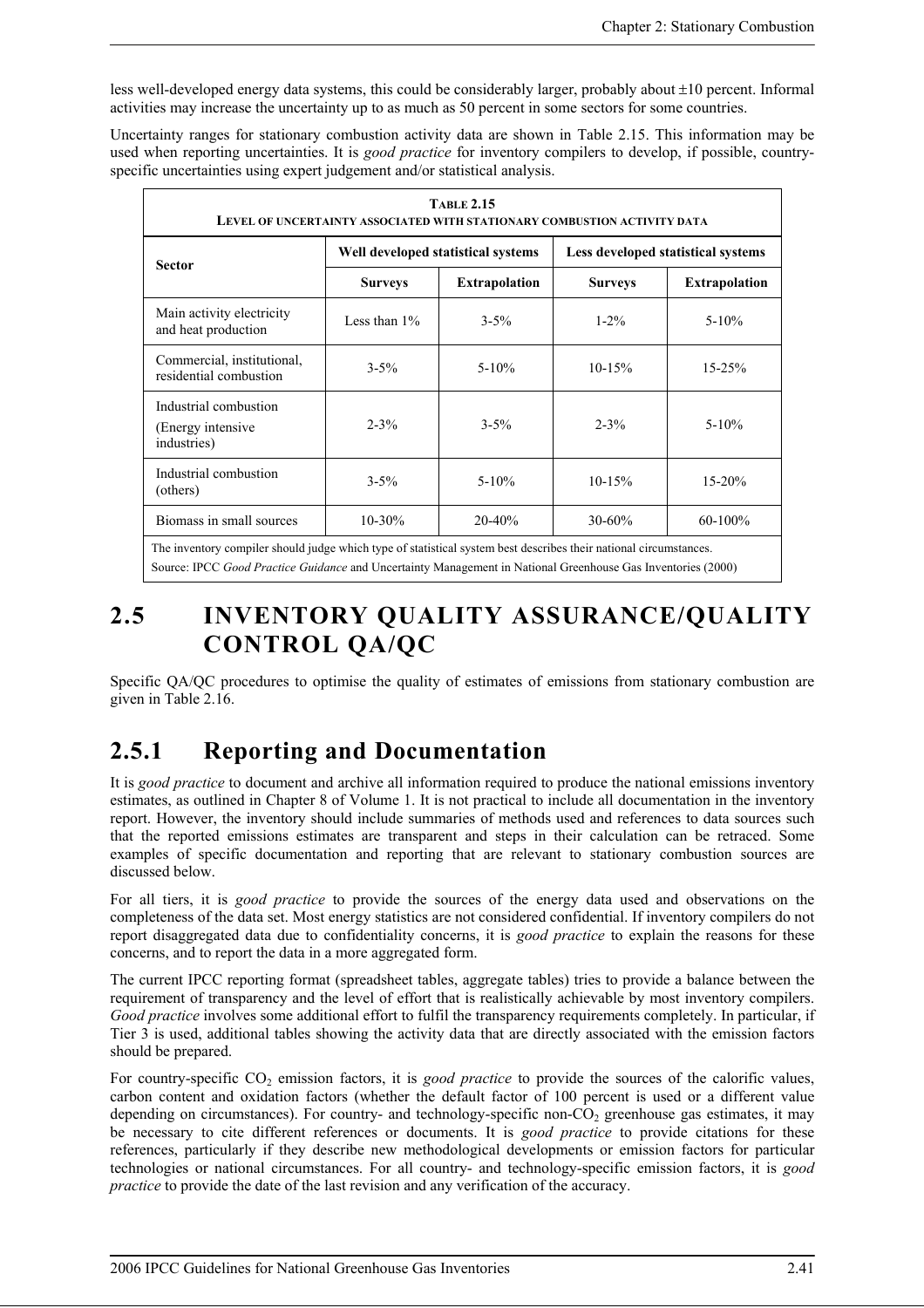In those circumstances where double counting could occur, it is *good practice* to state clearly whether emission estimates have been allocated to the Energy or to other sectors such as AFOLU, IPPU or Waste, to show that no double counting has occurred.

### **2.6 WORKSHEETS**

The four pages of the worksheets (Annex 1 of this Volume) for the Tier I Sectoral Approach should be filled in for each of the source categories indicated in Table 2.16. Only the amount of fuel combusted for energy purposes should be included in column A of the worksheets. When filling in column A of the worksheets, the following issues should be taken into account: 1) some fuels are used for purposes other than for combustion, 2) wastederived fuels are sometimes burned for energy purposes, and 3) some of the fuel combustion emissions should be included in Industrial Processes. Table 1 in the Annex lists the main considerations that should be taken into consideration in deciding what fraction of consumption should be included in the activity data for each fuel.

|      | <b>TABLE 2.16</b><br>LIST OF SOURCE CATEGORIES FOR STATIONARY COMBUSTION |
|------|--------------------------------------------------------------------------|
| Code | Name                                                                     |
| 1A1a | Main Activity Electricity and Heat Production                            |
| 1A1h | Petroleum Refining                                                       |
| 1A1c | Manufacture of Solid Fuels and Other Energy Industries                   |
| 1A2a | Iron and Steel                                                           |
| 1A2b | Non-Ferrous Metals                                                       |
| 1A2c | Chemicals                                                                |
| 1A2d | Pulp, Paper and Print                                                    |
| 1A2e | Food Processing, Beverages and Tobacco                                   |
| 1A2f | Non-Metallic Minerals                                                    |
| 1A2g | <b>Transport Equipment</b>                                               |
| 1A2h | Machinery                                                                |
| 1A2i | Mining (excluding fuels) and Quarrying                                   |
| 1A2i | Wood and Wood Products                                                   |
| 1A2k | Construction                                                             |
| 1A21 | Textile and Leather                                                      |
| 1A2m | Non-specified Industry                                                   |
| 1A4a | Commercial / Institutional                                               |
| 1A4h | Residential                                                              |
| 1A4c | Agriculture / Forestry / Fishing / Fish Farms (Stationary<br>combustion) |
| 1A5a | Non-Specified Stationary                                                 |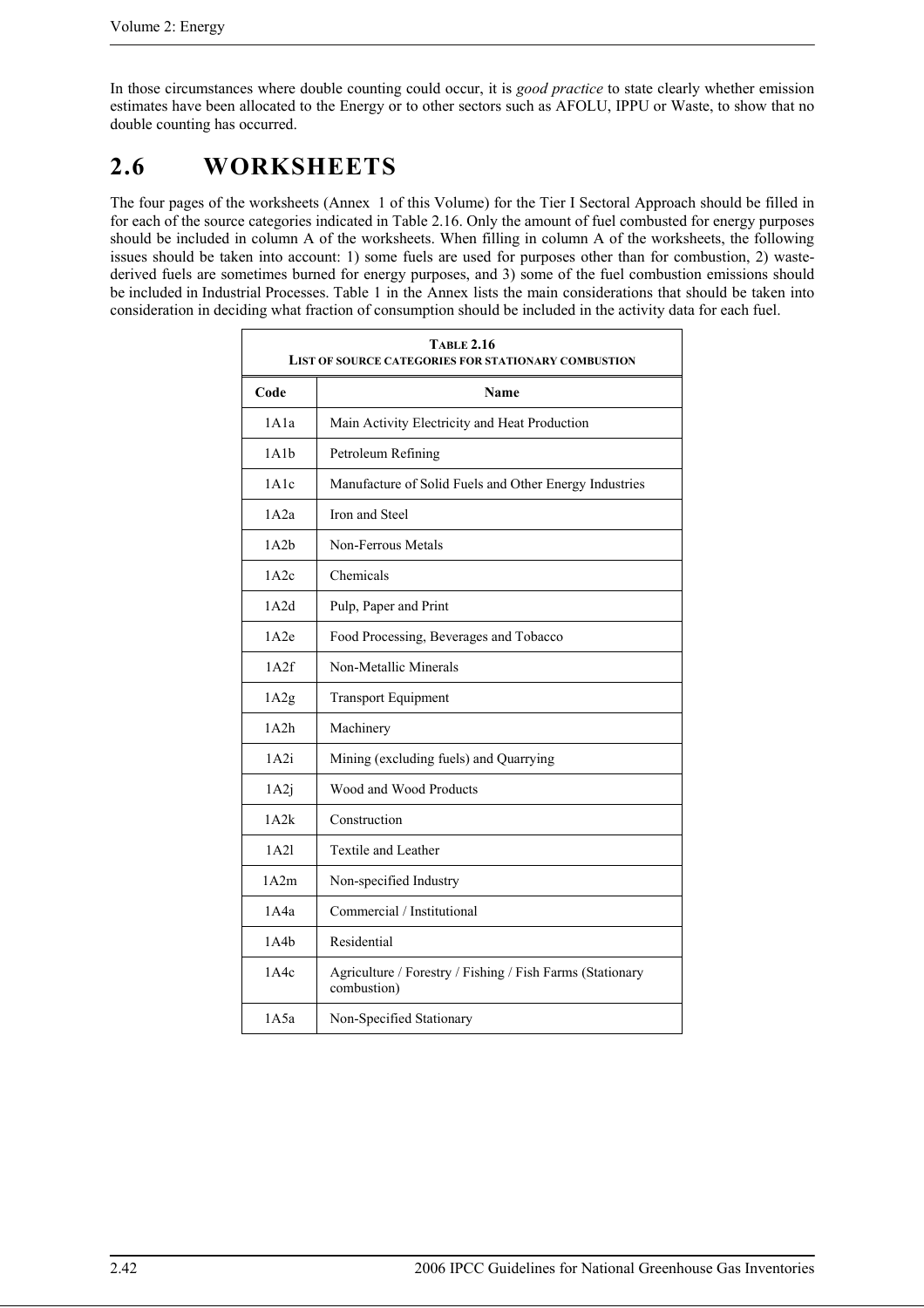Chapter 2: Stationary Combustion Chapter 2: Stationary Combustion

| construct mass balances of fuel conversion industries. The time series of statistical differences should be checked for systematic effects (indicated by the<br>balances of fuel conversion industries. The time series of statistical differences should be checked, and the calorific values cross-checked with the default<br>There may be routine collections of emissions and fuel combustion statistics at large combustion plants for pollution legislation purposes. If possible, the<br>values given in the Introduction chapter. This step will only be of value where different calorific values for a particular fuel (for example, coal) are applied<br>to different headings in the balance (such as production, imports, coke ovens and households). Statistical differences that change in magnitude or sign<br>The inventory compiler should confirm that gross carbon supply in the Reference Approach has been adjusted for fossil fuel carbon from imported or<br>If secondary data from national organisations are used, the inventory compiler should ensure that these organisations have appropriate QA/QC<br>The national agency in charge of energy statistics should also construct, if resources permit, national energy balances expressed in energy units and energy<br>Energy statistics should be compared with those provided to international organisations to identify inconsistencies.<br>inventory compiler can use these plant-level data to cross-check national energy statistics for representativeness.<br>mass values provide evidence of incorrect calorific values.<br>differences persistently having the same sign) and these effects eliminated where possible.<br>exported non-fuel materials in countries where this is expected to be significant.<br>equal to 5 percent. In this comparative analysis, emissions from fuels<br>other than by combustion, that are accounted for in other sections of a<br>The inventory compiler should compare estimates of $CO2$ emissions<br>from fuel combustion prepared using the Sectoral Approach with the<br>Reference Approach, and account for any difference greater than or<br>GHG inventory, should be subtracted from the Reference Approach<br>stationary combustion<br>Calculations of CO <sub>2</sub> emissions from<br>significantly from the corresponding<br>The national agency in charge of<br>Activity data<br>Comparison<br>approaches<br>of emission<br>estimates<br>different<br>Activity<br>using<br>$_{\rm check}$ | QA/QC PROCEDURES FOR STATIONARY SOURCES<br>$T$ ABLE 2.17                                                                                                                                                                                                                                                                                                                                                                                                                                                                                                                                                                                                                                        |
|-------------------------------------------------------------------------------------------------------------------------------------------------------------------------------------------------------------------------------------------------------------------------------------------------------------------------------------------------------------------------------------------------------------------------------------------------------------------------------------------------------------------------------------------------------------------------------------------------------------------------------------------------------------------------------------------------------------------------------------------------------------------------------------------------------------------------------------------------------------------------------------------------------------------------------------------------------------------------------------------------------------------------------------------------------------------------------------------------------------------------------------------------------------------------------------------------------------------------------------------------------------------------------------------------------------------------------------------------------------------------------------------------------------------------------------------------------------------------------------------------------------------------------------------------------------------------------------------------------------------------------------------------------------------------------------------------------------------------------------------------------------------------------------------------------------------------------------------------------------------------------------------------------------------------------------------------------------------------------------------------------------------------------------------------------------------------------------------------------------------------------------------------------------------------------------------------------------------------------------------------------------------------------------------------------------------------------------------------------------------------------------------------------------------------------------------------------------------------------------------------------------------------------------|-------------------------------------------------------------------------------------------------------------------------------------------------------------------------------------------------------------------------------------------------------------------------------------------------------------------------------------------------------------------------------------------------------------------------------------------------------------------------------------------------------------------------------------------------------------------------------------------------------------------------------------------------------------------------------------------------|
|                                                                                                                                                                                                                                                                                                                                                                                                                                                                                                                                                                                                                                                                                                                                                                                                                                                                                                                                                                                                                                                                                                                                                                                                                                                                                                                                                                                                                                                                                                                                                                                                                                                                                                                                                                                                                                                                                                                                                                                                                                                                                                                                                                                                                                                                                                                                                                                                                                                                                                                                     | Calculations of non- CO <sub>2</sub> emissions from stationary combustion                                                                                                                                                                                                                                                                                                                                                                                                                                                                                                                                                                                                                       |
|                                                                                                                                                                                                                                                                                                                                                                                                                                                                                                                                                                                                                                                                                                                                                                                                                                                                                                                                                                                                                                                                                                                                                                                                                                                                                                                                                                                                                                                                                                                                                                                                                                                                                                                                                                                                                                                                                                                                                                                                                                                                                                                                                                                                                                                                                                                                                                                                                                                                                                                                     | compiler should compare the result to emissions calculated using the<br>If possible, the inventory compiler should compare the consistency of<br>the calculations in relation to the maximum carbon content of fuels that<br>Tier 1 approach with default IPCC factors. This type of comparison may<br>are combusted by stationary sources. Anticipated carbon balances should<br>If a Tier 2 approach with country-specific factors is used, the inventory<br>require aggregating Tier 2 emissions to the same sector and fuel<br>groupings as the Tier 1 approach. The approach should be documented<br>be maintained throughout the combustion sectors<br>and any discrepancies investigated |
|                                                                                                                                                                                                                                                                                                                                                                                                                                                                                                                                                                                                                                                                                                                                                                                                                                                                                                                                                                                                                                                                                                                                                                                                                                                                                                                                                                                                                                                                                                                                                                                                                                                                                                                                                                                                                                                                                                                                                                                                                                                                                                                                                                                                                                                                                                                                                                                                                                                                                                                                     | energy statistics should construct, if resources permit, national commodity balances expressed in mass units, and                                                                                                                                                                                                                                                                                                                                                                                                                                                                                                                                                                               |
|                                                                                                                                                                                                                                                                                                                                                                                                                                                                                                                                                                                                                                                                                                                                                                                                                                                                                                                                                                                                                                                                                                                                                                                                                                                                                                                                                                                                                                                                                                                                                                                                                                                                                                                                                                                                                                                                                                                                                                                                                                                                                                                                                                                                                                                                                                                                                                                                                                                                                                                                     |                                                                                                                                                                                                                                                                                                                                                                                                                                                                                                                                                                                                                                                                                                 |
|                                                                                                                                                                                                                                                                                                                                                                                                                                                                                                                                                                                                                                                                                                                                                                                                                                                                                                                                                                                                                                                                                                                                                                                                                                                                                                                                                                                                                                                                                                                                                                                                                                                                                                                                                                                                                                                                                                                                                                                                                                                                                                                                                                                                                                                                                                                                                                                                                                                                                                                                     |                                                                                                                                                                                                                                                                                                                                                                                                                                                                                                                                                                                                                                                                                                 |
|                                                                                                                                                                                                                                                                                                                                                                                                                                                                                                                                                                                                                                                                                                                                                                                                                                                                                                                                                                                                                                                                                                                                                                                                                                                                                                                                                                                                                                                                                                                                                                                                                                                                                                                                                                                                                                                                                                                                                                                                                                                                                                                                                                                                                                                                                                                                                                                                                                                                                                                                     |                                                                                                                                                                                                                                                                                                                                                                                                                                                                                                                                                                                                                                                                                                 |
|                                                                                                                                                                                                                                                                                                                                                                                                                                                                                                                                                                                                                                                                                                                                                                                                                                                                                                                                                                                                                                                                                                                                                                                                                                                                                                                                                                                                                                                                                                                                                                                                                                                                                                                                                                                                                                                                                                                                                                                                                                                                                                                                                                                                                                                                                                                                                                                                                                                                                                                                     |                                                                                                                                                                                                                                                                                                                                                                                                                                                                                                                                                                                                                                                                                                 |
| programmes in place.                                                                                                                                                                                                                                                                                                                                                                                                                                                                                                                                                                                                                                                                                                                                                                                                                                                                                                                                                                                                                                                                                                                                                                                                                                                                                                                                                                                                                                                                                                                                                                                                                                                                                                                                                                                                                                                                                                                                                                                                                                                                                                                                                                                                                                                                                                                                                                                                                                                                                                                |                                                                                                                                                                                                                                                                                                                                                                                                                                                                                                                                                                                                                                                                                                 |
|                                                                                                                                                                                                                                                                                                                                                                                                                                                                                                                                                                                                                                                                                                                                                                                                                                                                                                                                                                                                                                                                                                                                                                                                                                                                                                                                                                                                                                                                                                                                                                                                                                                                                                                                                                                                                                                                                                                                                                                                                                                                                                                                                                                                                                                                                                                                                                                                                                                                                                                                     |                                                                                                                                                                                                                                                                                                                                                                                                                                                                                                                                                                                                                                                                                                 |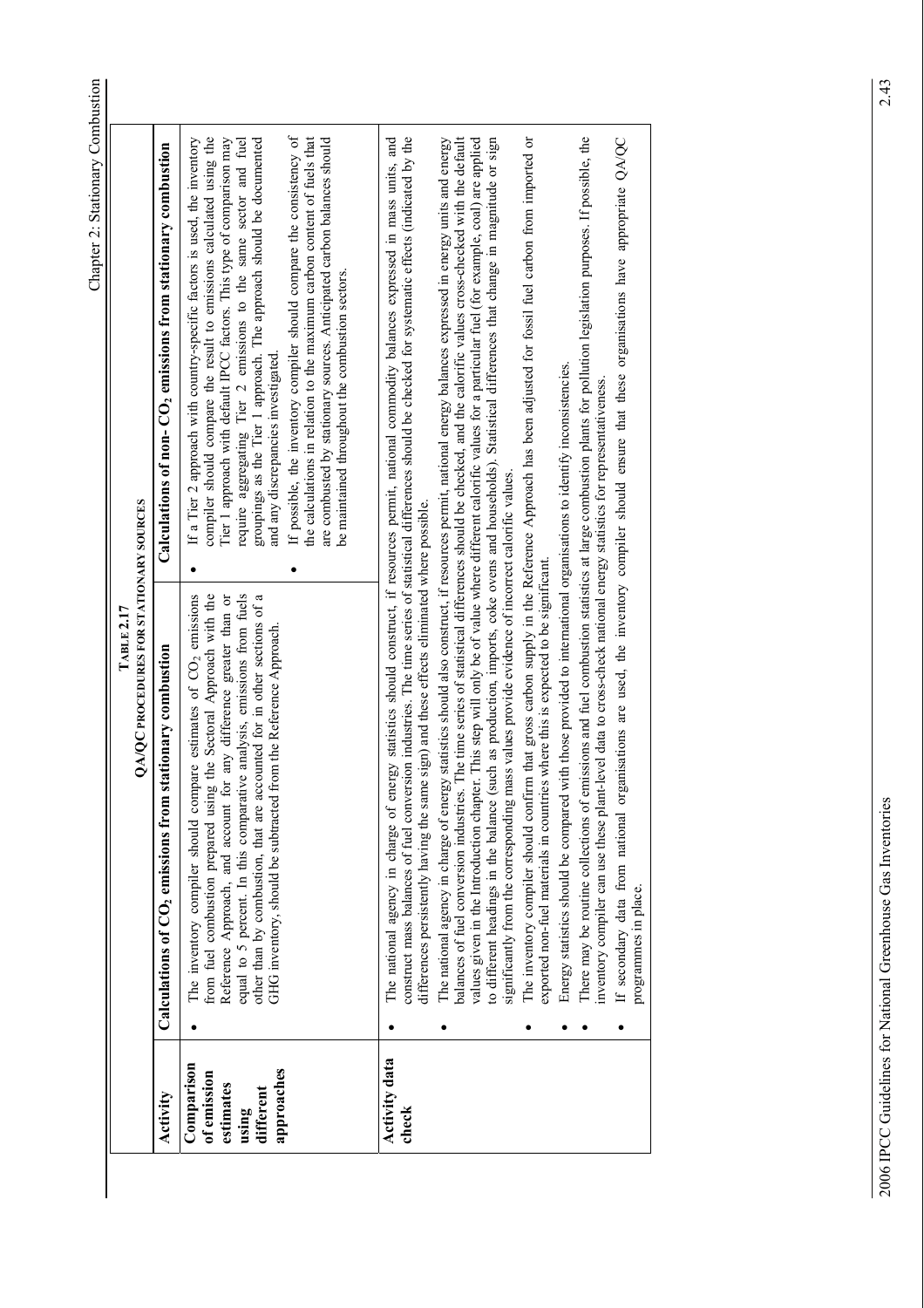| ٢<br>٦ |
|--------|
| Ĩ.     |
|        |
|        |
|        |
|        |
|        |
|        |

|                                         | QA/QC PROCEDURES FOR STATIONARY SOURCES<br>TABLE 2.17(CONTINUED)                                                                                                                                                                                                                                                                                                                                                                                                                                                                                                                                                                                                                                             |                                                                                                                                                                                                                                                                                                                                                                                                               |
|-----------------------------------------|--------------------------------------------------------------------------------------------------------------------------------------------------------------------------------------------------------------------------------------------------------------------------------------------------------------------------------------------------------------------------------------------------------------------------------------------------------------------------------------------------------------------------------------------------------------------------------------------------------------------------------------------------------------------------------------------------------------|---------------------------------------------------------------------------------------------------------------------------------------------------------------------------------------------------------------------------------------------------------------------------------------------------------------------------------------------------------------------------------------------------------------|
| Activity                                | Calculations of CO <sub>2</sub> emissions from stationary combustion                                                                                                                                                                                                                                                                                                                                                                                                                                                                                                                                                                                                                                         | Calculations of non- CO <sub>2</sub> emissions from stationary combustion                                                                                                                                                                                                                                                                                                                                     |
| factors check<br>and review<br>Emission | Statistical differences that change in magnitude or sign significantly<br>contents of those fuels. In this case, the carbon contents of the fuels<br>construct national energy balances<br>Monitoring systems at large combustion plants may be used to check the<br>Some countries estimate emissions from fuel consumed and the carbon<br>carbon balances of fuel conversion<br>from the corresponding mass values provide evidence of incorrect<br>industries. The time series of statistical differences should be checked.<br>emission and oxidation factors in use at the plant.<br>The inventory compiler should<br>expressed in carbon units and<br>should be regularly reviewed.<br>carbon content. | should compare them to the IPCC defaults, and explain and document<br>The inventory compiler should compare the emission factors used with<br>If country-specific emission factors are used, the inventory compiler<br>site or plant level factors, if these are available. This type of comparison<br>provides an indication of how reasonable and representative the national<br>differences.<br>factor is. |
| measurements<br>Evaluation of<br>direct | site-specific emission and oxidation factors. If it is established that there<br>The inventory compiler should evaluate the quality control associated<br>with facility-level fuel measurements that have been used to calculate<br>is insufficient quality control associated with the measurements and<br>analysis used to derive the factor, continued use of the factor may be<br>questioned.                                                                                                                                                                                                                                                                                                            | If direct measurements are used, the inventory compiler should ensure<br>that they are made according to good measurement practices including<br>appropriate QA/QC procedures. Direct measurements should be<br>compared to the results derived from using IPCC default factors.                                                                                                                              |
| CO <sub>2</sub> capture                 | stored. The reported CO <sub>2</sub> captured should not exceed the amount of<br>stored CO <sub>2</sub> plus reported fugitive emissions from the measure. The<br>$CO2$ capture should be reported only when linked with long-term<br>storage. The captured amounts should be checked with amount of $CO2$<br>based on measurements of the amount<br>amount of stored $CO2$ should be<br>injected to storage.                                                                                                                                                                                                                                                                                                | Not applicable                                                                                                                                                                                                                                                                                                                                                                                                |
| External<br>review                      | countries, expert review of emissions from biomass combustion is particularly important                                                                                                                                                                                                                                                                                                                                                                                                                                                                                                                                                                                                                      | sources, such as: energy statistics, combustion efficiencies for different sectors and equipment types, fuel use and pollution controls. In developing<br>The inventory compiler should carry out a review involving national experts and stakeholders in the different fields related to emissions from stationary                                                                                           |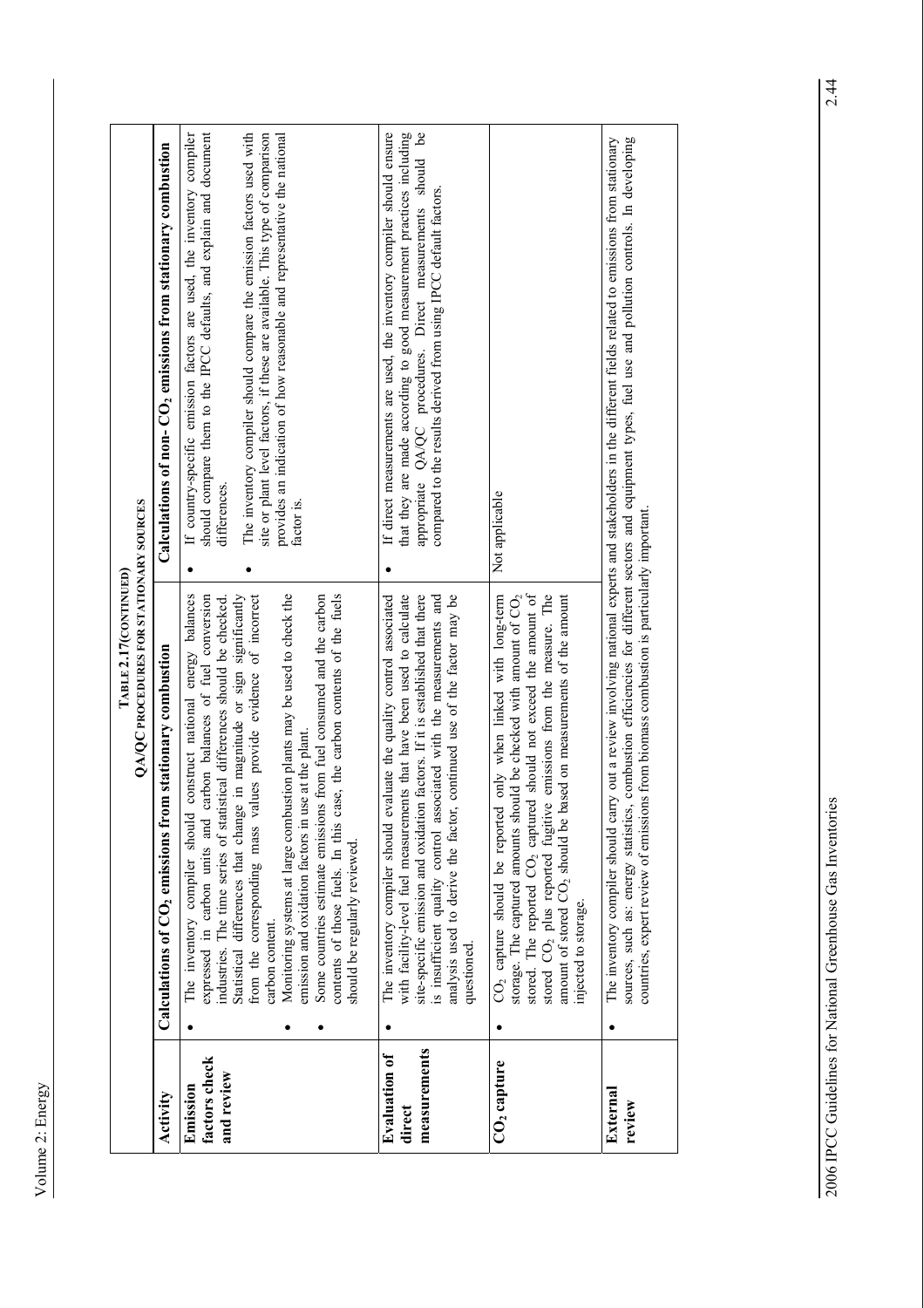#### **References**

- Alstom Power Inc. (2001). 'Engineering feasibility and economics of  $CO<sub>2</sub>$  capture on an existing coal-fired power plant'. Report No. PPL-01-CT-09 to Ohio Dept. of Development, Columbus and US Dept. of Energy/NETL, Pittsburgh.
- Baggott, S.L., Brown, L., Milne, R., Murrells, T.P., Passant, N., Thistlethwaite, G. and Watterson, J.D. (2005). 'UK Greenhouse Gas Inventory, 1990 to 2003 - Annual report for submission under the Framework Convention on Climate Change'. National Environmental Technology Centre (Netcen), AEA Technology plc, Building 551, Harwell, Didcot, Oxon., OX11 0QJ, UK. AEAT report AEAT/ENV/R/1971. ISBN 0- 9547136-5-6. The work formed part of the Global Atmosphere Research Programme of the Department for Environment, Food and Rural Affairs.
- Battacharya, S.C., Albina, D.O. and Salam, P. Abdul (2002). 'Emission factors of wood and charcoal-fired cookstoves'. *Biomass and Bioenergy*, **23**: 453-469
- Celik, F., Larson, E.D. and. Williams R.H. (2005). 'Transportation fuel from coal with low  $CO<sub>2</sub>$  emissions.' Wilson, M., T. Morris, J. Gale and K. Thambimuthu (eds.), Proceedings of  $7<sup>th</sup>$  International Conference on Greenhouse Gas Control Technologies. Volume II: Papers, Posters and Panel Discussion, Elsevier Science, Oxford UK (in press).
- CCP (2005). 'Economic and cost analysis for  $CO<sub>2</sub>$  capture costs in the  $CO<sub>2</sub>$  capture project, Scenarios'. In D.C. Thomas (Ed.), Volume 1 - Capture and separation of carbon dioxide from combustion Sources, Elsevier Science, Oxford, UK.
- Chen, C., Rao, A.B. and Rubin, E.S. (2003). 'Comparative assessment of  $CO_2$  capture options for existing coalfired power plants.' presented at the Second National Conference on Carbon Sequestration, Alexandria, VA, USA, 5-8 May.
- EPRI (1993). Technical Assessment Guide, Volume 1: Electricity Supply-1993 (Revision 7), Electric Power Research Institute, Palo Alto, CA, June.
- EIA (1999). 'Emissions of greenhouse gases in the United States of America'. (available at

http://www.eia.doe.gov/oiaf/1605/ggrpt).

- Forest Products Laboratory (2004). Fuel value calculator, USDA Forest Service, Forest Products Laboratory, Pellet Fuels Institute, Madison. (Available at http://www.fpl.fs.fed.us)
- Gibbins, J., Crane, R.I., Lambropoulos, D., Booth, C., Roberts, C.A. and Lord (2005). 'Maximising the effectiveness of post-combustion  $CO<sub>2</sub>$  capture systems'. Proceedings of the 7 th International Conference on Greenhouse Gas Control Technologies. Volume I: Peer Reviewed Papers and Overviews, E.S. Rubin, D.W. Keith, and C.F.Gilboy (eds.), Elsevier Science, Oxford, UK (in press).
- IEA GHG (2003). 'Potential for improvements in gasification combined cycle power generation with  $CO<sub>2</sub>$ capture', Report PH4/19, IEA Greenhouse Gas R&D Programme, Cheltenham, UK.
- IEA GHG (2004). 'Improvements in power generation with post-combustion capture of  $CO<sub>2</sub>$ .' Report PH4/33, Nov. 2004, IEA Greenhouse Gas R&D Programme, Cheltenham, UK.
- Korhonen, S., Fabritius, M. and. Hoffren, H. (2001), 'Methane and nitrous oxide emissions in the Finnish energy production.' Fortum publication Tech-4615. 36 pages. (Available at http://www.energia.fi/attachment.asp?Section=1354&Item=1691)
- Kreutz, T., Williams, R., Chiesa, P. and Consonni, S. (2005). 'Co-production of hydrogen, electricity and CO<sub>2</sub> from coal with commercially ready technology'. Part B: Economic analysis, *International Journal of Hydrogen Energy*, **30 (7)**: 769-784.
- Larson, E.D. and Ren, T. (2003). 'Synthetic fuels production by indirect coal liquefaction'. *Energy for Sustainable Development*, VII(4), 79-102.
- Mitretek (2003). 'Hydrogen from coal.' Technical Paper MTR-2003-13, Prepared by D. Gray and G. Tomlinson for the National Energy Technology Laboratory, US DOE, April.
- Monni, S., Syri, S. and Savolainen, I. (2004). 'Uncertainties in the Finnish greenhouse gas emission inventory.' *Environmental Science & Policy*, **7**: 87-98.
- NETL (2002). 'Advanced fossil power systems comparison study.' Final report prepared for NETL by E.L. Parsons (NETL, Morgantown, WV), W.W. Shelton and J.L. Lyons (EG&G Technical Services, Inc., Morgantown, WV), December.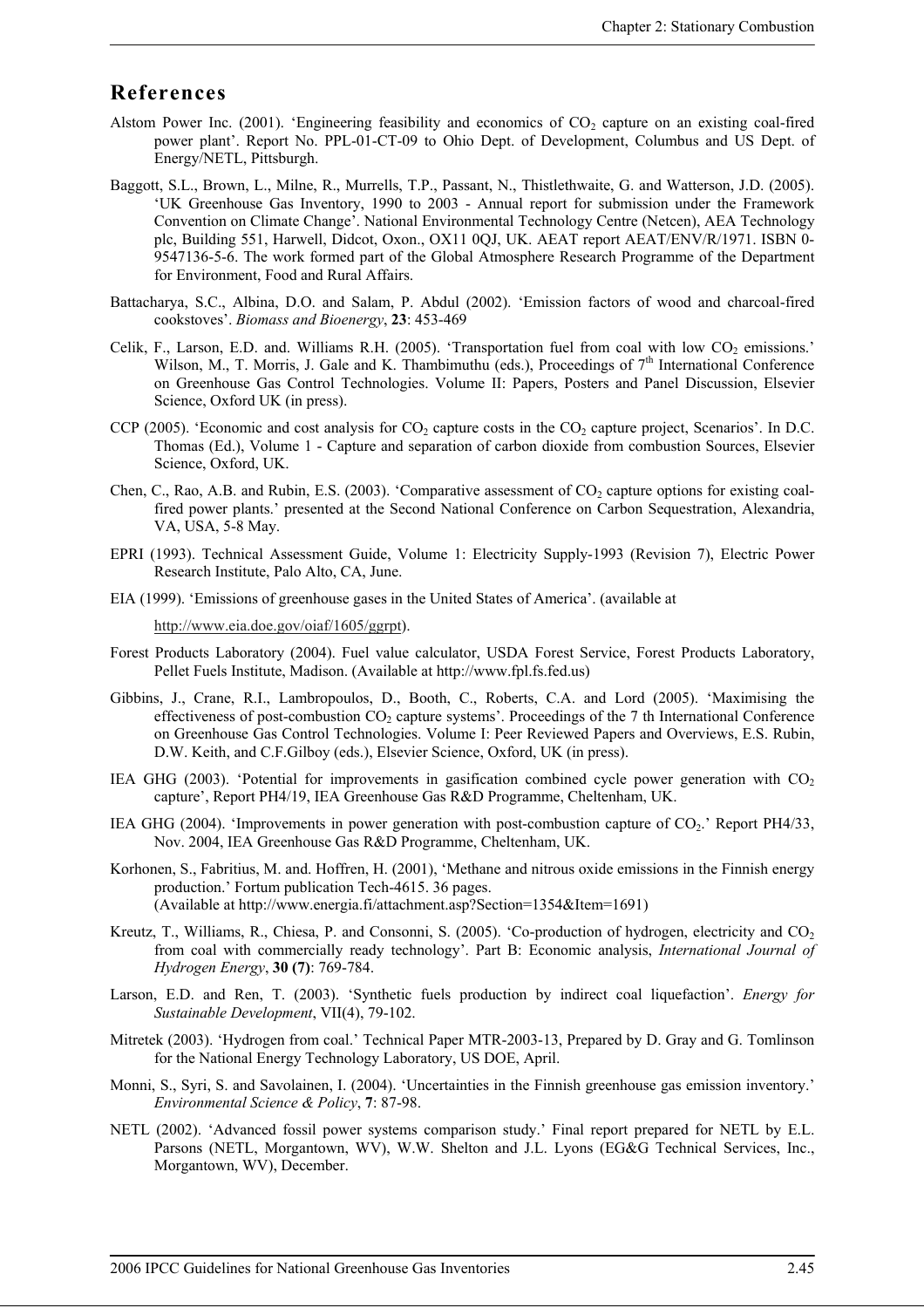- NRC (2004). 'The hydrogen economy: opportunities, costs, barriers, and R&D needs'. Prepared by the Committee on Alternatives and Strategies for Future Hydrogen Production and Use, Board on Energy and Environmental Systems of the National Research Council, The National Academies Press, Washington, DC.
- Nsakala, N., Liljedahl, G., Marion, J., Bozzuto, C., Andrus H. and Chamberland R. (2003). 'Greenhouse gas emissions control by oxygen firing in circulating fluidised bed boilers.' Presented at the Second Annual National Conference on Carbon Sequestration. Alexandria, VA, May 5-8.
- Parsons Infrastructure & Technology Group, Inc. (2002). 'Updated cost and performance estimates for fossil fuel power plants with CO<sub>2</sub> removal.' Report under Contract No. DE-AM26-99FT40465 to U.S.DOE/NETL, Pittsburgh, PA, and EPRI, Palo Alto, CA., December.
- Pulles, T., and Heslinga, D. (2004). 'On the variability of air pollutant emissions from gas-fired industrial combustion plants.' *Atmospheric Environment*, 38(23): 3829 - 3840.
- Rao, A.B. and Rubin, E.S. (2002). 'A technical, economic, and environmental assessment of amine-based  $CO<sub>2</sub>$ capture technology for power plant greenhouse gas control'. *Environmental Science and Technology*, 36: 4467-4475.
- Radian Corporation (1990). 'Emissions and cost estimates for globally significant anthropogenic combustion sources of NOx,  $N_2O$ , CH<sub>4</sub>, CO, and CO<sub>2</sub>.' Prepared for the Office of Research and Development, US Environmental Protection Agency, Washington, D.C., USA.
- Rubin, E.S., Rao, A.B. and Chen, C. (2005). 'Comparative assessments of fossil fuel power plants with  $CO<sub>2</sub>$ capture and storage.' Proceedings of 7th International Conference on Greenhouse Gas Control Technologies. Volume 1: Peer-Reviewed Papers and Overviews, E.S. Rubin, D.W. Keith and C.F. Gilboy (eds.), Elsevier Science, Oxford, UK (in press).
- Rypdal, K. (1999). 'An evaluation of the uncertainties in the national greenhouse gas inventory.' SFT Report 99:01. Norwegian Pollution Control Authority, Oslo, Norway
- Rypdal, K. and Winiwarter, W. (2001). 'Uncertainties in greenhouse gas emission inventories evaluation, comparability and implications.' *Environmental Science & Policy*, **4**: 107–116.
- Simbeck, D. (2002). 'New power plant CO<sub>2</sub> mitigation costs.' SFA Pacific, Inc., Mountain View, CA.
- Singh, D., Croiset, E. Douglas, P.L. and Douglas, M.A. (2003). 'Techno-economic study of CO<sub>2</sub> capture from an existing coal-fired power plant: MEA scrubbing vs. O2/CO<sub>2</sub> recycle combustion.' *Energy Conversion and Management*, 44: 3073-3091.
- Smith K.R., Rasmussen, R.A., Manegdeg, F. and Apte, M. (1992). 'Greenhouse gases from small-scale combustion in developing countries: A Pilot Study in Manila.' EPA/600/R-92-005, U.S. Environmental Protection Agency, Research Triangle Park.
- Smith K.R., M.A.K. Khalil, R.A. Rasmussen, M. Apte and F. Manegdeg (1993). 'Greenhouse gases from biomass fossil Fuels stoves in developing countries: a Manila Pilot Study.' *Chemosphere*, **26(1-4)**: 479- 505.
- Smith, K.R., Uma, R., Kishore, V.V.N, Lata, K., Joshi, V., Zhang, J., Rasmussen, R.A. and Khalil, M.A.K. (2000). 'Greenhouse gases from small-scale combustion devices in developing countries, Phase IIa: Household Stoves in India.' U.S. EPA/600/R-00-052, U.S. Environmental Protection Agency, Research Triangle Park.
- Thambimuthu, K., Soltanieh, M.,. Abanades, J.C., Allam, R., Bolland, O., Davison, J., Feron, P., Goede, F., Herrera, A., Iijima, M., Jansen, D., Leites, I., Mathieu, P., Rubin, E., Simbeck, D., Warmuzinski, K., Wilkinson, M., and Williams, R. (2005). Capture. In: IPCC Special Report on Carbon Dioxide Capture and Storage. Prepared by Working Group III of the Intergovernmental Panel on Climate Change [Metz, B., O. Davidson, H. C. de Coninck, M. Loos, and L. A. Meyer (eds.)]. Cambridge University Press, Cambridge, United Kingdom and New York, NY, USA.
- Tsupari, E., Tormonen, K., Monni, S., Vahlman, T., Kolsi, A. and Linna, V. (2006). Emission factors for nitrous oxide  $(N_2O)$  and methane  $(CH_4)$  from Finnish power and heating plants and small-scale combustion. VTT, Espoo, Finland. VTT Working Papers 43. (In Finnish with Engllish summary). See website:

http://www.vtt.fi/inf/pdf/workingpapers/2006/W43.pdf

U.S. EPA (2005a), Plain English Guide to the Part 75 Rule, U.S. Environmental Protection Agency, Clear Air Markets Division, Washington, DC.

Available at: http://www.epa.gov/airmarkets/monitoring/ plain\_english\_guide\_part75\_rule.pdf